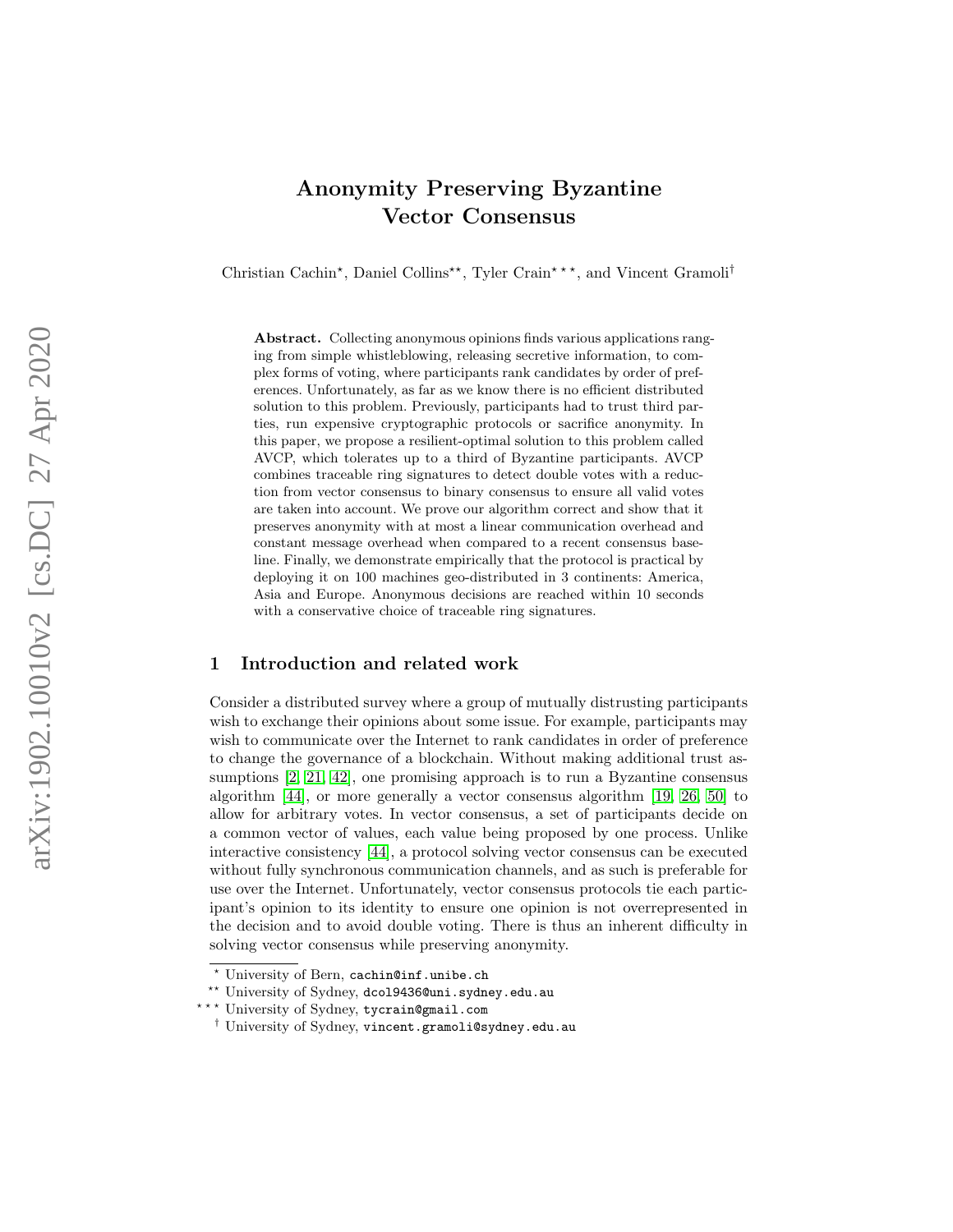In this paper, we introduce the anonymity-preserving vector consensus problem that prevents an adversary from discovering the identity of non-faulty participants that propose values in the consensus and we introduce a solution called Anonymised Vector Consensus Protocol (AVCP). To prevent the leader in some Byzantine consensus algorithms [\[15\]](#page-21-3) from influencing the outcome of the vote by discarding proposals, AVCP reduces the problem to binary consensus that is executed without the need for a traditional leader [\[20\]](#page-21-4).

We provide a mechanism to prevent Byzantine processes from double voting whilst also decoupling their ballots from their identity. In particular, we adopt traceable ring signatures [\[32,](#page-22-2) [38\]](#page-22-3), which enable participants to anonymously prove their membership in a set of participants, exposing a signer's identity if and only if they sign two different votes. This can disincentivise participants from proposing multiple votes to the consensus. Alternatively, we could use linkable ring signatures [\[45\]](#page-23-1), but would not ensure that Byzantine processes are held accountable when double-signing. We could also have used blind signatures [\[14,](#page-20-1) [16\]](#page-21-5), but this would have required an additional trusted authority.

We also identify interesting conditions to ensure anonymous communication. Importantly, participants must propagate their signatures anonymously to hide their identity. To this end, we could construct anonymous channels directly. However, these protocols require additional trusted parties, are not robust or require  $O(n)$  message delays to terminate [\[17,](#page-21-6) [35,](#page-22-4) [36,](#page-22-5) [41\]](#page-22-6). Thus, we assume access to anonymous channels, such as through publicly-deployed [\[25,](#page-21-7) [63\]](#page-24-0) networks which often require sustained network observation or large amounts of resources to deanonymise with high probability [\[34,](#page-22-7) [48\]](#page-23-2). Anonymity is ensured then as processes do not reveal their identity via ring signatures and communicate over anonymous channels. When correlation-based attacks on certain anonymous networks may be viable [\[46\]](#page-23-3) and for efficiency's sake, processes may anonymously broadcast their proposal and then continue the protocol execution over regular channels. However, anonymous channels alone cannot ensure anonymity when combined with regular channels as an adversary could infer identities through latency [\[3\]](#page-20-2) and message transmission ordering [\[52\]](#page-23-4). For example, an adversary may relate late message arrivals from a single process over both channels to deduce the identity of a slow participant. This is why, to ensure anonymity, the timing and order of messages exchanged over anonymous channels should be statistically independent (or computationally indistinguishable with a computational adversary) from that of those exchanged over regular channels. In practice, one may attempt to ensure that there is a low correlation by ensuring that message delays over anonymous and regular channels are sufficiently randomised.

We construct our solution iteratively first by defining the *anonymity*preserving all-to-all reliable problem that may be of independent interest. Here, anonymity and comparable properties to reliable broadcast [\[9\]](#page-20-3) with  $n$ broadcasters are ensured. By construction a solution to this problem with Bracha's reliable broadcast [\[7\]](#page-20-4), AVCP can terminate after three regular and one anonymous message delay. With this approach, our experimental results are promising—with 100 geo-distributed nodes, AVCP generally terminates in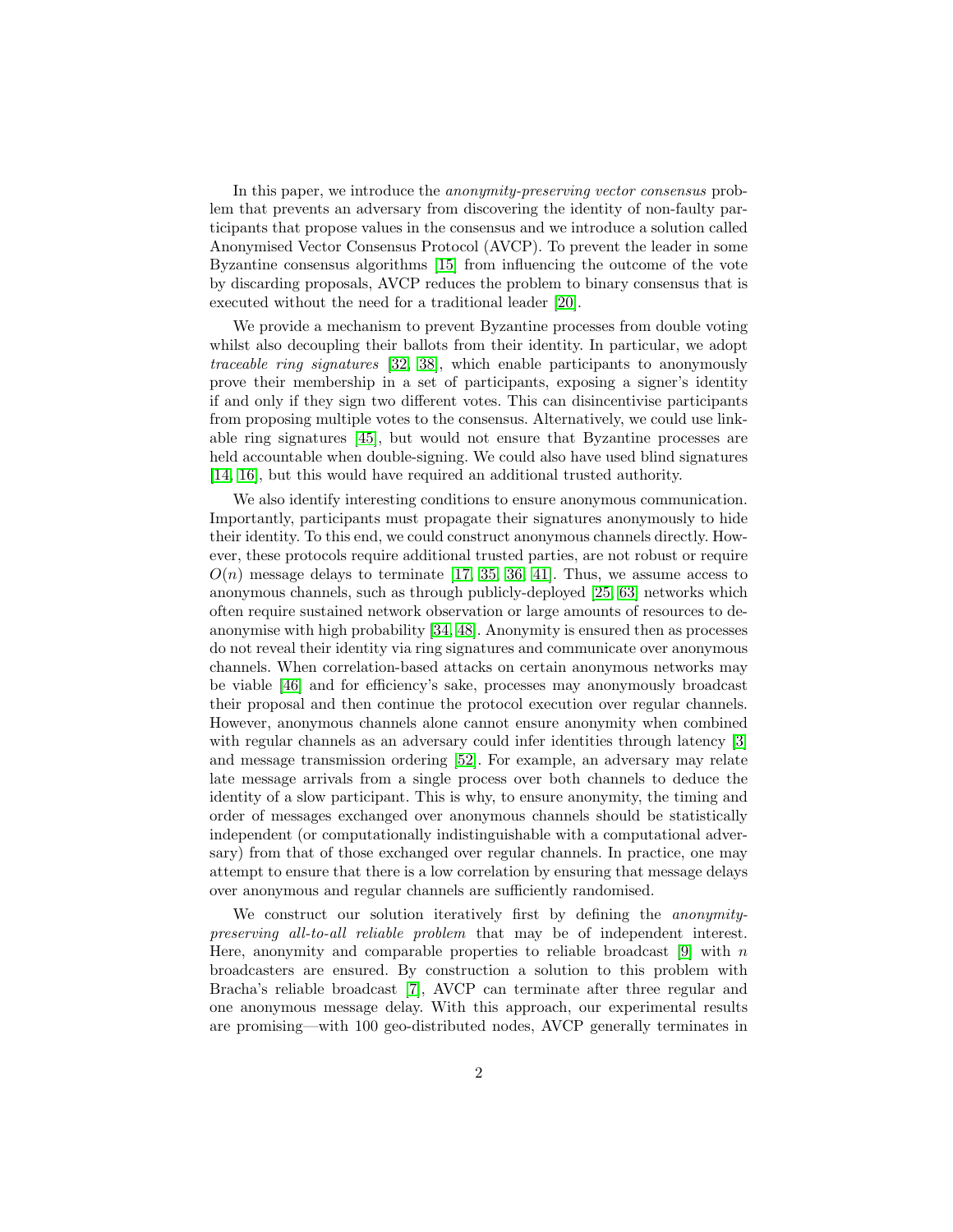less than ten seconds. We remark that, to ensure confidentiality of proposals until after termination, threshold encryption [\[23,](#page-21-8) [57\]](#page-23-5), in which a set threshold of participants must cooperate to decrypt any message, can be used at the cost of an additional message delay.

Related constructions. We consider techniques without additional trusted parties. Homomorphic tallying [\[21\]](#page-21-0) encodes opinions as values that are summed in encrypted form prior to decryption. Such schemes that rely on a public bulletin board for posting votes [\[37\]](#page-22-8) could use Byzantine consensus [\[44\]](#page-22-1) and make timing assumptions on vote submission to perform an election. Unfortunately, homomorphic tallying is impractical when the pool of candidates is large and impossible when arbitrary. Using a multiplicative homomorphic scheme [\[28\]](#page-21-9), decryption work is exponential in the amount of candidates, and additive homomorphic encryption like Paillier's scheme [\[51\]](#page-23-6) incur large (RSA-size) parameters and more costly operations. Fully homomorphic encryption [\[10,](#page-20-5) [33\]](#page-22-9) is suitable in theory, but at present is untenable for computing complex circuits efficiently. Self-tallying schemes [\[37\]](#page-22-8), which use homomorphic tallying, are not appropriate as at some point all participants must be correct, which is untenable with arbitrary (Byzantine) behaviour. Constructions involving mix-nets [\[18\]](#page-21-10) allow for arbitrary ballot structure. However, decryption mix-nets are not a priori robust to a single Byzantine or crash failure [\[18\]](#page-21-10), and re-encryption mix-nets which use proofs of shuffle are generally slow in tallying [\[2,](#page-20-0) [43\]](#page-22-10), requiring hours to tally in larger elections since  $O(t)$  processes need to perform proofs of shuffle [\[49\]](#page-23-7) in sequence. DC-nets and subsequent variations [\[17,](#page-21-6) [36\]](#page-22-5) are not sufficiently robust and generally require  $O(n)$  message delays for an all-to-all broadcast. On multi-party computation, general techniques like Yao's garbled-circuits [\[60\]](#page-24-1) incur untenable overhead given enough complexity in the structure of ballots. Private-set intersection [\[30,](#page-22-11) [61\]](#page-24-2) can be efficient for elections that require unanimous agreement, but do not generalise arbitrarily.

Roadmap. The paper is structured as follows. Section [2](#page-3-0) provides preliminary definitions and specifies the model. Section [3](#page-5-0) presents protocols and definitions required for our consensus protocol. Section [4](#page-11-0) presents our anonymity-preserving vector consensus solution. We consider the case where regular and anonymous message channels are combined in Section [5.](#page-16-0) Section [6](#page-17-0) benchmarks AVCP on up to 100 geo-distributed located on three continents. Section [7](#page-19-0) concludes. Appendix [A](#page-24-3) proves the correctness of AVCP. Appendix [B](#page-28-0) describes handling the termination of binary consensus instances used in AVCP. Appendix [C](#page-29-0) details and proves correct AARBP, presented using a single anonymous broadcast per process. Appendix [D](#page-36-0) combines AVCP and threshold encryption, forming a voting scheme which is then analysed. Appendix [E](#page-41-0) evaluates our other distributed protocols and necessary cryptographic schemes.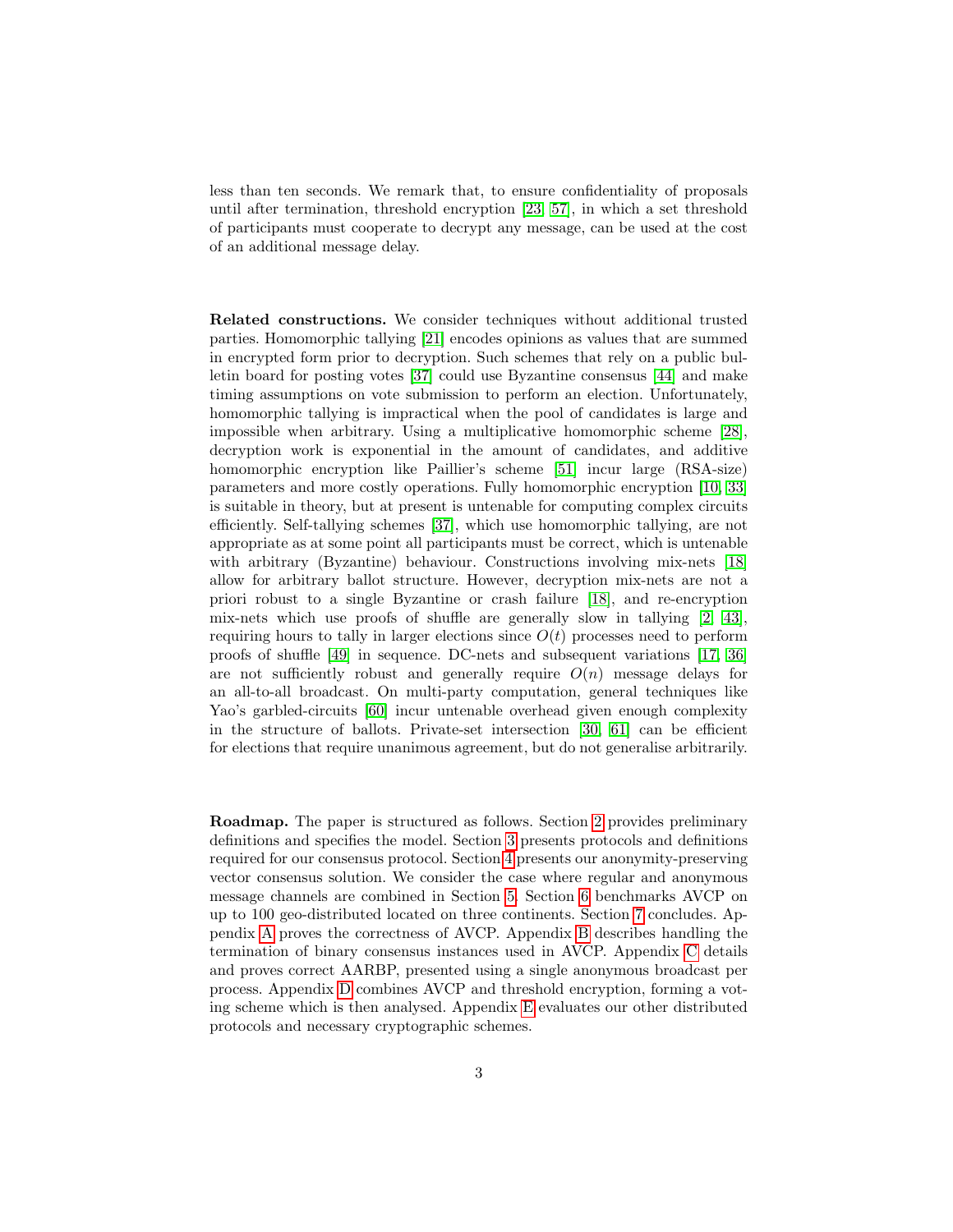## <span id="page-3-0"></span>2 Model

We assume the existence of a set of processes  $P = \{p_1, \ldots, p_n\}$  (where  $|P| = n$ , and the *i*th process is  $p_i$ ), an adversary A who corrupts  $t < \frac{n}{3}$  processes in P, and a trusted dealer D who generates the initial state of each process. For simplicity of exposition, we assume that cryptographic primitives are unbreakable. With concrete primitives that provide computational guarantees, each party could be modelled as being able to execute a number of instructions each message step bounded by a polynomial in a security parameter  $k$  [\[13\]](#page-20-6), in which case the transformation of our proofs is straight forward given the hardness assumptions required by the underlying cryptographic schemes.

Network: We assume that P consists of asynchronous, sequential processes that communicate over reliable, point-to-point channels in an asynchronous network. An *asynchronous* process is one that executes instructions at its own pace. An asynchronous network is one where message delays are unbounded. A reliable network is such that any message sent will eventually be delivered by the intended recipient. We assume that processes can also communicate using reliable one-way anonymous channels, which we soon describe.

Each process is equipped with the primitive "send M to  $p_j$ ", which sends the message M (possibly a tuple) to process  $p_i \in P$ . For simplicity, we assume that  $p_i$  can send a message to itself. A process receives a message M by invoking the primitive "receive  $m$ ". Each process may invoke "broadcast  $M$ ", which is shorthand for "for each  $p_i \in P$  do send M to  $p_i$  end for". Analogously, processes may invoke "anon send M to  $p_j$ " and "anon broadcast M" over anonymous channels, which we characterise below.

Since reaching consensus deterministically is impossible in failure-prone asynchronous message-passing systems [\[29\]](#page-21-11), we assume that partial synchrony holds among processes in  $P$  in Section [4.](#page-11-0) That is, we assume there exists a point in time in protocol execution, the global stabilisation time (GST), unknown to all processes, after which the speed of each process and all message transfer delays are upper bounded by a finite constant [\[27\]](#page-21-12).

Adversary: We assume that the adversary A schedules message delivery over the regular channels, restricted to the assumptions of our model (such as partial synchrony). For each send call made, A determines when the corresponding receive call is invoked. A portion of processes— exactly  $t < \frac{n}{3}$  members of  $P$ —are initially corrupted by A and may exhibit Byzantine faults [\[44\]](#page-22-1) over the lifetime of a protocol's execution. That is, they may deviate from the predefined protocol in an arbitrary way. We assume  $A$  can see all computations and messages sent and received by corrupted processes. A non-faulty process is one that is not corrupted by A and therefore follows the prescribed protocol. A can only observe anon send and anon receive calls made by corrupted processes. A cannot see the (local) computations that non-faulty processes perform. We do not restrict the amount or speed of computation that A can perform.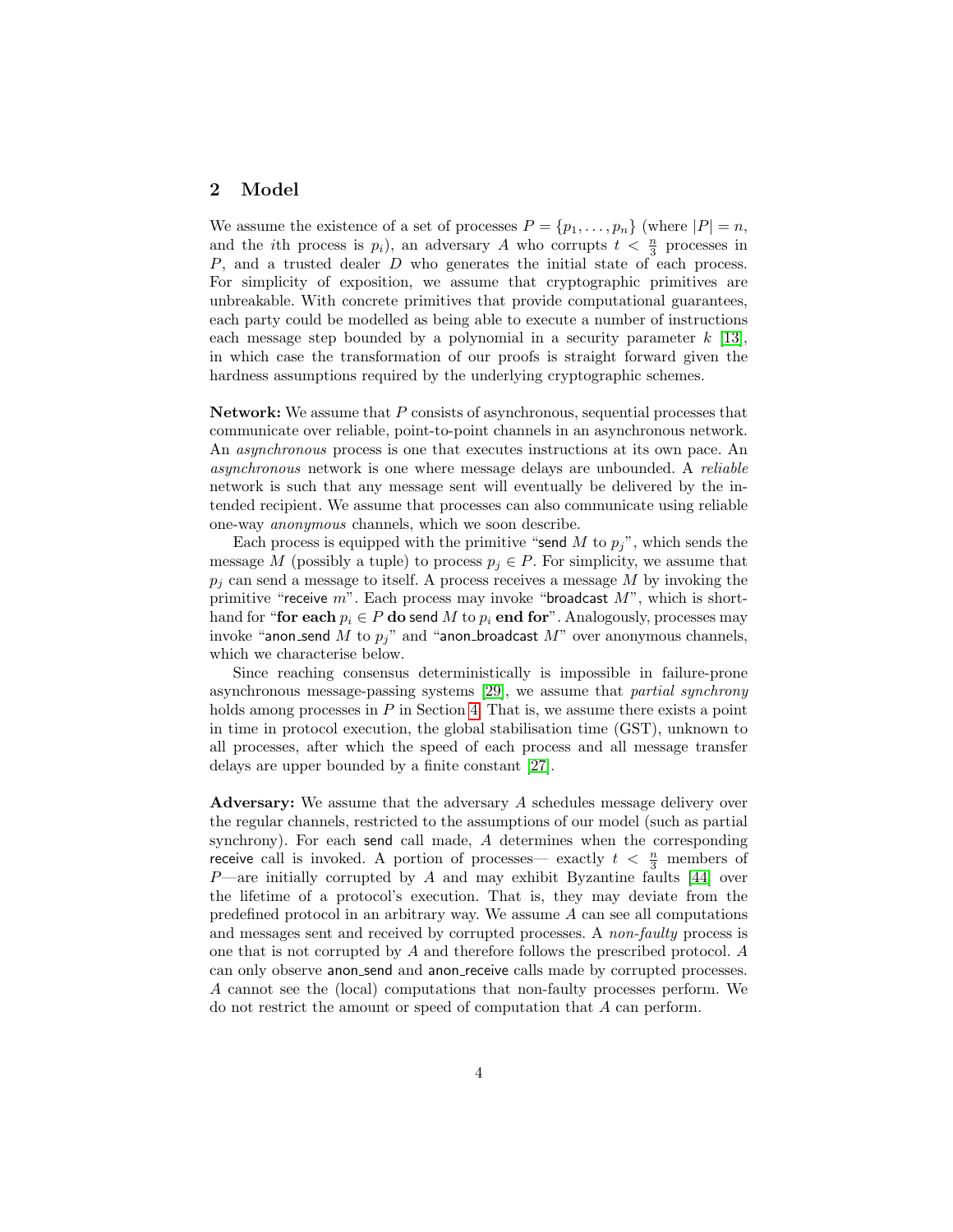Anonymity assumption: Consider the following experiment. Suppose that  $p_i \in P$  is non-faulty and invokes "anon\_send m to  $p_j$ ", where  $p_j \in P$  and is possibly corrupted, and  $p_i$  invokes anon receive with respect to m. No process can directly invoke send or invoke receive in response to a send call at any time.  $p_i$  is allowed to use anon-send to message corrupted processes if it is corrupted, and can invoke anon-recv with respect to messages sent by corrupted processes. Each process is unable to make oracle calls (described below), but is allowed to perform an arbitrary number of local computations.  $p_i$  then outputs a single guess,  $g \in \{1, \ldots, n\}$  as to the identity of  $p_i$ . Then for any run of the experiment,  $Pr(i = g) \leq \frac{1}{n-t}.$ 

As  $A$  can corrupt  $t$  processes, the anonymity set  $[22]$ , i.e. the set of processes  $p_i$  is indistinguishable from, comprises  $n-t$  non-faulty processes. Our definition captures the anonymity of the anonymous channels, but does not consider the effects of regular message passing and timing on anonymity. As such, we can use techniques to establish anonymous channels in practice with varying levels of anonymity with these factors considered.

Traceable ring signatures: Informally, a ring signature [\[32,](#page-22-2) [54\]](#page-23-8) proves that a signer has knowledge of a private key corresponding to one of many public keys of their choice without revealing the corresponding public key. Hereafter, we consider traceable ring signatures (or TRSs), which are ring signatures that expose the identity of a signer who signs two different messages. To increase flexibility, we can consider traceability with respect to a particular string called an issue [\[59\]](#page-23-9), allowing signers to maintain anonymity if they sign multiple times, provided they do so each time with respect to a different issue.

We now present relevant definitions of the ring signatures which are analogous to those of Fujisaki and Suzuki [\[32\]](#page-22-2). Let  $ID \in \{0,1\}^*$ , which we denote as a tag. We assume that all processes may query an idealised distributed oracle, which implements the following four operations:

- 1.  $\sigma \leftarrow$  Sign(*i*, *ID*, *m*), which takes the integer  $i \in \{1, ..., n\}$ , tag *ID*  $\in \{0, 1\}^*$ and message  $m \in \{0,1\}^*$ , and outputs the signature  $\sigma \in \{0,1\}^*$ . We restrict Sign such that only process  $p_i \in P$  may invoke Sign with first argument i.
- 2.  $b \leftarrow$  Verify Sig $(ID, m, \sigma)$ , which takes the tag ID, message  $m \in \{0, 1\}^*$ , and signature  $\sigma \in \{0,1\}^*$ , and outputs a bit  $b \in \{0,1\}$ . All parties may query VerifySig.
- 3. out  $\leftarrow$  Trace(ID,  $m, \sigma, m', \sigma'$ ), which takes the tag ID  $\in \{0, 1\}^*$ , messages  $m, m' \in \{0, 1\}^*$  and signatures  $\sigma, \sigma' \in \{0, 1\}^*$ , and outputs  $out \in \{0, 1\}^* \cup$  $\{1,\ldots,n\}$  (possibly corresponding to a process  $p_i$ ). All parties may query Trace.
- 4.  $x \leftarrow$  FindIndex $(ID, m, \sigma)$  takes a tag  $ID \in \{0, 1\}^*$ , a message  $m \in \{0, 1\}^*$ , and a signature  $\sigma \in \{0,1\}^*$ , and outputs a value  $x \in \{1,\ldots,n\}$ . Findlndex may not be called by any party, and exists only for protocol definitions.

We describe the behaviour of the idealised distributed oracle:

– Signature correctness and unforgeability: VerifySig $(ID, m, \sigma) = 1 \Leftrightarrow$ there exists some process  $p_i \in P$  that previously invoked  $\mathsf{Sign}(i, ID, m)$  and obtained  $\sigma$  as a response. Unforgeability is captured by the " $\Rightarrow$ " claim.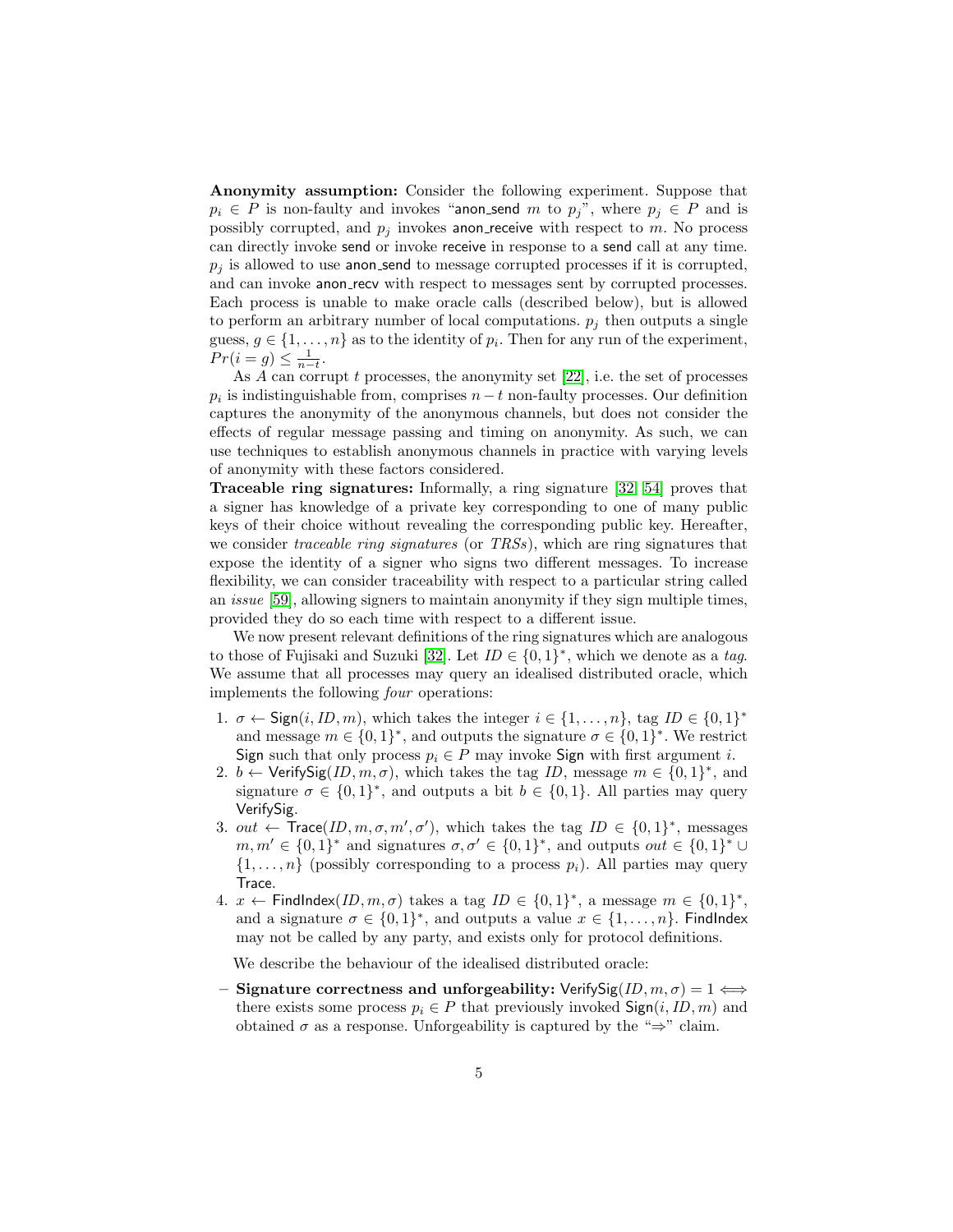– Traceability and entrapment-freeness: The function Trace behaves as defined below  $\Longleftrightarrow \sigma \leftarrow \text{Sign}(i, ID, m)$  and  $\sigma' \leftarrow \text{Sign}(i', ID, m')$ :

$$
\text{Trace}(ID, m, \sigma, m', \sigma') = \begin{cases} \text{``indep''} & \text{if } i \neq i', \\ \text{``inked''} & \text{else if } m = m', \\ i & \text{otherwise } (i = i' \land m \neq m'). \end{cases}
$$

Traceability is captured by the " $\Leftarrow$ " claim: if  $m = m'$ , then the messages are linked, otherwise, the identity of the signing process  $p_i = p_{i'}$  is exposed. Entrapment-freeness is captured by the " $\Rightarrow$ " claim: loosely, processes cannot be falsely accused of double-signing.

**Signature anonymity:** Consider the following scenario. Let  $D$  be an adversary.Let  $i \in \{1, ..., n\}$  be the identifier of a non-faulty process. Suppose that D is given a set of signatures of arbitrary length  $S = \{\sigma_1, \dots\}$ such that, for each pair  $(\sigma_x, \sigma_y) = (\text{Sign}(i, ID_x, m_x), \text{Sign}(i, ID_y, m_y)),$  either  $ID_x = ID_y$  and  $m_x = m_y$  holds or  $ID_x \neq ID_y$  holds. D is allowed access to the set S, but not any of its previous computations, and may not communicate with other parties. Then, suppose that  $D$  is required to output a value  $g \in \{1, \ldots, n\}$ , corresponding to its guess of the value of i, after performing an arbitrary number of computations and oracle calls subject to the restrictions described above. Then  $Pr(i = g) = \frac{1}{n-t}$ . Signature anonymity ensures that a process that signs with respect to a single message  $m$  per tag ID maintains anonymity.

With respect to FindIndex(ID,  $m, \sigma$ ),  $i \in \{1, ..., n\}$  is outputted if and only if  $\sigma$  is the result of process  $p_i$  having previously queried  $\mathsf{Sign}(i, ID, m)$ . The unforgeability property implies *signature uniqueness*: If calls  $\sigma \leftarrow \text{Sign}(i, ID, m)$ and  $\sigma' \leftarrow \text{Sign}(j, ID, m')$  are made, then  $\sigma \neq \sigma'$  holds unless  $i = j$  and  $m = m'$ .

The concrete scheme proposed by Fujisaki and Suzuki [\[32\]](#page-22-2) computationally satisfies these properties in the random oracle model [\[4\]](#page-20-7) provided the Decisional Diffie-Hellman problem is intractable. It has signatures of size  $O(kn)$ , where  $k$  is the security parameter. To simplify the presentation, we assume that its properties hold unconditionally in the following.

## <span id="page-5-0"></span>3 Communication primitives

In this section, we detail communication primitives that are invoked in our consensus algorithm presented in Section [4.](#page-11-0) In particular, we describe and present a mechanism for processes to replace communication calls over regular channels to ones over anonymous channels, we present the binary consensus problem, and define the properties of anonymity-preserving all-to-all reliable broadcast, an extension of reliable broadcast, initially described by Bracha [\[7\]](#page-20-4).

#### 3.1 Traceable broadcast

Suppose a process  $p$  wishes to anonymously message a given set of processes  $P$ . By invoking anonymous communication channels, p can achieve this, but  $P \setminus \{p\}$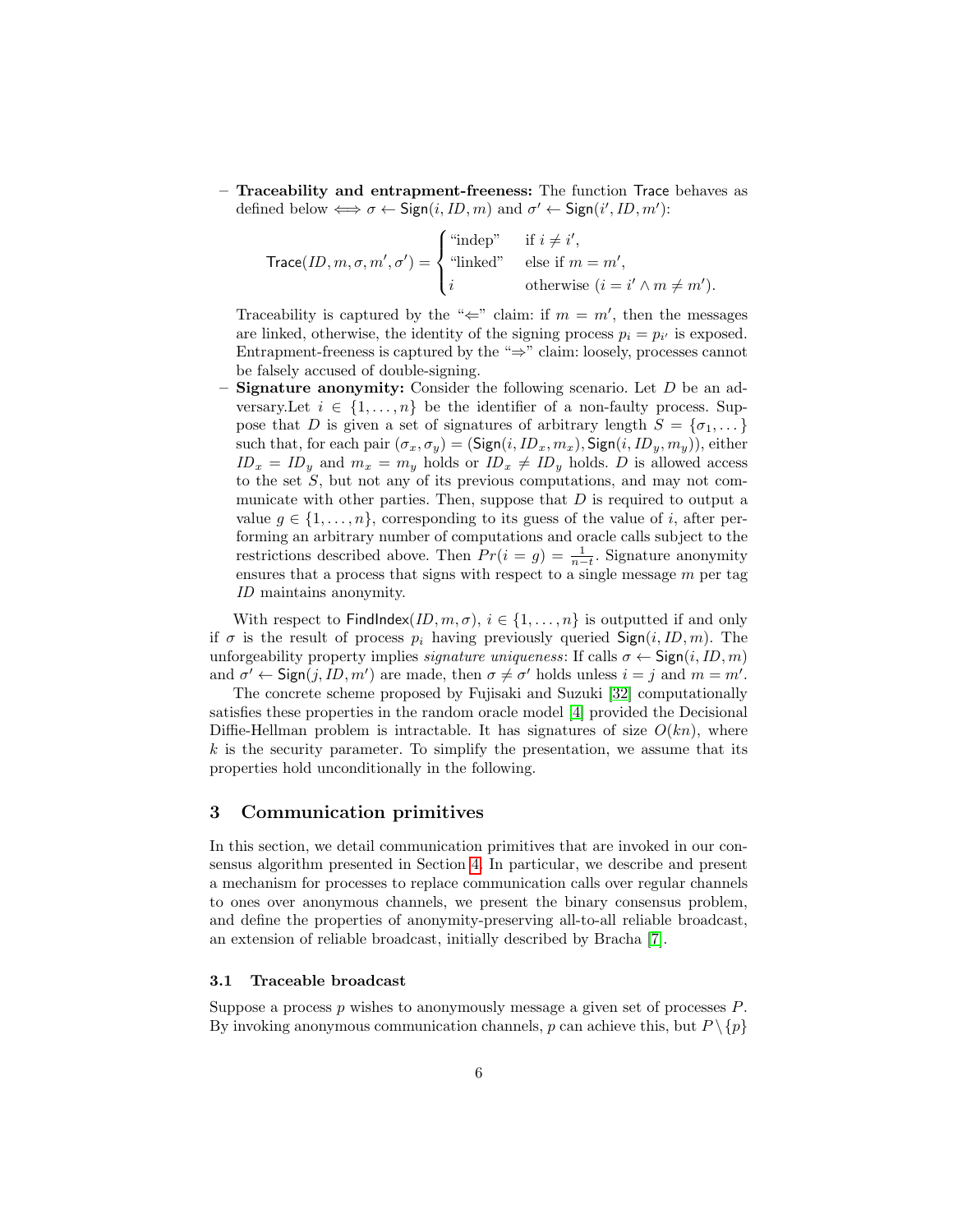is unable to verify that  $p$  resides in  $P$ , and so cannot meaningfully participate in protocol execution. By using (traceable) ring signatures,  $p$  can verify its membership in P over anonymous channels without revealing its identity. To this end, we outline a simple mechanism to replace the invocation of send and receive primitives (over regular channels) with calls to ring signature and anonymous messaging primitives anon send and anon receive.

State. Each process in P tracks  $msg\_buf[]$ , which maps a key (an ordered list of strings) to a set of messages of the form  $(m, \sigma)$ , where  $\sigma$  is the output of a call to Sign. Each set is initially empty. Messages of the form  $(ID, TAG, label, m, \sigma)$  (where label =  $(l_1, \ldots, l_k)$  for some  $k \geq 0$ ) are deposited as  $msg\_buf[ID, TAG, label] \leftarrow msg\_buf[ID, TAG, label] \cup \{m, \sigma\}.$ 

<span id="page-6-0"></span>Algorithm 1 Traceable broadcast

1: upon invocation of broadcast  $(ID, TAG, label, m)$ 2:  $\sigma \leftarrow \text{Sign}(i, T, m)$   $\triangleright T = ID||TAG||l_1|| \cdots ||l_k$ , where label  $=(l_1, \ldots, l_k)$ 3: anon\_broadcast  $(ID, TAG, label, m, \sigma)$ 4: upon invocation of anon-receive  $(ID, TAG, label, m, \sigma)$ 5:  $valid \leftarrow (VerifySig(T, m, \sigma) = 1)$ 6: if valid then 7: for each  $(m', \sigma') \in msg\_buf[ID, TAG, \text{label}]$  do 8: if  $Trace(T, m, \sigma, m', \sigma') \neq$  "indep" then 9:  $valid \leftarrow false$  B Double-signing detected 10: break 11:  $msg\_buf[ID, TAG, label] \leftarrow msg\_buf[ID, TAG, label] \cup \{(m, \sigma)\}$ 12: if valid then 13: receive  $(ID, TAG, label, m)$ 

*Protocol.* Suppose that a process  $p$  wishes to invoke **broadcast** with respect to a tuple  $(ID, TAG, label, m)$  To replace broadcast (resp. send) calls, a process first signs the value m with respect to string  $T = ID||TAG||l_1|| \dots ||l_k$ for some  $k \geq 0$  (at line [2\)](#page-6-0), outputting  $\sigma$ . We assume every T in Algorithm [1](#page-6-0) takes this form. Then,  $p$  invokes anon broadcast (resp. anon send) with respect to  $(ID, TAG, label, m, \sigma)$  (line [3\)](#page-6-0).

On receipt of a tuple  $(ID, TAG, label, m, \sigma)$  via anonymous channels, p first checks that the signature  $\sigma$  is well-formed (line [5\)](#page-6-0). Given this, all message/signature pairs in the set  $msg\_buf[ID, TAG, label]$  are compared to the received tuple via Trace calls (line [8\)](#page-6-0). Irrespective of the outcome, the received tuple is stored in  $msg\_buf$  (line [11\)](#page-6-0). Provided that the tuple is independent with respect to the signer of all messages stored thus far in  $msg\_buf[ID, TAG, label]$ ,  $(ID, TAG, label, m)$  is considered receipt over regular channels (line [13\)](#page-6-0).

<span id="page-6-1"></span>We now prove that the protocol is correct and ensures anonymity under the assumptions of the model.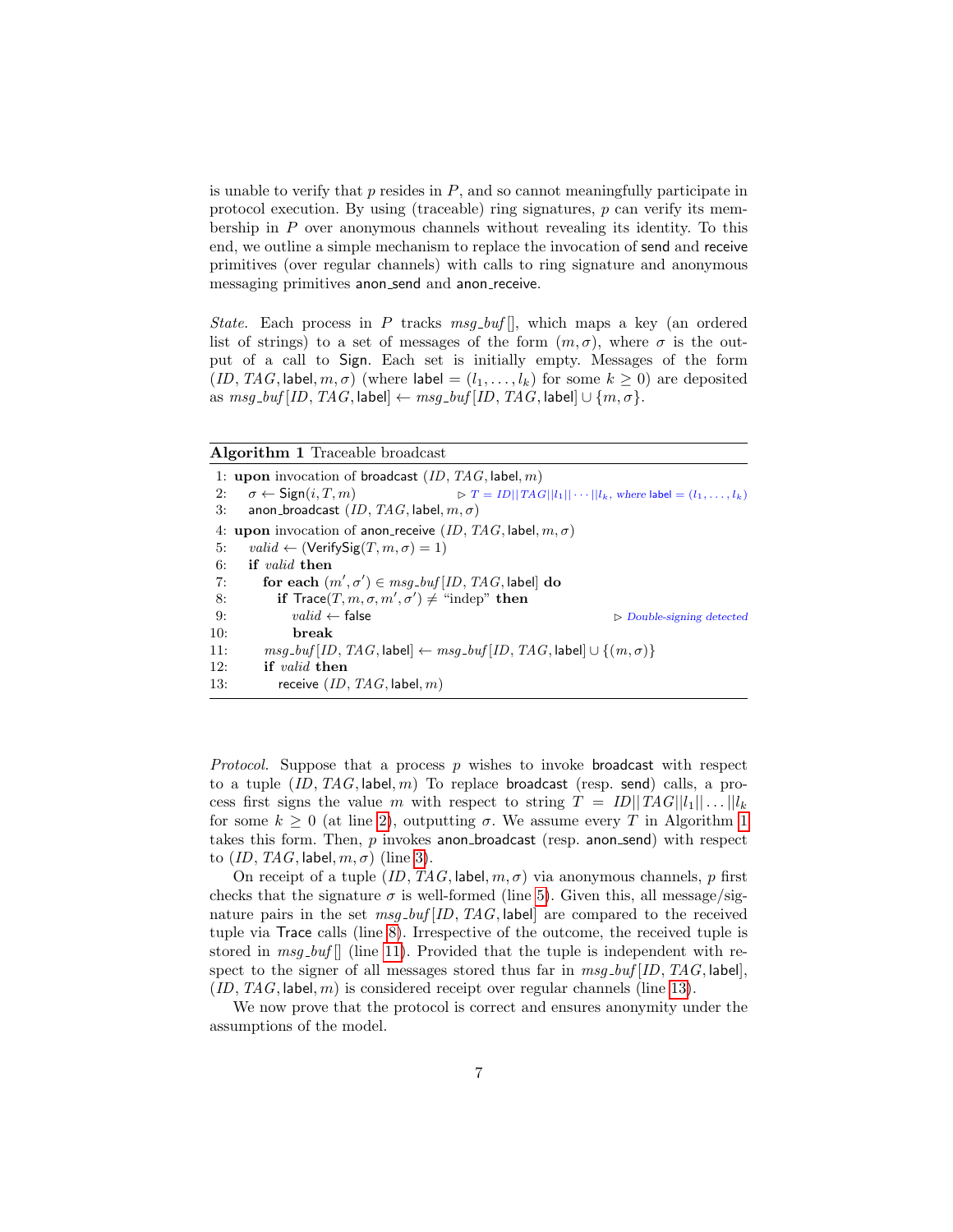**Lemma 1.** Suppose  $p_i \in P$  is non-faulty and invokes broadcast  $(ID, TAG, label, m)$ . Suppose  $p_i$  has previously invoked broadcast an arbitrary number of times. Then, all non-faulty processes will eventually invoke receive  $(ID, TAG, label, m)$ . Moreover,  $p_i$  preserves anonymity which is modelled as follows, provided that  $p_i$  does not invoke broadcast  $(ID, TAG, label, m)$  and broadcast  $(ID', TAG', \text{label}, m')$  where  $(ID, TAG, \text{label}) = (ID', TAG', \text{label}^{\prime})$ . Suppose that an adversary A is allowed to output a single guess,  $g \in \{1, \ldots, n\}$ as to the identity of  $p_i$  a finite amount of time after invoking receive at a corrupted process of its choice. A is then allowed to perform an arbitrary number of computations and make oracle calls described in Section [2](#page-3-0) before outputting its guess. Then for any A,  $Pr(i = g) \leq \frac{1}{n-t}$ .

*Proof.* Process  $p_i$  invokes  $\textsf{Sign}(i, ID||TAG||l_1|| \cdots ||l_k, m)$ , producing the signature  $\sigma$  (line [2\)](#page-6-0). Then,  $p_i$  invokes "anon\_broadcast  $(i, ID||TAG||l_1|| \cdots ||l_k, m, \sigma)$ " (line [3\)](#page-6-0). By construction of the model, A is unable to observe the existence or timing of  $p_i$ 's call to anon broadcast. By the anonymity assumption,  $A$  is not able to produce a guess  $g \neq \frac{1}{n-t}$  when unable to make oracle calls, since it is only aware that the  $t$  processes it has corrupted are different from  $p_i$ . By the reliability of the network, A will eventually invoke anon-receive with respect to  $m$  at one of its t corrupted processes, as will every non-faulty process.

By signature correctness, each process will deduce that Verify Sig(ID||TAG||l<sub>1</sub>||  $\cdots$  ||l<sub>k</sub>,  $m, \sigma$ ) = 1 at line [5.](#page-6-0) By definition of Sign, A cannot invoke  $\textsf{Sign}(i, ID||TAG||l_1|| \cdots ||l_k, m')$  nor produce a value  $\sigma'$  such that VerifySig $(ID || TAG||l_1 || \cdots || l_k, m', \sigma') = 1$  for any m'. This holds for any tuple of the form  $(ID, TAG, l_1, \ldots, l_k)$ . Thus, every non-faulty process will progress to line [7.](#page-6-0) By traceability and entrapment-freeness, A cannot produce  $(m', \sigma')$  such that  $\text{Trace}(ID || TAG || l_1 || \cdots || l_k, m, \sigma, m', \sigma') \neq \text{``indep''}.$ In particular, if  $m' \neq m$ , then A cannot expose the identity of  $p_i$  through a Trace call, as Trace will never output  $i$ . Thus, every non-faulty process will reach line [13.](#page-6-0) By signature anonymity, and the fact that  $p_i$  never signs with respect to two tuples such that  $(ID', TAG', l_{1'}, \ldots, l_{k'}) = (ID, TAG, l_1, \ldots, l_k),$ no previous computation or messages can aid A's guess to be such that  $g \neq \frac{1}{n-t}$ .

Hereafter, we assume that calls to primitives send and receive are handled by the procedure presented in this subsection unless explicitly stated otherwise.

#### 3.2 Binary consensus

Broadly, the binary consensus problem involves a set of processes reaching an agreement on a binary value  $b \in \{0, 1\}$ . We first recall the definitions that define the binary Byzantine consensus (BBC) problem as stated in [\[20\]](#page-21-4). In the following, we assume that every non-faulty process proposes a value, and remark that only the values in the set  $\{0,1\}$  can be decided by a non-faulty process.

1. BBC-Termination: Every non-faulty process eventually decides on a value. 2. BBC-Agreement: No two non-faulty processes decide on different values.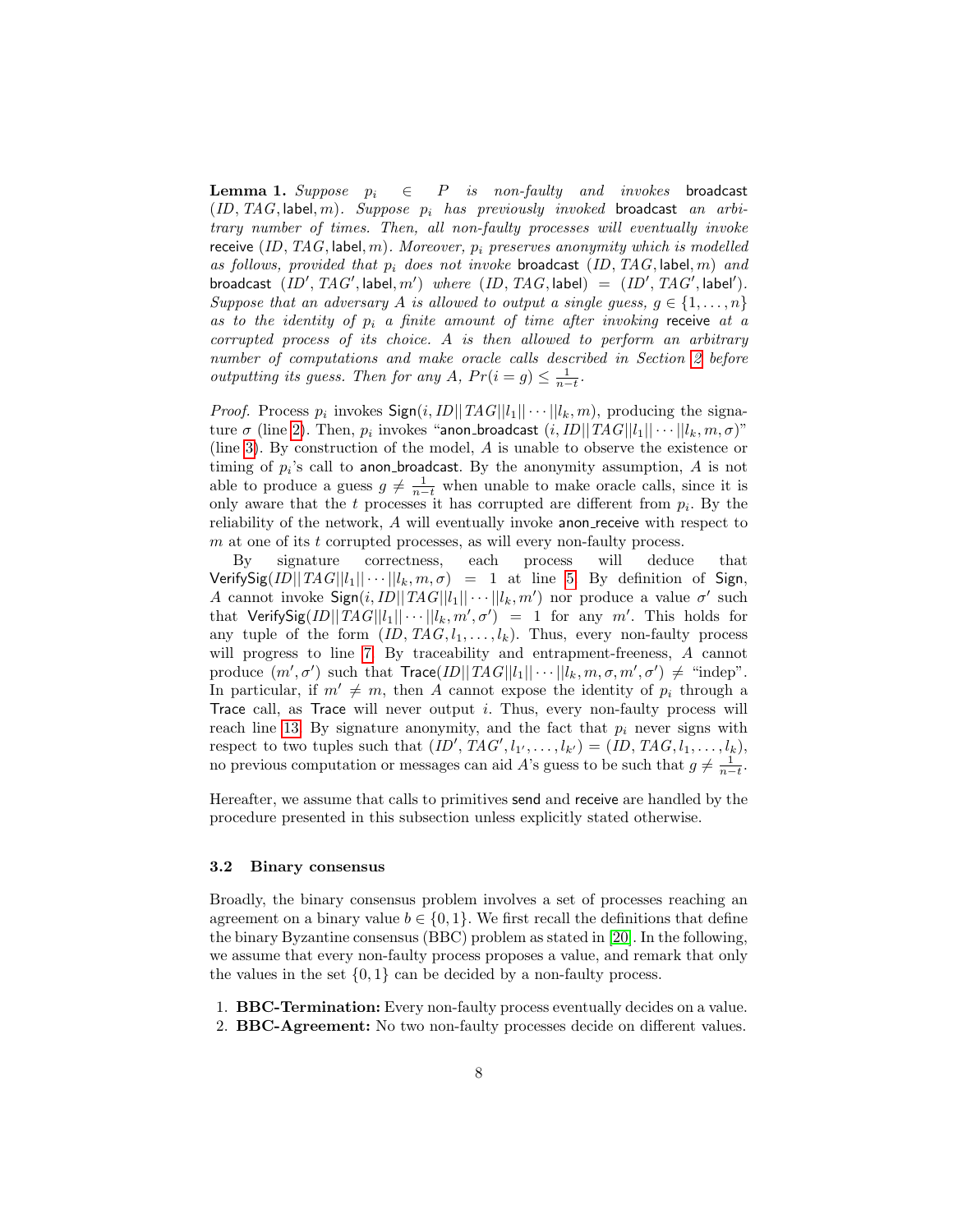3. BBC-Validity: If all non-faulty processes propose the same value, no other value can be decided.

We present the safe, non-terminating variant of the binary consensus routine from [\[20\]](#page-21-4) in Algorithm [2.](#page-8-0) As assumed in the model (Section [2\)](#page-3-0), the terminating routine relies on partial synchrony between processes in P. The protocols execute in asynchronous rounds.

<span id="page-8-0"></span>Algorithm 2 Safe binary consensus routine

|     | 1: $bin\_propose(v)$ :                                                                        |
|-----|-----------------------------------------------------------------------------------------------|
| 2:  | $est \leftarrow v$ ; $r \leftarrow 0$ ;                                                       |
| 3:  | repeat:                                                                                       |
| 4:  | $r \leftarrow r + 1$                                                                          |
| 5:  | BV-broadcast $(EST, r, est)$                                                                  |
| 6:  | wait until $(bin\_values[r] \neq \emptyset)$                                                  |
| 7:  | broadcast $(AUX, r, bin\_values[r])$                                                          |
| 8:  | wait until $( values_r  \geq n-t) \wedge (val \in bin\_values[r]$ for all $val \in values_r)$ |
| 9:  | $b \leftarrow r \pmod{2}$                                                                     |
| 10: | if $val = w$ for all $val \in values_r$ where $w \in \{0, 1\}$ then                           |
| 11: | $est \leftarrow w$                                                                            |
| 12: | if $w = b$ then                                                                               |
| 13: | $decide(v)$ if not yet invoked decide()                                                       |
| 14: | else                                                                                          |
| 15: | $est \leftarrow b$                                                                            |
|     | 16: <b>upon</b> initial receipt of $(AUX, r, b)$ for some $b \in \{0, 1\}$ from process $p_j$ |
| 17: | $values_r$ .append $(b)$                                                                      |
|     | 18: BV-broadcast $(EST, r, v_i)$ :                                                            |
| 19: | broadcast $(EST, r, v_i)$                                                                     |
|     |                                                                                               |
|     | 20: upon receipt of $(EST, r, v)$                                                             |
| 21: | <b>if</b> $(EST, r, v)$ received from $(t + 1)$ processes and not yet broadcast <b>then</b>   |
| 22: | broadcast $(EST, r, v)$                                                                       |
| 23: | if $(EST, r, v)$ received from $(2t + 1)$ processes then                                      |
| 24: | $bin\_values[r] \leftarrow bin\_values[r] \cup \{v\}$                                         |

State. A process keeps track of a binary value  $est \in \{0,1\}$ , corresponding to a process' current estimate of the decided value, arrays  $bin\_values[1..]$ , a round number  $r$  (initialised to 0), an auxiliary binary value  $b$ , and lists of (binary) values values<sub>r</sub>,  $r = 1, 2, \ldots$ , each of which are initially empty.

*Messages.* Messages of the form  $(EST, r, b)$  and  $(AUX, r, b)$ , where  $r \ge 1$  and  $b \in$ {0, 1}, are sent and processed by non-faulty processes. Note that we have omitted the dependency on a label *label* and identifier *ID* for simplicity of exposition.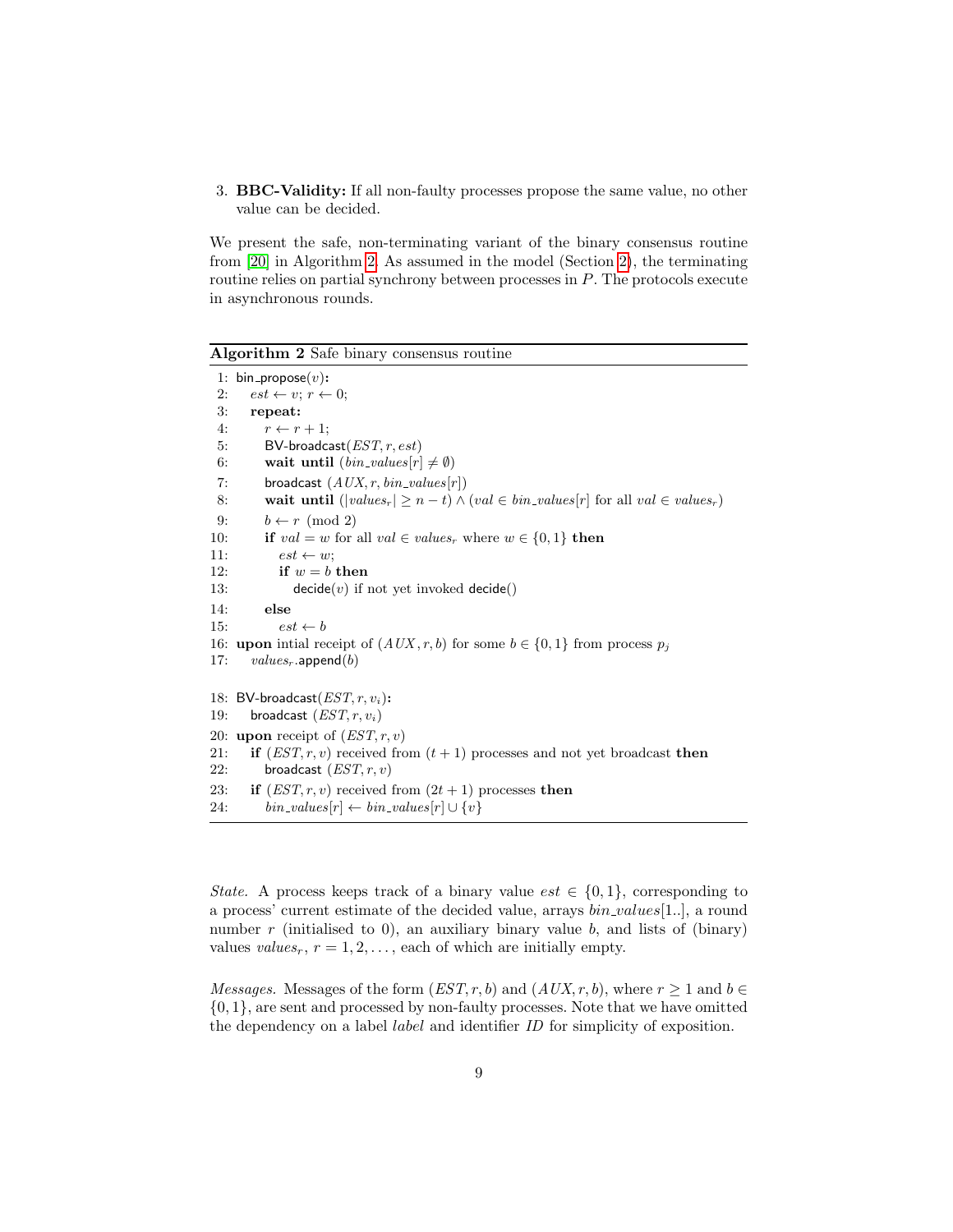BV-broadcast. To exchange EST messages, the protocol relies on an all-toall communication abstraction, BV-broadcast [\[47\]](#page-23-10), which satisfies the following properties for a given round  $r \geq 1$  that a process is executing:

- $-$  BV-Obligation: If at least  $(t+1)$  non-faulty processes BV-broadcast the same value v, then v will eventually be added to the set  $bin\_values$  of each non-faulty process.
- **BV-Justification:** If p is non-faulty and  $v \in bin\_values[r]$ , then v must have been BV-broadcast by a non-faulty process.
- BV-Uniformity: If v is added to a non-faulty process p's  $bin\_values[r]$  set, then eventually  $v \in bin\_values[r]$  at every non-faulty process.
- **BV-Termination:** Eventually,  $bin\_values[r]$  becomes non-empty for every non-faulty process.

Primarily, BV-broadcast serves to filter values that are only proposed by faulty processes (BV-Obligation and BV-Justification), to ensure progress (BV-Termination), and to work towards agreement (BV-Uniformity). When a process adds a value  $v \in \{0,1\}$  to its array *bin\_values*[r] for some  $r \geq 1$ , we say that v was BV-delivered.

*Functions.* Let  $b \in \{0,1\}$ . In addition to BV-broadcast and the communication primitives in our model (Section [2\)](#page-3-0), a process can invoke bin propose $(b)$  to begin executing an instance of binary consensus with input b, and  $\text{decide}(b)$  to decide the value b. In a given instance of binary consensus, these two functions may be called exactly once. In addition, the function  $list.append(v)$  appends the value v to the list list.

*Protocol description.* Upon the invocation bin propose(b), where  $b \in \{0, 1\}$ , a process will enter a sequence of asynchronous rounds.

In a given round, a process will invoke BV-broadcast (line [5\)](#page-8-0), broadcasting its current estimate (line [19\)](#page-8-0) for the round  $r$ , which is *est*. In an instance of BV-broadcast, after receiving a binary value from  $t + 1$  different processes, a process will broadcast the value if not yet done (line [21\)](#page-8-0). Eventually, a process will BV-deliver a value v upon reception from  $2t+1$  different processes, fulfilling the condition at line [23.](#page-8-0) In doing so, a process appends v to its set  $bin\_values[r]$ (line [24\)](#page-8-0), and we note that  $bin\_values[r]$  is not necessarily in its final form at this point in time.

Since  $bin\_values[r]$  is now a singleton set (after line [6\)](#page-8-0), non-faulty processes will broadcast the value v contained in  $bin\_values[r]$  (line [7\)](#page-8-0). Then, processes wait until they can form a list values<sub>r</sub> such that val  $\in bin\_values[r]$  for all *val* ∈ *values<sub>r</sub>* and *values<sub>r</sub>* is formed from at least  $n-t$  (*AUX, r, b*) messages sent by distinct processes that they have received (line [8\)](#page-8-0). This ensures that enough processes have sent messages to be able to (potentially) decide, and that only values BV-broadcast previously are considered candidates for being decided.

Then, processes attempt to decide a value via local computation. b is set to  $r \pmod{2}$  (line [9\)](#page-8-0), and then each process checks the following: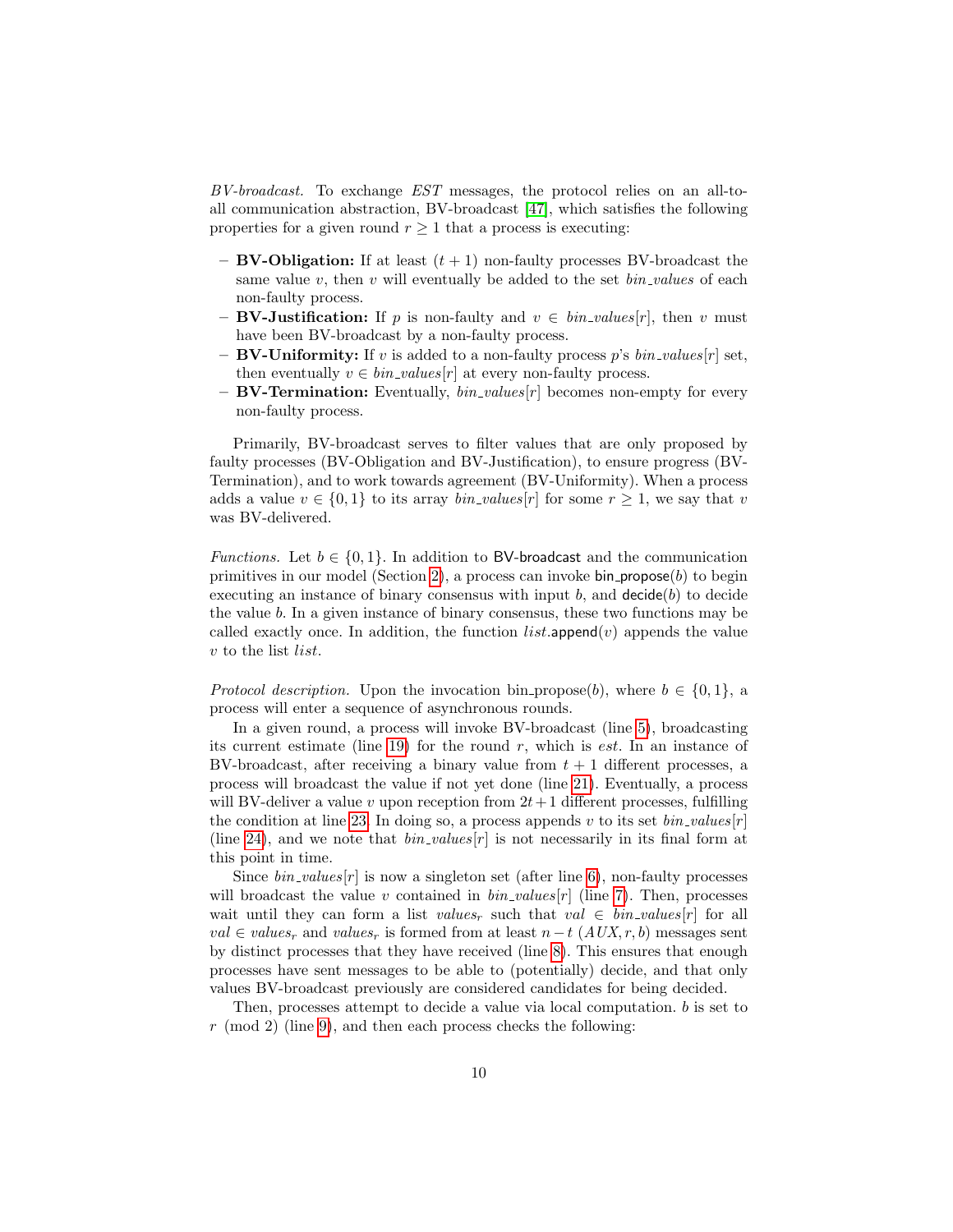- If each element of values<sub>r</sub> is w, the estimate for the next round is set to w (line [11\)](#page-8-0).
- Given the above, w is then decided if r (mod 2) = w, (lines [12](#page-8-0) and [13\)](#page-8-0). If this does not hold, the value can be decided in the next round provided that *values*<sub> $r+1$ </sub> is uniform at line [11.](#page-8-0)
- Else, values<sub>r</sub> contains both 0's and 1's (and  $bin\_values[r] = \{0, 1\}$ ), and est is set to be  $r \pmod{2}$  (line [15\)](#page-8-0), as a process cannot decide at this point.

Note that, upon invocation of decide(), processes still participate in the protocol, enabling other processes who may not have decided to decide. The interested reader may verify the correctness of this protocol, and the corresponding terminating, partially-synchronous protocol in [\[20\]](#page-21-4).

#### 3.3 Anonymity-preserving all-to-all reliable broadcast

To reach eventual agreement in the presence of Byzantine processes without revealing who proposes what, we introduce the anonymity-preserving all-to-all reliable broadcast problem that preserves the anonymity of each honest sender reliably broadcasting. In this primitive, all processes are assumed to (anonymously) broadcast a message, and all processes deliver messages over time. It ensures that all honest processes always receive the same message from one specific sender while hiding the identity of any non-faulty sender.

Let  $ID \in \{0,1\}^*$  be an *identifier*, a string that uniquely identifies an instance of AARB-broadcast. Let m be a message, and  $\sigma$  be the output of the call  $Sign(i, T, m)$  for some  $i \in \{1, ..., n\}$ , where  $T = f(ID, \text{label})$  is as in Algorithm [2.](#page-8-0) Each process is equipped with two operations, "AARBP" and "AARB-deliver".  $AARBP[ID](m)$  is invoked once with respect to ID and any message m, denoting the beginning of a process' execution of AARBP with respect to ID. AARB-deliver $[ID](m, \sigma)$  is invoked between  $n - t$  and n times over the protocol's execution. When a process invokes AARB-deliver[ $ID|(m, \sigma)$ , they are said to "AARB-deliver"  $(m, \sigma)$  with respect to *ID*. Let  $T = f(ID, \text{label})$  be as in Al-gorithm [2.](#page-8-0) Then, given  $t < \frac{n}{3}$ , we define a protocol that implements anonymitypreserving all-to-all reliable broadcast (AARB-broadcast) with respect to ID as satisfying the following *six* properties:

- 1. **AARB-Signing:** If a non-faulty process  $p_i$  AARB-delivers a message with respect to ID, then it must be of the form  $(m, \sigma)$ , where a process  $p_i \in P$ invoked  $\textsf{Sign}(i, T, m)$  and obtained  $\sigma$  as output.
- 2. **AARB-Validity:** Suppose that a non-faulty process AARB-delivers  $(m, \sigma)$ with respect to ID. Let  $i =$  Findlndex $(T, m, \sigma)$  denote the output of an idealised call to FindIndex. Then if  $p_i$  is non-faulty,  $p_i$  must have anonymously broadcast  $(m, \sigma)$ .
- 3. AARB-Unicity: Consider any point in time in which a non-faulty process p has AARB-delivered more than one tuple with respect to ID. Let  $delivered = \{(m_1, \sigma_1), \ldots, (m_l, \sigma_l)\},$  where  $|delivered| = l$ , denote the set of these tuples. For each  $i \in \{1, ..., l\}$ , let  $out_i =$  FindIndex $(T, m_i, \sigma_i)$  denote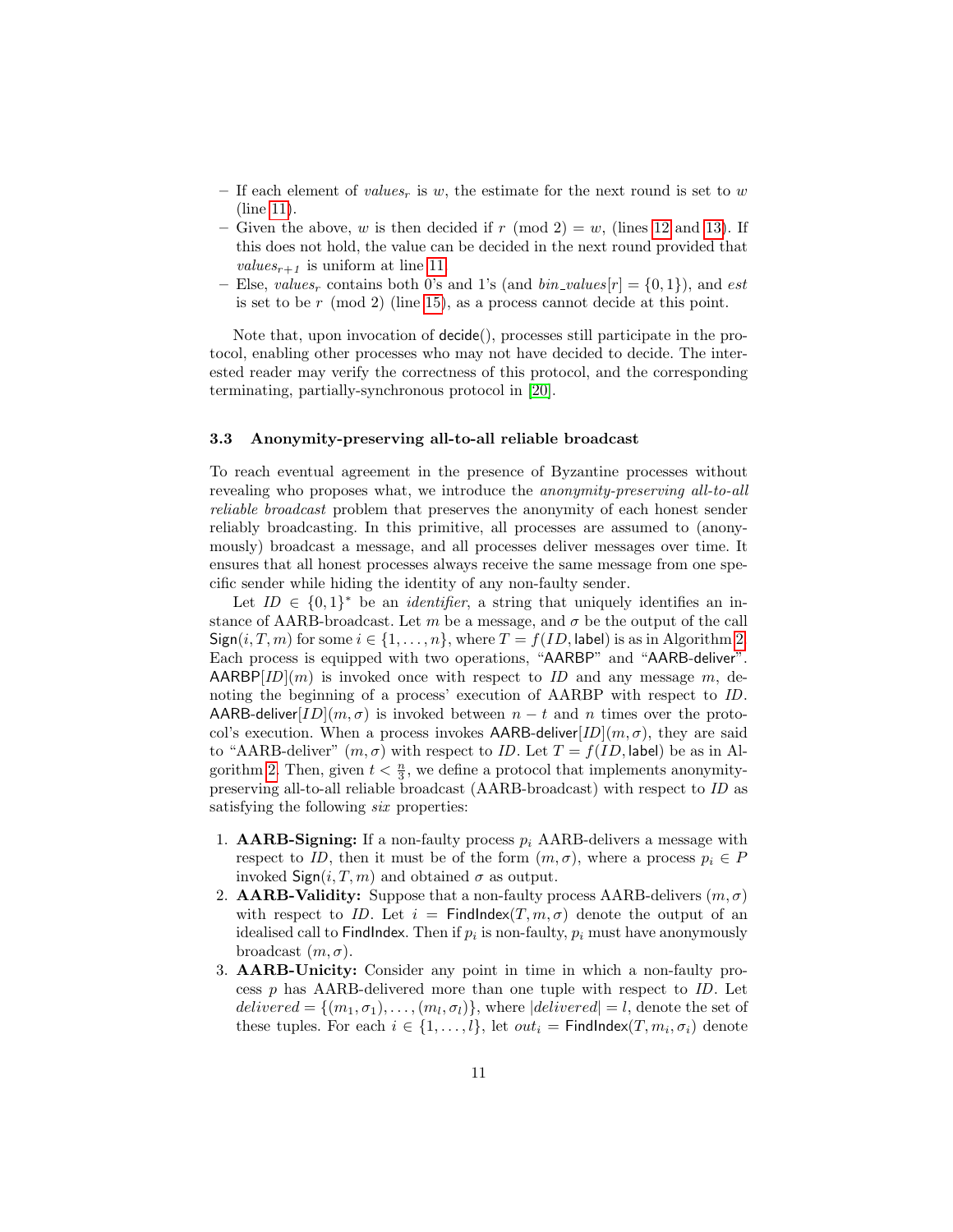the output of an idealised call to FindIndex. Then for all distinct pairs of tuples  $\{(m_i, \sigma_i), (m_j, \sigma_j)\}, \text{ out}_i \neq \text{out}_j.$ 

- 4. **AARB-Termination-1:** If a process  $p_i$  is non-faulty and invokes  $AARBP[ID](m)$ , all the non-faulty processes eventually  $AARB$ -deliver  $(m, \sigma)$ with respect to ID, where  $\sigma$  is the output of the call  $\mathsf{Sign}(i, T, m)$ .
- 5. **AARB-Termination-2:** If a non-faulty process AARB-delivers  $(m, \sigma)$  with respect to ID, then all the non-faulty processes eventually AARB-deliver  $(m, \sigma)$  with respect to *ID*.

We require AARB-Signing to ensure that the other properties are meaningful. Since messages are anonymously broadcast, properties refer to the index of the signing process determined by an idealised call to FindIndex. In spirit, AARB-Validity ensures if a non-faulty process AARB-delivers a message that was signed by a non-faulty process  $p_i$ , then  $p_i$  must have invoked AARBP. Similarly, AARB-Unicity ensures that a non-faulty process will AARB-deliver at most one message signed by each process. We note that AARB-Termination-2 is critical for consensus, as without it, different processes may AARB-deliver different messages produced by the same process, as in the two-step algorithm implementing no-duplicity broadcast [\[8,](#page-20-8) [53\]](#page-23-11). Finally, we state the anonymity property:

6. **AARB-Anonymity:** Suppose that non-faulty process  $p_i$  invokes  $AARBP[ID](m)$  for some m and given ID, and has previously invoked an arbitrary number of  $\mathsf{AARBP}[ID_j](m_j)$  calls where  $ID \neq ID_j$  for all such j. Suppose that an adversary A is required to output a guess  $g \in \{1, \ldots, n\}$ , corresponding to the identity of  $p_i$  after performing an arbitrary number of computations, allowed oracle calls and invocations of networking primitives. Then for any A,  $Pr(i = g) \leq \frac{1}{n-t}$ .

Informally, AARB-Anonymity guarantees that the source of an anonymously broadcast message by a non-faulty process is unknown to the adversary, in that it is indistinguishable from  $n - t$  (non-faulty) processes. AARBP can be implemented by composing  $n$  instances of Bracha's reliable broadcast algorithm, which we describe and prove correct in Appendix [C.](#page-29-0)

## <span id="page-11-0"></span>4 Anonymity-preserving vector consensus

In this section, we introduce the anonymity-preserving vector consensus problem and present and discuss the protocol Anonymised Vector Consensus Protocol (AVCP) that solves it. We defer its proof to Appendix [A.](#page-24-3) The anonymitypreserving vector consensus problem brings anonymity to the vector consensus problem [\[26\]](#page-21-2) where non-faulty processes reach an agreement upon a vector containing at least  $n-t$  proposed values. More precisely, anonymised vector consensus asserts that the identity of a process who proposes must be indistinguishable from that of all non-faulty processes. As in AARBP, instances of AVCP are identified uniquely by a given identifier ID. Each process is equipped with two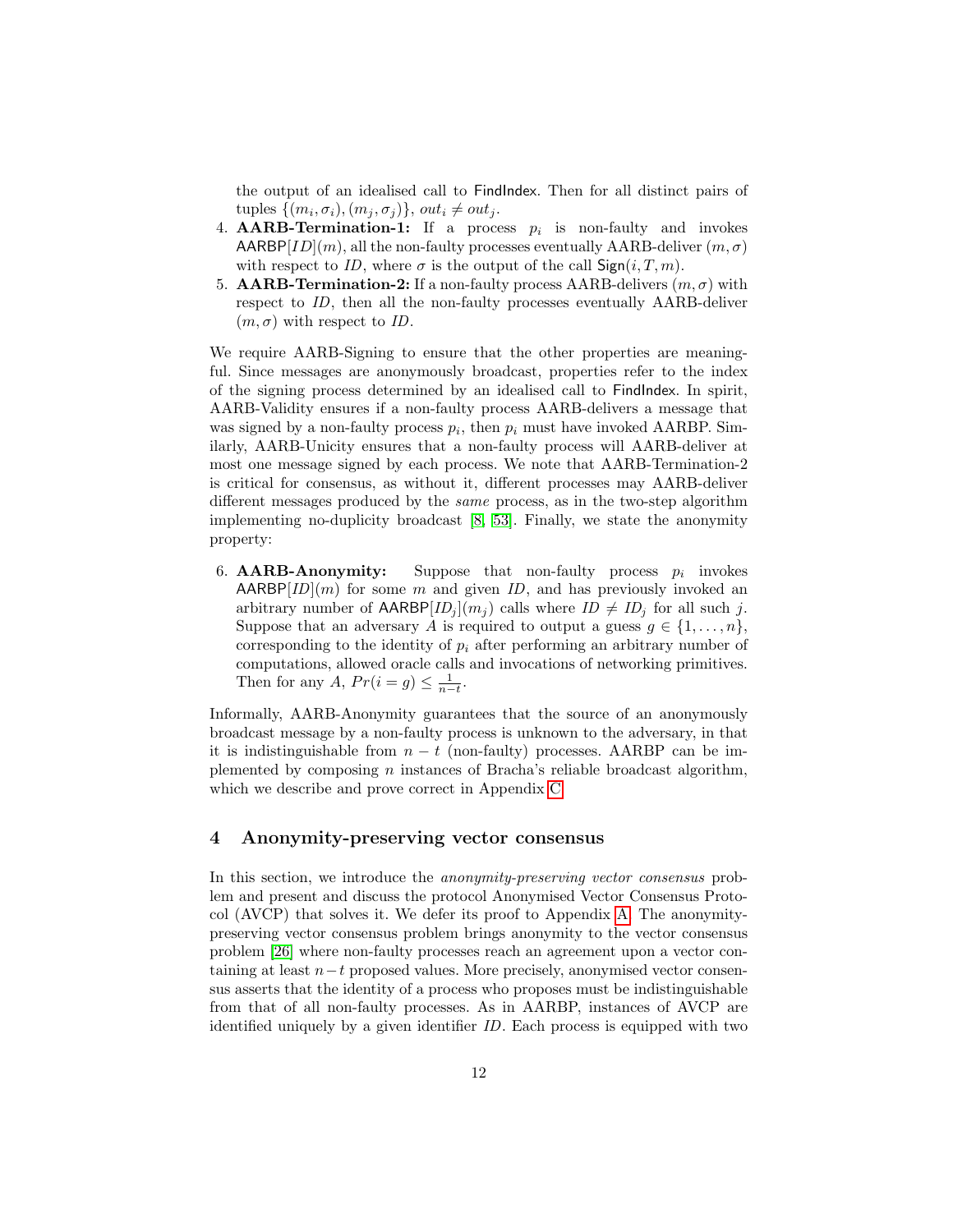operations. Firstly, " $AVCP[ID](m)$ " begins execution of an instance of AVCP with respect to ID and proposal m. Secondly, "AVC-decide  $ID|(V)$ " signals the output of  $V$  from the instance of AVCP identified by  $ID$ , and is invoked exactly once per identifier. We define a protocol that solves anonymity-preserving vector consensus with respect to these operations as satisfying the following four properties:

1. AVC-Anonymity: Suppose that non-faulty process  $p_i$ invokes  $AVCP[ID](m)$  for some m and given ID, and has previously invoked an arbitrary number of  $\mathsf{AVCP}[ID_j](m_j)$  calls where  $ID \neq ID_j$  for all such j. Suppose that an adversary A is required to output a guess  $g \in \{1, \ldots, n\}$ , corresponding to the identity of  $p_i$  after performing an arbitrary number of computations, allowed oracle calls and invocations of networking primitives. Then for any A,  $Pr(i = g) \leq \frac{1}{n-t}$ .

It also requires the original agreement and termination properties of vector consensus to be ensured:

- 2. AVC-Agreement: All non-faulty processes that invoke  $\mathsf{AVC}\text{-}\mathsf{decide}[ID](V)$ do so with respect to the same vector  $V$  for a given  $ID$ .
- 3. AVC-Termination: Every non-faulty process eventually invokes AVC-decide $[ID](V)$  for some vector V and a given ID.

It also requires a validity property that depends on a pre-determined, deterministic validity predicate valid() [\[12,](#page-20-9) [20\]](#page-21-4) which we assume is common to all processes. We assume that all non-faulty processes propose a value that satisfies valid().

4. AVC-Validity: Consider each non-faulty process that invokes AVC-decide $[ID](V)$  for some V and a given ID. Each value  $v \in V$ must satisfy valid(), and  $|V| \geq n - t$ . Further, at least  $|V| - t$  values correspond to the proposals of distinct non-faulty processes.

#### 4.1 AVCP

We present a reduction to binary consensus which may converge in four message steps, as in the reduction to binary consensus in DBFT [\[20\]](#page-21-4), at least one of which must be performed over anonymous channels. We note that comparable problems [\[24\]](#page-21-14), including agreement on a core set over an asynchronous network [\[5\]](#page-20-10), rely on such a reduction. The protocol is divided into two components. Firstly, the reduction component (Algorithm [3\)](#page-14-0) reduces anonymity-preserving vector consensus to binary consensus. Here, one instance of  $AARBP$  and n instances of binary consensus are executed. But, since proposals are made anonymously, processes cannot associate proposals with binary consensus instances a priori. Consequently, processes start with  $n$  unlabelled binary consensus instances, and label them over time with the hash digest of proposals they deliver (of the form  $h \in \{0,1\}^*$ ). To cope with messages sent and received in unlabelled binary consensus instances, we require a handler component (Algorithm [4\)](#page-15-0) that replaces function calls made in binary consensus instances.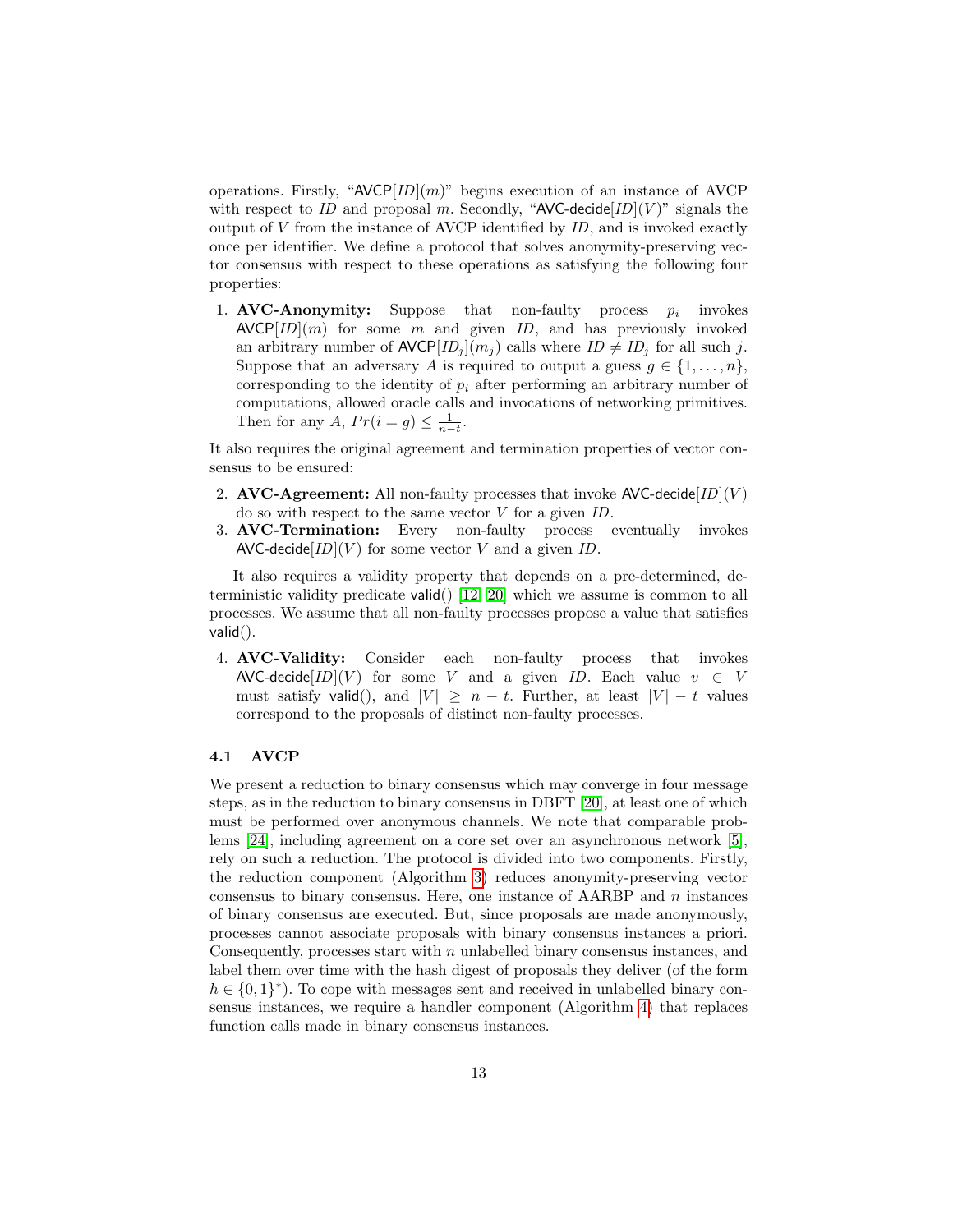Functions. In addition to the communication primitives detailed in Section [2](#page-3-0) and the two primitives "AVCP" and "AVC-decide", the following primitives may be called: "*inst*.bin\_propose(v)", where *inst* is an instance of binary consensus and  $v \in \{0, 1\}$ , begins execution of *inst* with initial value v, "AARBP" and "AARB-deliver", as in Section [3,](#page-5-0) "valid()" as described above, "m.keys()" (resp. "*m*.values()"), which returns the keys (resp. values) of a map m, "*item.key*()", which returns the key of *item* in a map m, "s.pop()", which removes and returns a value from set s, and " $H(v)$ ", a collision-resistant hash function which returns  $h \in \{0,1\}^*$  based on  $v \in \{0,1\}^*$ .

State. Each process tracks the following variables:  $ID \in \{0,1\}^*$ , a common identifier for a given instance of AVCP. proposals[], which maps labels of the form  $l \in \{0,1\}^*$  to AARB-delivered messages of the form  $(m,\sigma) \in (\{0,1\}^*, \{0,1\}^*)$ that may be decided, and is initially empty. *decision\_count*, tracking the number of binary consensus instances for which a decision has been reached, initialised to 0. decided ones, the set of proposals for which 1 was decided in the corresponding binary consensus instance, initialised to  $\emptyset$ . *labelled*[], which maps labels, which are the hash digest  $h \in \{0,1\}^*$  of AARB-delivered proposals, to binary consensus instances, and is initially empty. unlabelled, a set of binary consensus instances (initially of cardinality n) with no current label.  $ones[$ [], which maps two keys, EST and AUX, to maps with integer keys  $r \geq 1$  which map to a set of labels, all of which are initially empty.  $counts[$ ]], which maps two keys,  $EST$  and  $AUX$ , to maps with integer keys  $r \geq 1$  which map to an integer  $n \in \{0, \ldots, n\}$ , all of which are initialised to 0.

Messages. In addition to messages propagated in AARBP, non-faulty processes process messages of the form  $(ID, TAG, r, label, b)$ , where  $TAG \in \{EST$ ,  $AUX$ ,  $r \geq 1$ , label  $\in \{0,1\}^*$  and  $b \in \{0,1\}$ . A process buffers a message  $(ID, TAG, r, label, b)$  until label labels an instance of binary consensus *inst*, at which point the message is considered receipt in *inst*. The handler, described below, ensures that all messages sent by non-faulty processes eventually correspond to a label in their set of labelled consensus instances (i.e. contained in  $labeled.keys()$ . Similarly, a non-faulty process can only broadcast such a message after labelling the corresponding instance of binary consensus. Processes also process messages of the form  $(ID, TAG, r, ones),$  where  $TAG \in \{EST\_ONES,$  $AUX\_{ONES}$ ,  $r > 1$ , and ones is a set of strings corresponding to binary consensus instance labels.

Reduction. In the reduction,  $n$  (initially unlabelled) instances of binary consensus are used, each corresponding to a value that one process in  $P$  may propose. Each (non-faulty) process invokes AARBP with respect to ID and their value  $m'$  (line [2\)](#page-14-0), anonymously broadcasting  $(m', \sigma')$  therein. On AARB-delivery of some message  $(m, \sigma)$ , an unlabelled instance of binary consensus is deposited into *labelled*, whose key (label) is set to  $H(m || \sigma)$  (line [10\)](#page-14-0). Proposals that fulfil valid() are stored in *proposals* (line [12\)](#page-14-0), and *inst*.bin propose(1) is invoked with respect to the newly labelled instance  $inst = labelled[H(m || \sigma)]$  if not yet done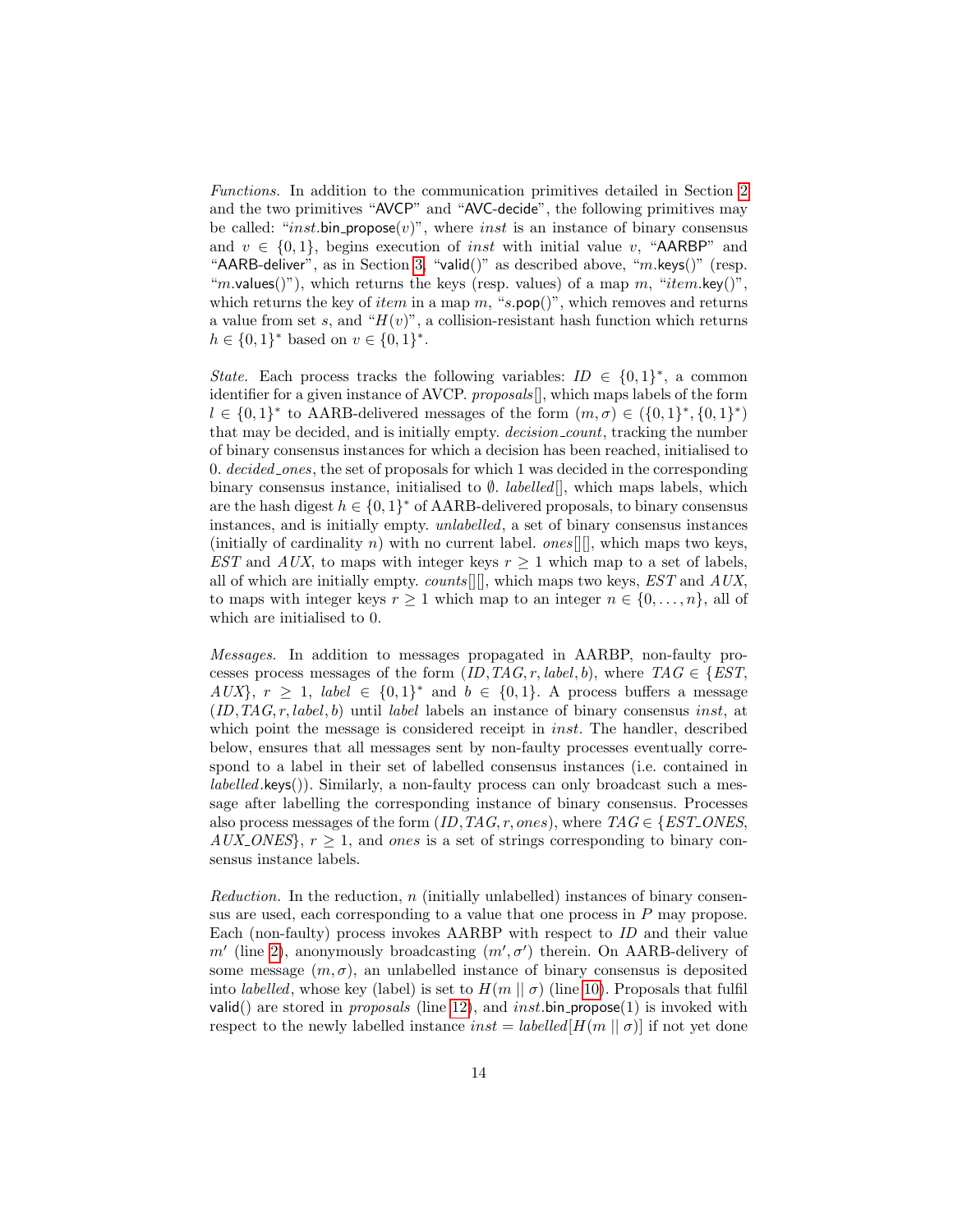<span id="page-14-0"></span>Algorithm 3 AVCP (1 of 2): Reduction to binary consensus

1: AVCP $[ID](m')$ : 2:  $AARBP[*ID*](*m*$  $\triangleright$  anonymised reliable broadcast of proposal 3: wait until  $|decided\_{ones}| \geq n-t$   $\triangleright$  wait until n − t instances terminate with 1 4: for each inst  $\in$  unlabelled ∪ labelled values() such that 5: *inst.*bin\_propose() not yet invoked **do** 6: Invoke inst. bin propose (0)  $\triangleright$  propose 0 in all binary consensus not yet invoked 7: wait until  $decision\_count = n$   $\triangleright$  wait until all n instances of binary consensus terminate 8:  $AVC-decide[ID](decided\_ones)$ 9: upon invocation of AARB-deliver[ $ID|(m, \sigma)$ ] 10:  $labelled[H(m || \sigma)] \leftarrow unlabeled(po)}$ 11: if valid $(m, \sigma)$  then  $\triangleright$  deterministic, common validity function 12:  $\text{proposals}[H(m \mid \sigma)] \leftarrow (m, \sigma)$ 13: Invoke *labelled*  $[H(m || \sigma)]$ .bin\_propose(1) if not yet invoked 14: upon inst deciding a value  $v \in \{0, 1\}$ , where inst  $\in$  labelled.values()  $\cup$  unlabelled 15: if  $v = 1$  then  $\triangleright$  store proposals for which 1 was decided in the corresponding binary consensus 16: decided\_ones ← decided\_ones  $\cup$  {proposals[inst.key()]} 17: decision\_count  $\leftarrow$  decision\_count + 1

(line [13\)](#page-14-0). Upon termination of each instance (line [14\)](#page-14-0), provided 1 was decided, the corresponding proposal is added to decided ones (line [16\)](#page-14-0). For either decision value, decision count is incremented (line [17\)](#page-14-0). Once 1 has been decided in  $n - t$  instances of binary consensus, processes will propose 0 in all instances that they have not yet proposed in (line [6\)](#page-14-0). Note that upon AARB-delivery of valid messages after this point,  $bin\_propose(1)$  is not invoked at line [13.](#page-14-0) Upon the termination of all  $n$  instances of binary consensus (after line [7\)](#page-14-0), all non-faulty processes decide their set of values for which 1 was decided in the corresponding instance of binary consensus (line [8\)](#page-14-0).

Handler. As proposals are anonymously broadcast, binary consensus instances cannot be associated with process identifiers a priori, and so are labelled by AARB-delivered messages. Thus, we require the handler, which overrides two of the three broadcast calls in the non-terminating variant of the binary consensus of [\[20\]](#page-21-4) (Algorithm [2\)](#page-8-0). We defer the reader to Appendix [B](#page-28-0) for a description of the non-terminating algorithm and the terminating variant that requires handling.

We now describe the handler (Algorithm [4\)](#page-15-0). Let *inst* be an instance of binary consensus. On calling *inst* bin propose(b) ( $b \in \{0, 1\}$ ) (and at the beginning of each round  $r \geq 1$ ), processes invoke BV-broadcast (line [5](#page-8-0) of Algorithm [2\)](#page-8-0), immediately calling "broadcast  $(ID, EST, r, label, b)$ " (line [19](#page-8-0) of Algorithm [2\)](#page-8-0). If  $b = 1$ , (ID, EST, r, label, 1) is broadcast, and label is added to the set ones  $[EST][r]$ (line [21\)](#page-15-0). Note that, given AARB-Termination-2, all messages sent by non-faulty processes of the form  $(ID, EST, r, label, 1)$  will be deposited in an instance *inst* labelled by *label*. Then, as the binary consensus routine terminates when all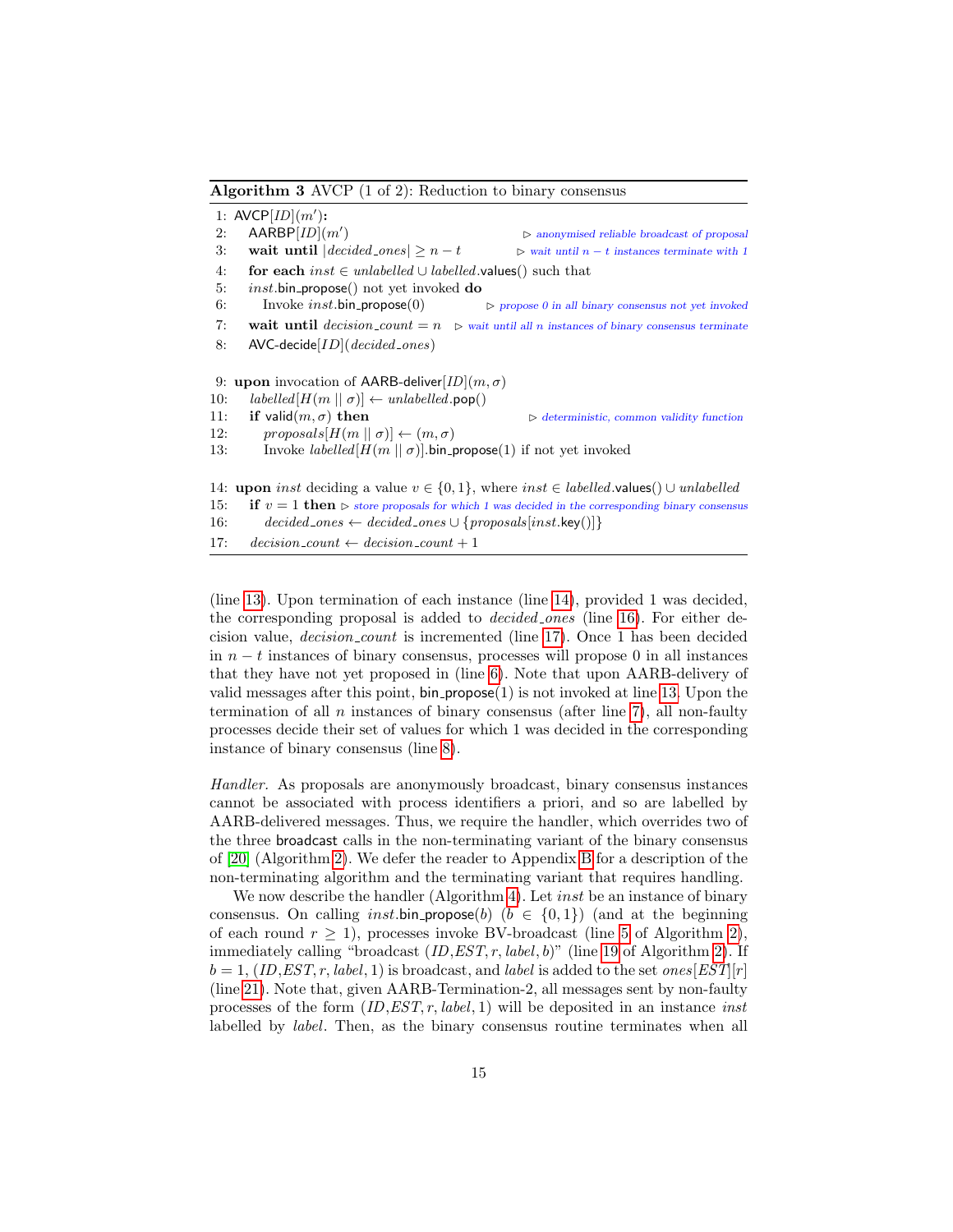<span id="page-15-0"></span>Algorithm 4 AVCP (2 of 2): Handler of Algorithm [2](#page-8-0)

18: upon "broadcast  $(ID, EST, r, label, b)$ " in inst ∈ labelled.values()  $\cup$  unlabelled 19: if  $b = 1$  then 20: broadcast  $(ID, EST, r, label, b)$ 21:  $ones[EST][r] \leftarrow ones[EST][r] \cup \{inst.\text{key}()\}$ 22: counts[EST][r]  $\leftarrow$  counts[EST][r] + 1 23: if  $counts[EST][r] = n \wedge |ones[EST][r]| < n$  then 24: broadcast  $(ID, EST\_ONES, r, ones[EST[r])$ 25: upon "broadcast  $(ID, AUX, r, label, b)$ " in  $inst \in labelled$ .values() ∪ unlabelled 26: if  $b = 1$  then 27: broadcast  $(ID, AUX, r, label, b)$ 28:  $ones[AUX][r] \leftarrow ones[AUX][r] \cup \{inst.\text{key}() \}$ 29:  $counts[AUX][r] \leftarrow counts[AUX][r] + 1$ 30: if  $counts[AUX][r] = n \wedge |ones[AUX][r]| < n$  then 31: broadcast  $(ID, AUX\_ONES, r, ones[AUX] [r])$ 32: upon receipt of  $(ID, TAG, r, ones)$  s.t.  $TAG \in \{EST\_ONES, AUX\_ONES\}$ 33: wait until one ∈ labelled.keys()  $\forall one \in ones$ 34: if  $TAG = EST\_ONES$  then 35:  $TEMP \leftarrow EST$ 36: else  $\textit{TEMP} \leftarrow \textit{AUX}$ 37: for each  $l \in \text{labelled}$ .keys() such that  $l \notin ones$  do 38: deliver  $(ID, TEMP, r, l, 0)$  in *labelled*[*l*] 39: for each inst  $\in$  unlabelled do 40: deliver  $(ID, TEMP, r, \perp, 0)$  in inst

non-faulty processes propose the same value, all processes will decide the value 1 in  $n - t$  instances of binary consensus (i.e. will pass line [3\)](#page-14-0), after which they execute  $\binom{1}{r}$  in the remaining instances of binary consensus.

Since these instances may not be labelled when a process wishes to broadcast a value of the form  $(ID, EST, r, label, 0)$ , we defer their broadcast until "broadcast"  $(ID, EST, r, label, b)$ " is called in all n instances of binary consensus. At this point (line [23\)](#page-15-0),  $(ID, EST_ONES, r, ones[EST][r])$  is broadcast (line [24\)](#page-15-0). A message of the form  $(ID, EST\_ONES, r, ones)$  is interpreted as the receipt of zeros in all instances not labelled by elements in ones (at lines [38](#page-15-0) and [40\)](#page-15-0). This can only be done once all elements of ones label instances of binary consensus (i.e., after line [33\)](#page-15-0). Note that if  $|ones[EST][r] = n|$ , then there are no zeroes to be processed by receiving processes, and so the broadcast at line [24](#page-15-0) can be skipped.

Handling "broadcast  $(ID, AUX, r, label, b)$ " calls (line [7](#page-8-0) of Algorithm [2\)](#page-8-0) is identical to the handling of initial "broadcast  $(ID, EST, r, label, b)$ " calls. Note that the third broadcast in the original algorithm, where  $(ID, EST, r, label, b)$  is broadcast upon receipt from  $t + 1$  processes if not yet done before (line [21](#page-8-0) of Algorithm [2](#page-8-0) (BV-Broadcast)), can only occur once the corresponding instance of binary consensus is labelled. Thus, it does not need to be handled. From here, we can see that messages in the handler are processed as if  $n$  instances of the original binary consensus algorithm were executing.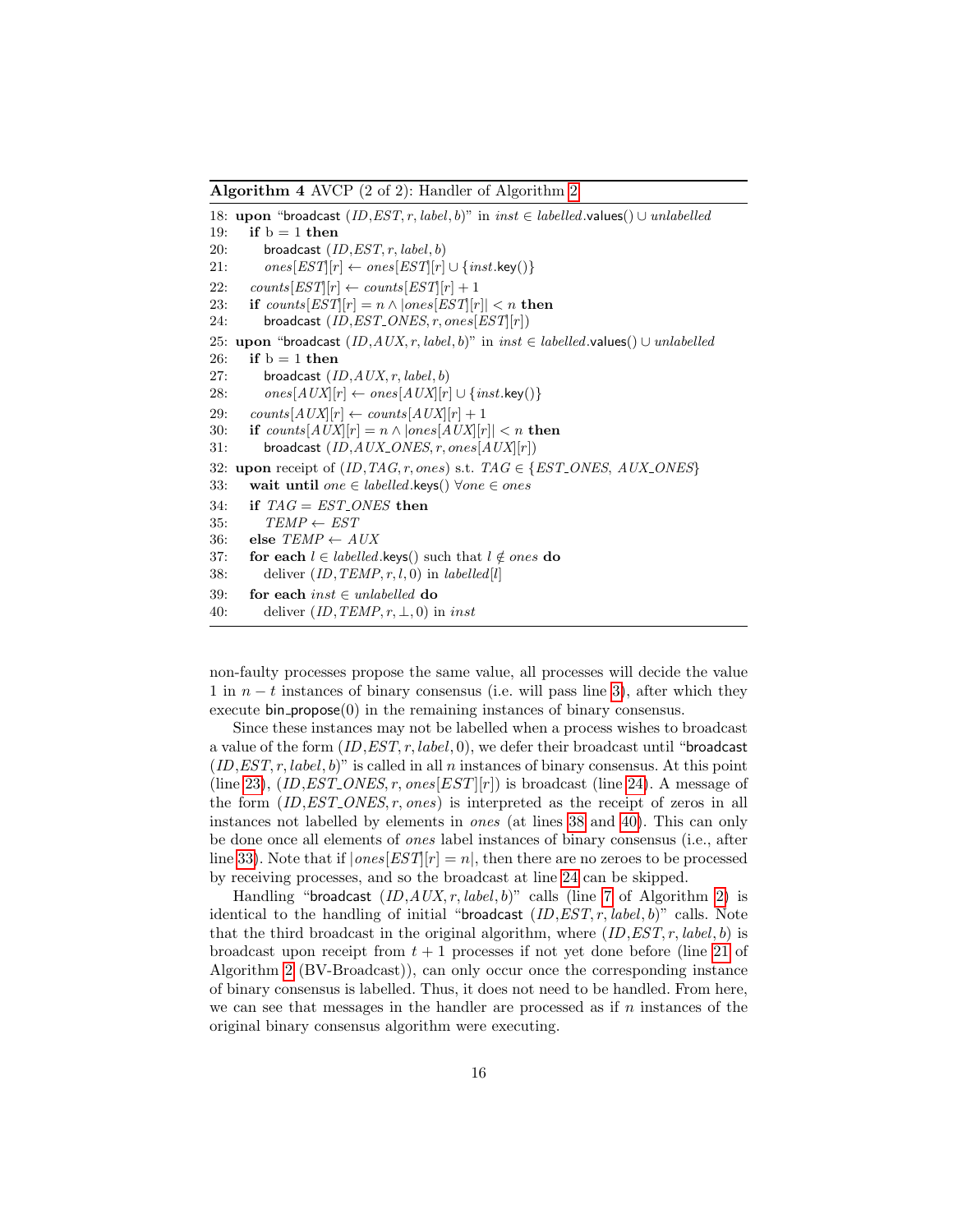Table 1: Comparing the complexity of AVCP and DBFT [\[20\]](#page-21-4) after GST [\[27\]](#page-21-12)

| Complexity                    | <b>AVCP</b>      | <b>DBFT</b> |
|-------------------------------|------------------|-------------|
| Fault-free message complexity | $O(n^3)$         | $O(n^3)$    |
| Worst-case message complexity | $O(tn^3)$        | $O(tn^3)$   |
| Fault-free bit complexity     | $O((S+c)n^3)$    | $O(n^3)$    |
| Worst-case bit complexity     | $O((S+c)tn^{3})$ | $O(tn^3)$   |

#### 4.2 Complexity and optimizations

Let k be a security parameter,  $S$  the size of a signature and  $c$  the size of a message digest. We compare the message and communication complexity of AVCP with DBFT [\[20\]](#page-21-4), which, as written, can be easily altered to solve vector consensus. We assume that AVCP is invoking the terminating variant of the binary consensus of [\[20\]](#page-21-4). When considering complexity, we only count messages in the binary consensus routines once the global stabilisation time (GST) has been reached [\[27\]](#page-21-12). Both fault-free and worst-case message complexity are identical between the two protocols. We remark that there exist runs of AVCP where processes are faulty with  $O(n^3)$  message complexity, such as when a process has crashed. AVCP mainly incurs greater communication complexity proportional to the size of the signatures, which can vary from size  $O(k)$  [\[38,](#page-22-3) [58\]](#page-23-12) to  $O(kn)$  [\[31\]](#page-22-12). If processes make a single anonymous broadcast per run, the fault-free and worst-case bit complexities of AVCP are lowered to  $O(Sn^2 + cn^3)$  and  $O(Sn^2 + ctn^3)$ .

As is done in DBFT [\[20\]](#page-21-4), we can combine the anonymity-preserving all-toall reliable broadcast of a message  $m$  and the proposal of the binary value 1 in the first round of a binary consensus instance. To this end, a process may skip the BV-broadcast step in round 1, which may allow AVCP to converge in four message steps, at least one of which must be anonymous. It may be useful to invoke "broadcast  $TAG[r](b)$ ", where  $TAG \in \{EST, AUX\}$  (lines [20](#page-15-0) and [27\)](#page-15-0) when the instance of binary consensus is labelled, rather than simply when  $b = 1$  (i.e., the condition preceding these calls). Since it may take some time for all  $n$  instances of binary consensus to synchronise, doing this may speed up convergence in the "faster" instances.

## <span id="page-16-0"></span>5 Combining regular and anonymous channels

If processes only use anonymous channels to communicate, it is clear that their anonymity is preserved provided that processes do not double-sign with ring signatures for each message type. For performance and to prevent long-term correlation attacks on certain anonymous networks [\[46\]](#page-23-3), it may be of interest to use anonymous message passing to propose a value, and then to use regular channels for the rest of a given protocol execution. In this setting, the adversary can de-anonymise a non-faulty process by observing message transmission time [\[3\]](#page-20-2) and the order in which messages are sent and received [\[52\]](#page-23-4). For example,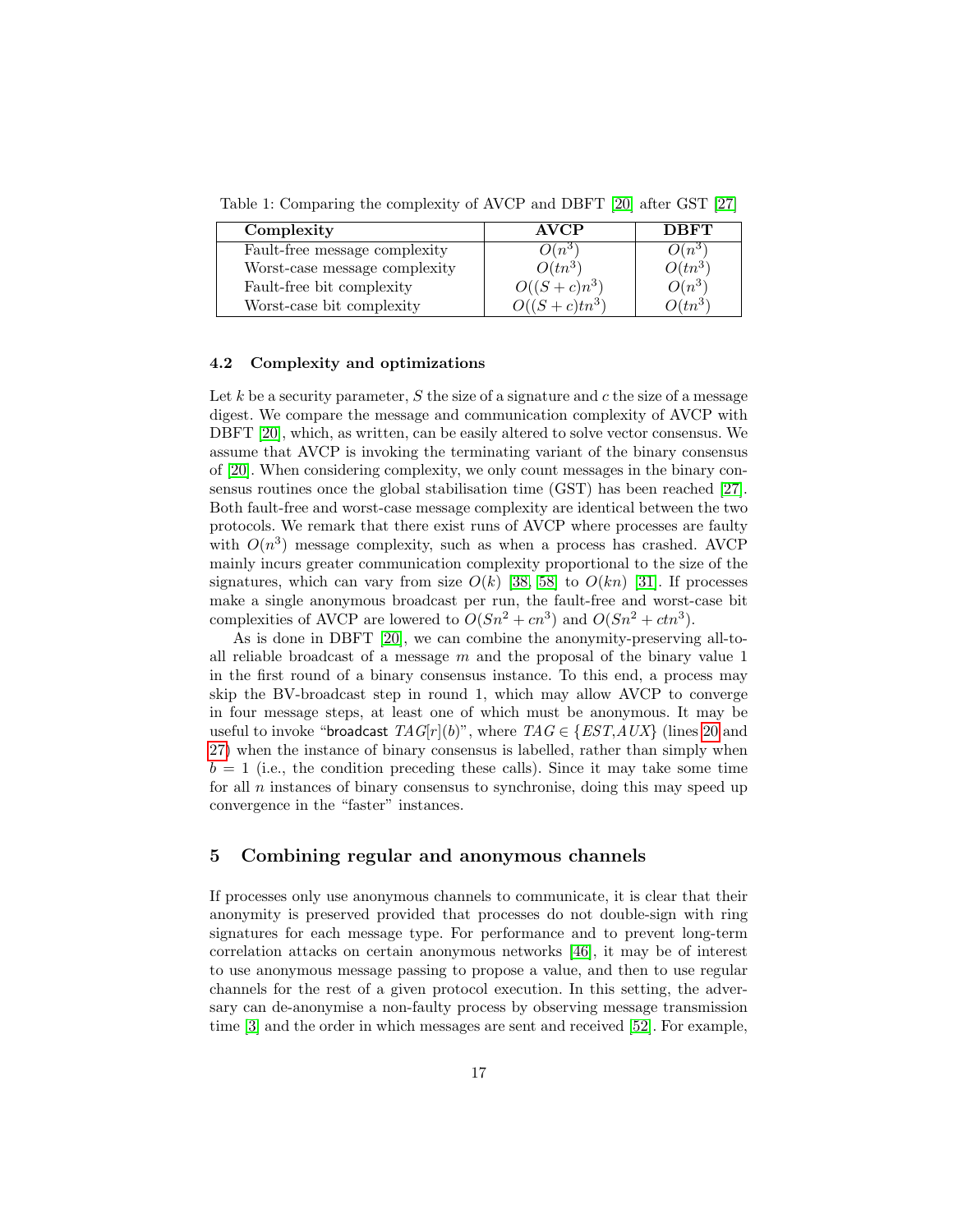a single non-faulty process may be relatively slow, and so the adversary may deduce that messages it delivers late over anonymous channels were sent by that process. To cope, we make the following assumption about message passing:

**Independence assumption:** Consider processes in P who participate in  $k \geq 1$ instances of some distributed protocol where messages are exchanged over both regular and anonymous channels. Let  $X_i$  be a random variable that maps all invocations of send or receive by every process to the time that the operation was called in instance i. Analogously, let  $Y_i$  be a random variable, defined as above, but with respect to invocations of anon\_send and anon\_receive. Then  $X_1, \ldots, X_k, Y_1, \ldots, Y_k$  are mutually independent.

This ensures that the adversary cannot correlate the behaviour of a process over regular channels with their behaviour over anonymous channels, and thus the adversary cannot de-anonymise them. We show that AVCP and our protocol solving anonymity-preserving all-to-all reliable broadcast satisfy their respective definitions of anonymity under our assumption in Appendices [A](#page-24-3) and [C.](#page-29-0)

Our assumption is quite general, and so achieving it in practice depends on the latency guarantees of the anonymous channels, the speed of each process, and the latency guarantees of the regular channels. One possible strategy could be to use public networks like Tor [\[25\]](#page-21-7) where message transmission time through the network can be measured<sup>[1](#page-0-0)</sup>. Then, based on the behaviour of the anonymous channels, processes can vary the timing of their own messages by introducing random message delays [\[46\]](#page-23-3) to minimise the correlation between random variables. It may also be useful for processes to synchronise between protocol executions. This prevents a process from being de-anonymised when they, for example, invoke anon send in some instance when all other processes are executing in a different instance.

## <span id="page-17-0"></span>6 Experiments

Benchmarks of distributed protocols were performed using Amazon EC2 instances. We refer to each EC2 instance used as a node, corresponding to a process in protocol descriptions. For each value of  $n$  (the number of nodes) chosen, we ran experiments with an equal number of nodes from four regions: Oregon (us-west-2), Ohio (us-east-2), Singapore (ap-southeast-1) and Frankfurt (eu-central-1). The type of instance chosen was c4.xlarge, which provide 7.5GiB of memory, and 4 vCPUs, i.e. 4 cores of an Intel Xeon E5-2666 v3 processor. We performed between 50 and 60 iterations for each value of n and t benchmarked. We vary  $n$ incrementally, and vary t both with respect to the maximum fault-tolerance (i.e.  $t = \lfloor \frac{n-1}{3} \rfloor$ ), and also fix  $t = 6$  for values of  $n = 20, 40, \ldots$  All networking code, and the application logic, was written in Python (2.7). As we have implemented our cryptosystems in golang, we call our libraries from Python using ctypes<sup>[2](#page-0-0)</sup>. To

<sup>1</sup> <https://metrics.torproject.org/>

 $^2$  <https://docs.python.org/2/library/ctypes.html>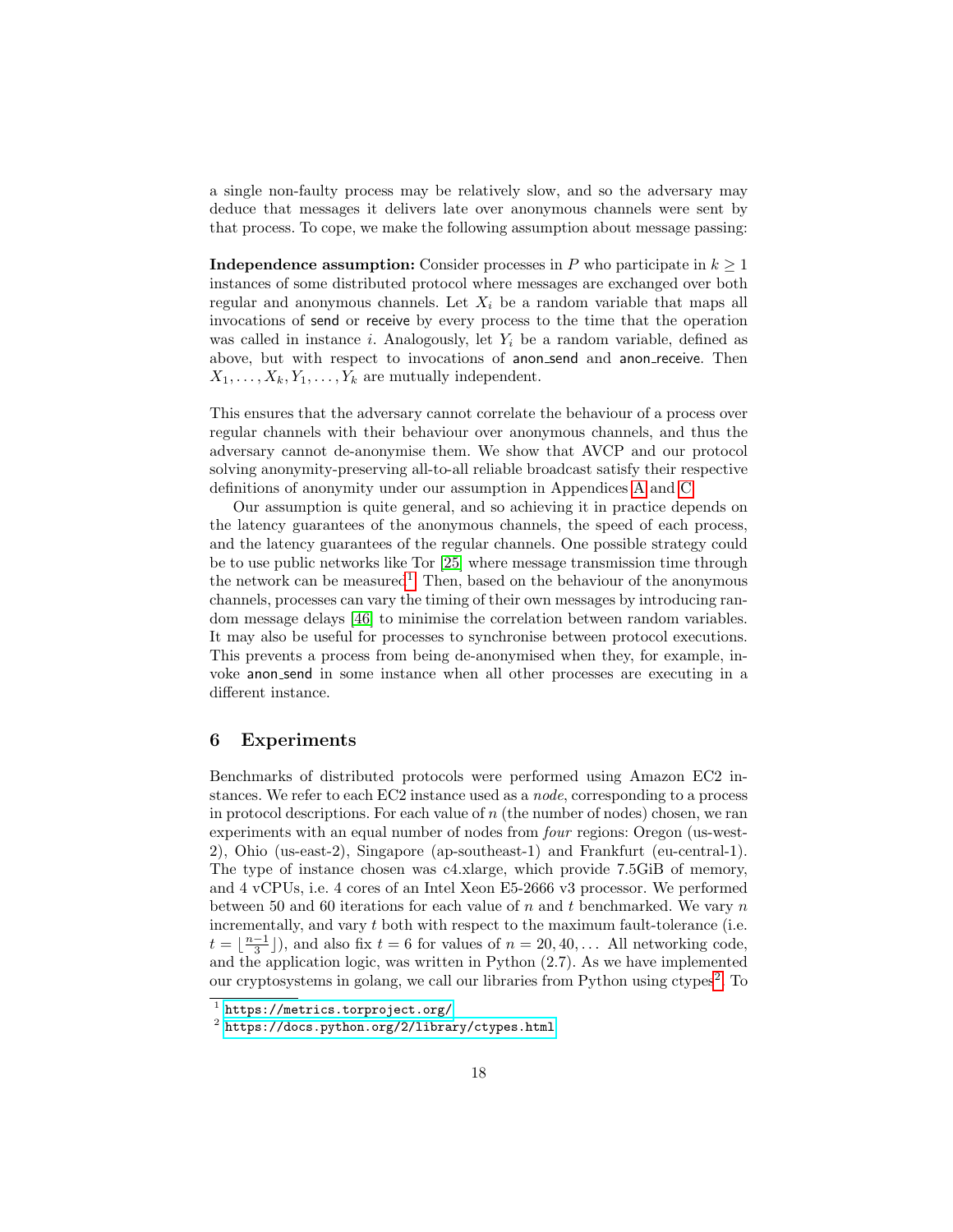simulate reliable channels, nodes communicate over TCP. Nodes begin timing once all connections have been established (i.e. after handshaking).

Our protocol, Anonymised Vector Consensus Protocol (AVCP), was implemented on top of the existing DBFT [\[20\]](#page-21-4) codebase, as was the case with AARBP. We do not use the fast-path optimisation described in Section [4,](#page-11-0) but we hash messages during reliable broadcast to reduce bandwidth consumption. We use the most conservative choice of ring signatures,  $O(kn)$ -sized traceable ring sig-natures [\[32\]](#page-22-2), which require  $O(n)$  operations for each signing and verification call, and  $O(n^2)$  work for tracing overall. Each process makes use of a single anonymous broadcast in each run of the algorithm. To simulate the increased latency afforded by using publicly-deployed anonymous networks, processes invoke a local timeout for 750ms before invoking anon broadcast, which is a regular broadcast in our experiments.

<span id="page-18-0"></span>

Fig. 1: Evaluating the cost of the anonymous broadcast (AARBP) in our solution (AVCP) and the performance of our solution (AVCP) compared to an efficient Byzantine consensus baseline (DBFT) without anonymity preservation

Figure [1a](#page-18-0) compares the performance of AARBP with that of AVCP. In general, convergence time for AVCP is higher as we need at least three more message steps for a process to decide. Given that the fast-path optimisation is used, requiring 1 additional message step over AARBP in the good case, the difference in performance between AVCP and AARBP would indeed be smaller.

Comparing AVCP with  $t = max$  and  $t = 6$ , we see that when  $t = 6$ , convergence is slower. Indeed, AVC-Validity states at least  $n - t$  values fulfilling valid() are included in a process' vector given that they decide. Consequently, as t is smaller,  $n - t$  is larger, and so nodes will process and decide more values. Although AARB-delivery may be faster for some messages, nodes generally have to perform more TRS verification/tracing operations. As nodes decide 1 in more instances of binary consensus, messages of the form  $(MSG, 0, r, S = \{s_1, \dots\})$  are propagated where  $|S|$  is generally larger, slowing down decision time primarily due to size of the message. We conjecture that nodes having to AARB-deliver all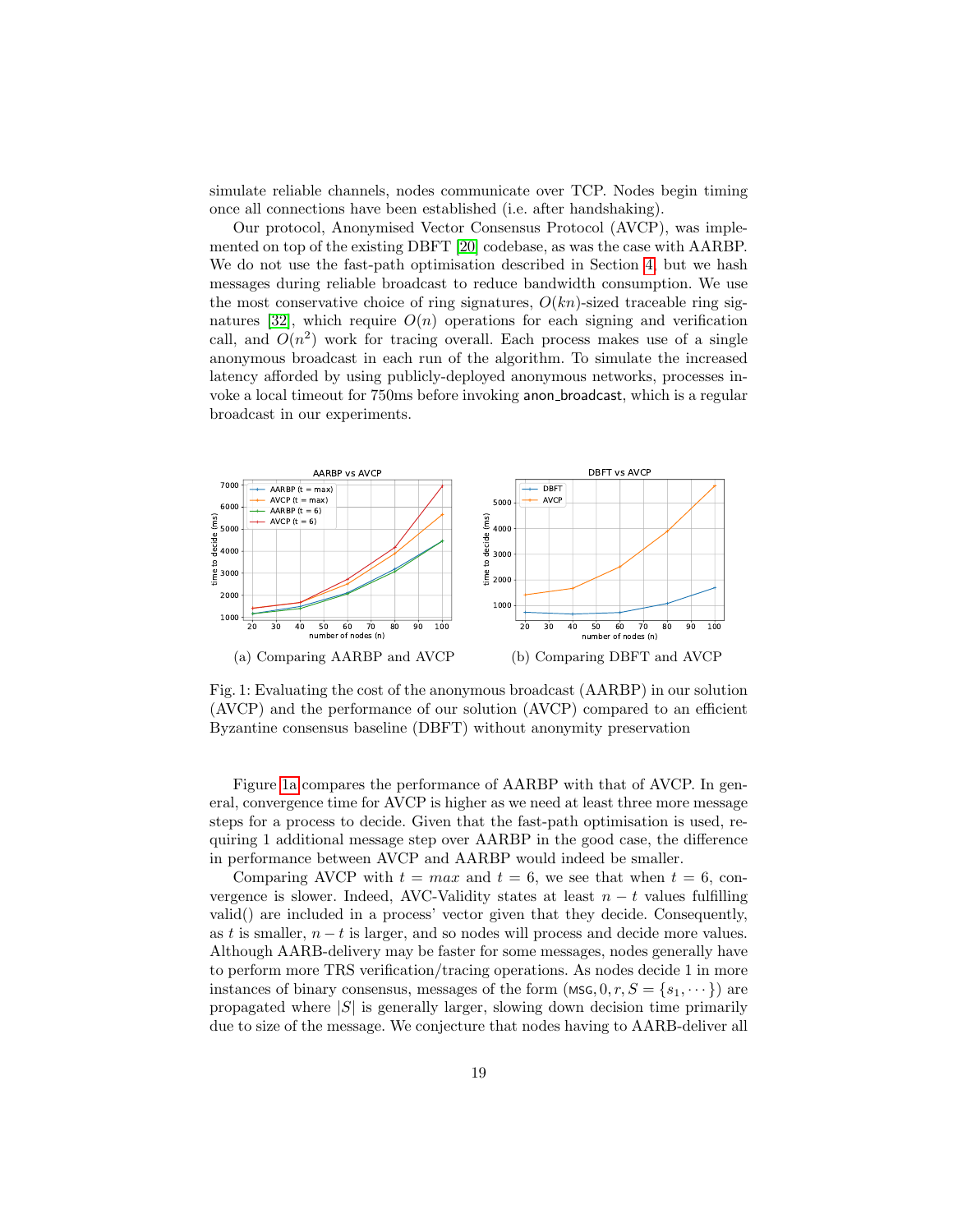values in S before processing such a message does not slow down performance, as all nodes are non-faulty in our experiments.

Figure [1b](#page-18-0) compares the performance of DBFT as a vector consensus vector routine with AVCP. Indeed, the difference in performance between AVCP and DBFT when  $n = 20$  and  $n = 40$  is primarily due to AVCP's 750ms timeout. As expected when scaling  $n$ , cryptographic operations result in worse scaling characteristics for AVCP. As can be seen, DBFT performs relatively well. However, DBFT does not leverage anonymous channels, nor relies on ring signatures, and so AVCP's comparatively slow performance was expected. It is reassuring that AVCP's performance does not differ by an order of magnitude from that of DBFT, given AVCP provides anonymity guarantees.

Overall, AVCP performs reasonably well. Interestingly, AVCP performs better when t is set as the maximum possible value, and so is best used in practice when maximising fault tolerance. Nevertheless, converging when  $n = 100$  takes between 5 and 7 seconds, depending on t, which is practically reasonable.

## <span id="page-19-0"></span>7 Conclusion

In this paper, we have presented modular and efficient distributed protocols which allow identified processes to propose values anonymously. Importantly, anonymity-preserving vector consensus ensures that the proposals of non-faulty processes are not tied to their identity, which has applications in electronic voting. We proposed definitions of anonymity in the context of Byzantine fault-tolerant computing and corresponding assumptions to mitigate the deanonymisation of identified processes. In terms of future work, it is of interest to evaluate anonymity in different formal models [\[39,](#page-22-13) [55\]](#page-23-13) and with respect to various practical attack vectors [\[52\]](#page-23-4). It will be useful also to formalise anonymity under more practical assumptions so that the timing of anonymous and regular message passing do not correlate highly. In addition, a reduction to a randomized [\[13\]](#page-20-6) binary consensus algorithm would remove the dependency on the weak coordinator, a form of leader used in each round of the binary consensus algorithm we rely on [\[20\]](#page-21-4).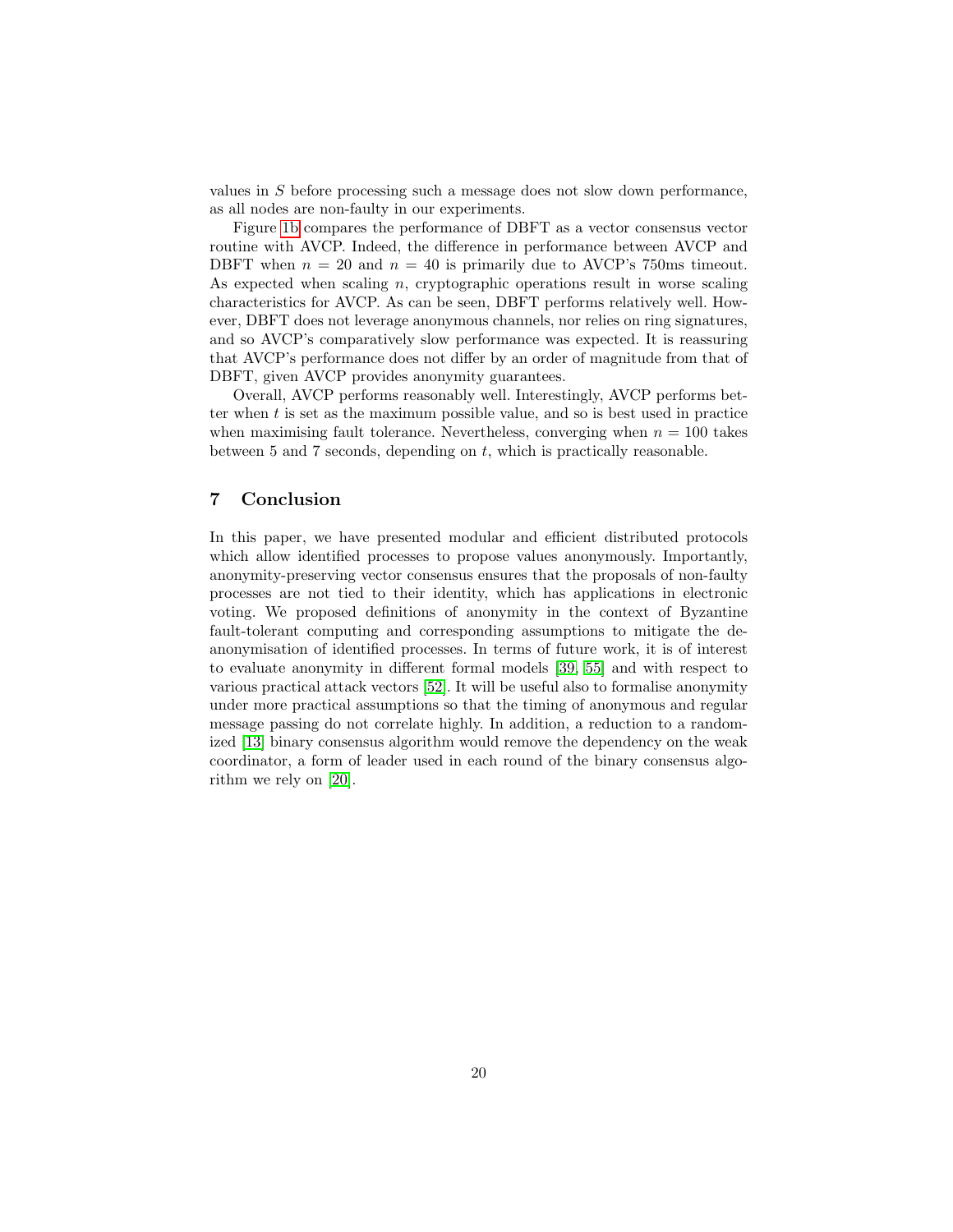## Bibliography

- <span id="page-20-12"></span>[1] The ristretto group. <https://ristretto.group/>, 2018. Accessed: 2018- 11-03.
- <span id="page-20-0"></span>[2] Ben Adida. Helios: Web-based open-audit voting. In Proceedings of the 17th Conference on Security Symposium, SS'08, pages 335–348, Berkeley, CA, USA, 2008. USENIX Association.
- <span id="page-20-2"></span>[3] Adam Back, Ulf Möller, and Anton Stiglic. Traffic analysis attacks and trade-offs in anonymity providing systems. In International Workshop on Information Hiding, pages 245–257. Springer, 2001.
- <span id="page-20-7"></span>[4] Mihir Bellare and Phillip Rogaway. Random oracles are practical: A paradigm for designing efficient protocols. In Proceedings of the 1st ACM conference on Computer and communications security, pages 62–73. ACM, 1993.
- <span id="page-20-10"></span>[5] Michael Ben-Or, Boaz Kelmer, and Tal Rabin. Asynchronous secure computations with optimal resilience (extended abstract). In Proceedings of the Thirteenth Annual ACM Symposium on Principles of Distributed Computing, PODC '94, pages 183–192, New York, NY, USA, 1994. ACM.
- <span id="page-20-11"></span>[6] Daniel J Bernstein. Curve25519: new diffie-hellman speed records. In International Workshop on Public Key Cryptography, pages 207–228. Springer, 2006.
- <span id="page-20-4"></span>[7] Gabriel Bracha. Asynchronous byzantine agreement protocols. Information and Computation, 75(2):130 – 143, 1987.
- <span id="page-20-8"></span>[8] Gabriel Bracha and Sam Toueg. Resilient consensus protocols. In Proceedings of the second annual ACM symposium on Principles of distributed computing, pages 12–26. ACM, 1983.
- <span id="page-20-3"></span>[9] Gabriel Bracha and Sam Toueg. Asynchronous consensus and broadcast protocols. Journal of the ACM (JACM), 32(4):824–840, 1985.
- <span id="page-20-5"></span>[10] Zvika Brakerski and Vinod Vaikuntanathan. Efficient fully homomorphic encryption from (standard) lwe. *SIAM Journal on Computing*, 43(2):831– 871, 2014.
- <span id="page-20-13"></span>[11] Eric Brier and Marc Joye. Weierstraß elliptic curves and side-channel attacks. In International Workshop on Public Key Cryptography, pages 335– 345. Springer, 2002.
- <span id="page-20-9"></span>[12] Christian Cachin, Klaus Kursawe, Frank Petzold, and Victor Shoup. Secure and efficient asynchronous broadcast protocols. In Proceeding of the 21st Annual International Cryptology Conference on Advances in Cryptol $ogy (CRYPTO)$ , pages 524–541, 2001.
- <span id="page-20-6"></span>[13] Christian Cachin, Klaus Kursawe, and Victor Shoup. Random oracles in Constantinople: Practical asynchronous Byzantine agreement using cryptography. Journal of Cryptology, 18(3):219–246, 2005.
- <span id="page-20-1"></span>[14] Jean Camp, Michael Harkavy, J. D. Tygar, and Bennet Yee. Anonymous atomic transactions. In In Proceedings of the 2nd USENIX Workshop on Electronic Commerce (Nov.), USENIX Assoc, 1996.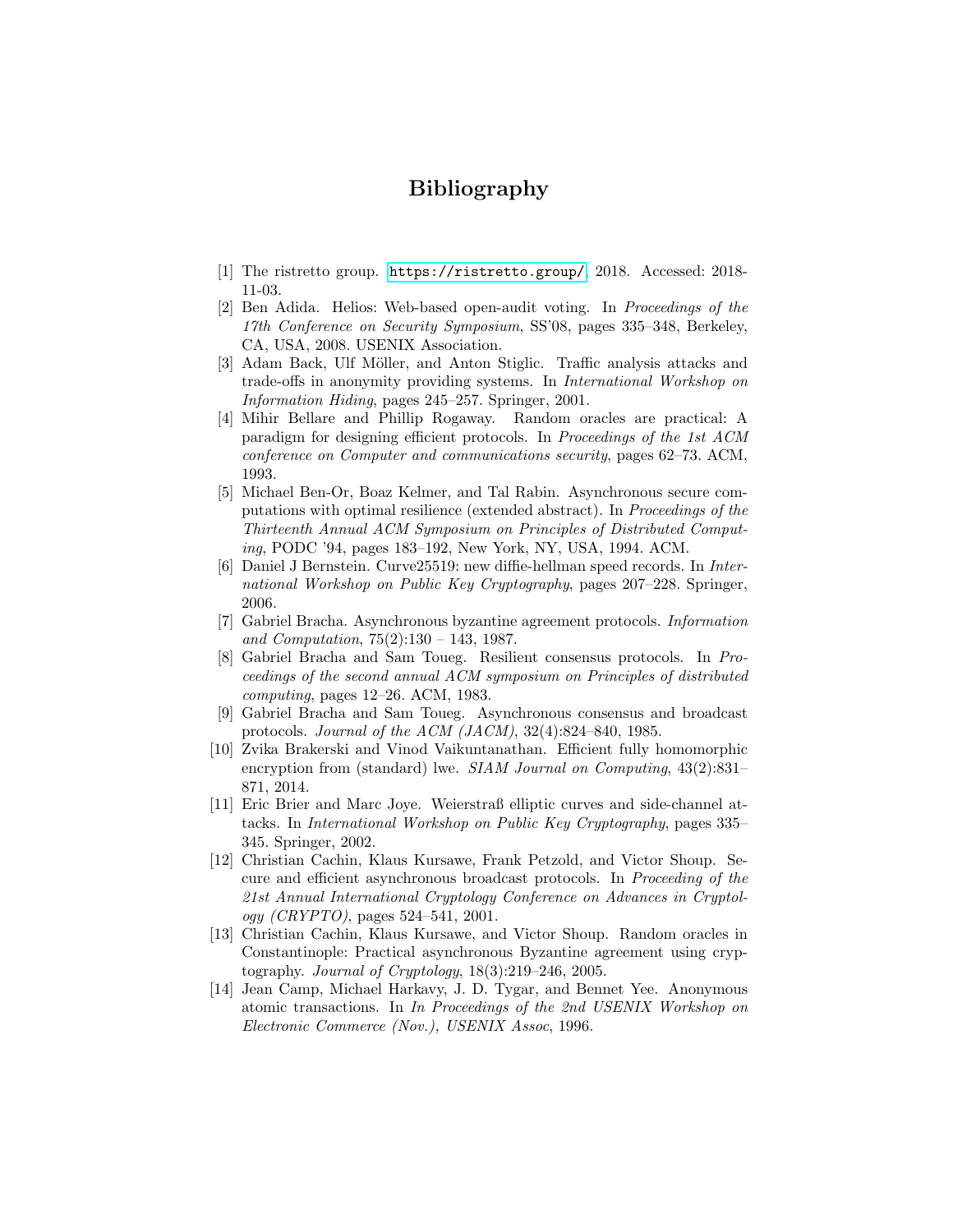- <span id="page-21-3"></span>[15] Miguel Castro and Barbara Liskov. Practical byzantine fault tolerance. In OSDI, volume 99, pages 173–186, 1999.
- <span id="page-21-5"></span>[16] David Chaum. Blind signatures for untraceable payments. In Advances in cryptology, pages 199–203. Springer, 1983.
- <span id="page-21-6"></span>[17] David Chaum. The dining cryptographers problem: Unconditional sender and recipient untraceability. Journal of cryptology, 1(1):65–75, 1988.
- <span id="page-21-10"></span>[18] David L. Chaum. Untraceable electronic mail, return addresses, and digital pseudonyms. Commun. ACM, 24(2):84–90, February 1981.
- <span id="page-21-1"></span>[19] Miguel Correia, Nuno Ferreira Neves, and Paulo Veríssimo. From consensus to atomic broadcast: Time-free byzantine-resistant protocols without signatures. The Computer Journal,  $49(1):82-96$ ,  $2006$ .
- <span id="page-21-4"></span>[20] Tyler Crain, Vincent Gramoli, Mikel Larrea, and Michel Raynal. DBFT: efficient leaderless Byzantine consensus and its application to blockchains. In Proceedings of the 17th IEEE International Symposium on Network Computing and Applications, NCA 2018, pages 1–8, 2018.
- <span id="page-21-0"></span>[21] Ronald Cramer, Matthew Franklin, Berry Schoenmakers, and Moti Yung. Multi-authority secret-ballot elections with linear work. In International Conference on the Theory and Applications of Cryptographic Techniques, pages 72–83. Springer, 1996.
- <span id="page-21-13"></span>[22] George Danezis and Claudia Diaz. A survey of anonymous communication channels. Technical report, Technical Report MSR-TR-2008-35, Microsoft Research, 2008.
- <span id="page-21-8"></span>[23] Yvo Desmedt. Threshold cryptosystems. In International Workshop on the Theory and Application of Cryptographic Techniques, pages 1–14. Springer, 1992.
- <span id="page-21-14"></span>[24] Panos Diamantopoulos, Stathis Maneas, Christos Patsonakis, Nikos Chondros, and Mema Roussopoulos. Interactive consistency in practical, mostlyasynchronous systems. In Parallel and Distributed Systems (ICPADS), 2015 IEEE 21st International Conference on, pages 752–759. IEEE, 2015.
- <span id="page-21-7"></span>[25] Roger Dingledine, Nick Mathewson, and Paul Syverson. Tor: The secondgeneration onion router. In Proceedings of the 13th Conference on USENIX Security Symposium - Volume 13, SSYM'04, pages 21–21, Berkeley, CA, USA, 2004. USENIX Association.
- <span id="page-21-2"></span>[26] Assia Doudou and André Schiper. Muteness failure detectors for consensus with byzantine processes. Technical report, in Proceedings of the 17th ACM Symposium on Principle of Distributed Computing, (Puerto), 1997.
- <span id="page-21-12"></span>[27] Cynthia Dwork, Nancy Lynch, and Larry Stockmeyer. Consensus in the presence of partial synchrony. Journal of the ACM (JACM), 35(2):288– 323, 1988.
- <span id="page-21-9"></span>[28] Taher ElGamal. A public key cryptosystem and a signature scheme based on discrete logarithms. IEEE transactions on information theory, 31(4):469– 472, 1985.
- <span id="page-21-11"></span>[29] Michael J. Fischer, Nancy A. Lynch, and Michael S. Paterson. Impossibility of distributed consensus with one faulty process. J. ACM, 32(2):374–382, April 1985.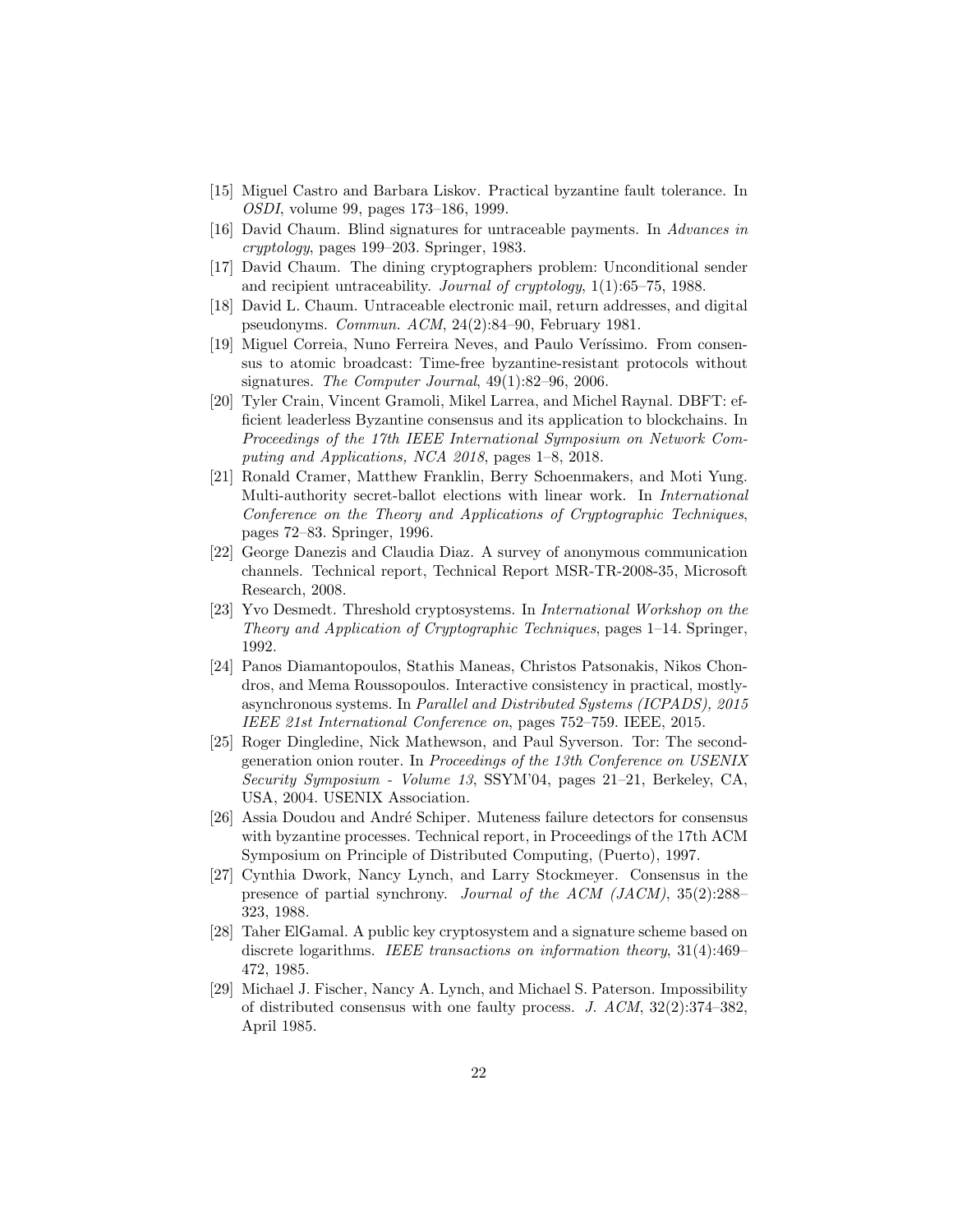- <span id="page-22-11"></span>[30] Michael J Freedman, Kobbi Nissim, and Benny Pinkas. Efficient private matching and set intersection. In *International conference on the theory* and applications of cryptographic techniques, pages 1–19. Springer, 2004.
- <span id="page-22-12"></span>[31] Eiichiro Fujisaki. Sub-linear size traceable ring signatures without random oracles. In IEICE Transactions on Fundamentals of Electronics Communications and Computer Sciences, volume E95.A, pages 393–415, 04 2011.
- <span id="page-22-2"></span>[32] Eiichiro Fujisaki and Koutarou Suzuki. Traceable ring signature. In Tatsuaki Okamoto and Xiaoyun Wang, editors, Public Key Cryptography – PKC 2007, pages 181–200, Berlin, Heidelberg, 2007. Springer Berlin Heidelberg.
- <span id="page-22-9"></span>[33] Craig Gentry. Fully homomorphic encryption using ideal lattices. In Proceedings of the forty-first annual ACM symposium on Theory of computing, pages 169–178, 2009.
- <span id="page-22-7"></span>[34] Yossi Gilad and Amir Herzberg. Spying in the dark: Tcp and tor traffic analysis. In Simone Fischer-Hübner and Matthew Wright, editors, Privacy Enhancing Technologies, pages 100–119, Berlin, Heidelberg, 2012. Springer Berlin Heidelberg.
- <span id="page-22-4"></span>[35] Philippe Golle, Markus Jakobsson, Ari Juels, and Paul Syverson. Universal re-encryption for mixnets. In Tatsuaki Okamoto, editor, Topics in Cryp $tology - CT-RSA$  2004, pages 163–178, Berlin, Heidelberg, 2004. Springer Berlin Heidelberg.
- <span id="page-22-5"></span>[36] Philippe Golle and Ari Juels. Dining cryptographers revisited. In *Interna*tional Conference on the Theory and Applications of Cryptographic Techniques, pages 456–473. Springer, 2004.
- <span id="page-22-8"></span>[37] Jens Groth. Efficient maximal privacy in boardroom voting and anonymous broadcast. In Ari Juels, editor, *Financial Cryptography*, pages 90–104, Berlin, Heidelberg, 2004. Springer Berlin Heidelberg.
- <span id="page-22-3"></span>[38] Ke Gu, Xinying Dong, and Linyu Wang. Efficient traceable ring signature scheme without pairings. Advances in Mathematics of Communications, page 0, 2019.
- <span id="page-22-13"></span>[39] Joseph Y Halpern and Kevin R O'Neill. Anonymity and information hiding in multiagent systems. Journal of Computer Security, 13(3):483–514, 2005.
- <span id="page-22-14"></span>[40] Mike Hamburg. Decaf: Eliminating cofactors through point compression. In Annual Cryptology Conference, pages 705–723. Springer, 2015.
- <span id="page-22-6"></span>[41] Markus Jakobsson. A practical mix. In International Conference on the Theory and Applications of Cryptographic Techniques, pages 448–461. Springer, 1998.
- <span id="page-22-0"></span>[42] Ari Juels, Dario Catalano, and Markus Jakobsson. Coercion-Resistant Electronic Elections, pages 37–63. Springer Berlin Heidelberg, Berlin, Heidelberg, 2010.
- <span id="page-22-10"></span>[43] O. Kulyk, S. Neumann, M. Volkamer, C. Feier, and T. Koster. Electronic voting with fully distributed trust and maximized flexibility regarding ballot design. In 2014 6th International Conference on Electronic Voting: Verifying the Vote (EVOTE), pages  $1-10$ , Oct 2014.
- <span id="page-22-1"></span>[44] Leslie Lamport, Robert Shostak, and Marshall Pease. The Byzantine generals problem. ACM Transactions on Programming Languages and Systems (TOPLAS), 4(3):382–401, 1982.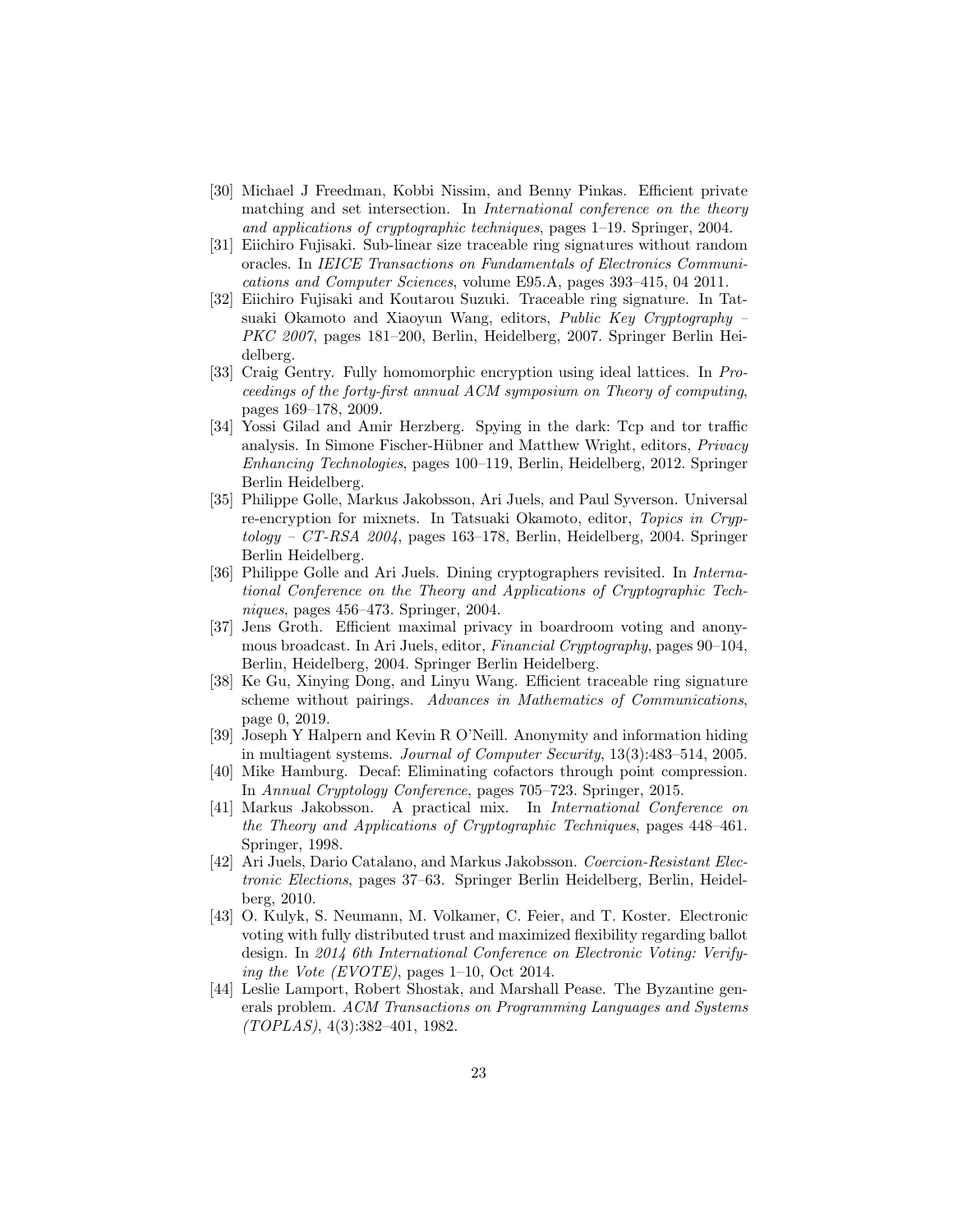- <span id="page-23-1"></span>[45] Joseph K. Liu, Victor K. Wei, and Duncan S. Wong. Linkable spontaneous anonymous group signature for ad hoc groups. In Huaxiong Wang, Josef Pieprzyk, and Vijay Varadharajan, editors, Information Security and Privacy, pages 325–335, Berlin, Heidelberg, 2004. Springer Berlin Heidelberg.
- <span id="page-23-3"></span>[46] Nick Mathewson and Roger Dingledine. Practical traffic analysis: Extending and resisting statistical disclosure. In International Workshop on Privacy Enhancing Technologies, pages 17–34. Springer, 2004.
- <span id="page-23-10"></span>[47] Achour Mostéfaoui, Hamouma Moumen, and Michel Raynal. Signature-free asynchronous binary Byzantine consensus with  $t < n/3$ ,  $O(n^2)$  messages, and  $O(1)$  expected time. Journal of the ACM (JACM), 62(4):31, 2015.
- <span id="page-23-2"></span>[48] Steven J. Murdoch and George Danezis. Low-cost traffic analysis of Tor. In Proceedings of the 2005 IEEE Symposium on Security and Privacy, SP '05, pages 183–195, Washington, DC, USA, 2005. IEEE Computer Society.
- <span id="page-23-7"></span>[49] C Andrew Neff. A verifiable secret shuffle and its application to e-voting. In Proceedings of the 8th ACM conference on Computer and Communications Security, pages 116–125, 2001.
- <span id="page-23-0"></span>[50] Nuno Ferreira Neves, Miguel Correia, and Paulo Verissimo. Solving vector consensus with a wormhole. IEEE Transactions on Parallel and Distributed Systems, 16(12):1120–1131, 2005.
- <span id="page-23-6"></span>[51] Pascal Paillier. Public-key cryptosystems based on composite degree residuosity classes. In International conference on the theory and applications of cryptographic techniques, pages 223–238. Springer, 1999.
- <span id="page-23-4"></span>[52] Jean-François Raymond. Traffic analysis: Protocols, attacks, design issues, and open problems. In Designing Privacy Enhancing Technologies, pages 10–29. Springer, 2001.
- <span id="page-23-11"></span>[53] Michel Raynal. Reliable Broadcast in the Presence of Byzantine Processes, pages 61–73. Springer International Publishing, Cham, 2018.
- <span id="page-23-8"></span>[54] Ronald L. Rivest, Adi Shamir, and Yael Tauman. How to leak a secret. In Colin Boyd, editor, Advances in Cryptology  $-$  ASIACRYPT 2001, pages 552–565, Berlin, Heidelberg, 2001. Springer Berlin Heidelberg.
- <span id="page-23-13"></span>[55] Andrei Serjantov and George Danezis. Towards an information theoretic metric for anonymity. In International Workshop on Privacy Enhancing Technologies, pages 41–53. Springer, 2002.
- <span id="page-23-14"></span>[56] Adi Shamir. How to share a secret. *Commun. ACM*, 22(11):612-613, November 1979.
- <span id="page-23-5"></span>[57] Victor Shoup and Rosario Gennaro. Securing threshold cryptosystems against chosen ciphertext attack. Journal of Cryptology, 15(2):75–96, Jan 2002.
- <span id="page-23-12"></span>[58] Patrick P. Tsang and Victor K. Wei. Short linkable ring signatures for evoting, e-cash and attestation. In Robert H. Deng, Feng Bao, HweeHwa Pang, and Jianying Zhou, editors, *Information Security Practice and Expe*rience, pages 48–60, Berlin, Heidelberg, 2005. Springer Berlin Heidelberg.
- <span id="page-23-9"></span>[59] Patrick P. Tsang, Victor K. Wei, Tony K. Chan, Man Ho Au, Joseph K. Liu, and Duncan S. Wong. Separable linkable threshold ring signatures. In Anne Canteaut and Kapaleeswaran Viswanathan, editors, Progress in Cryptology - INDOCRYPT 2004, pages 384–398, Berlin, Heidelberg, 2005. Springer Berlin Heidelberg.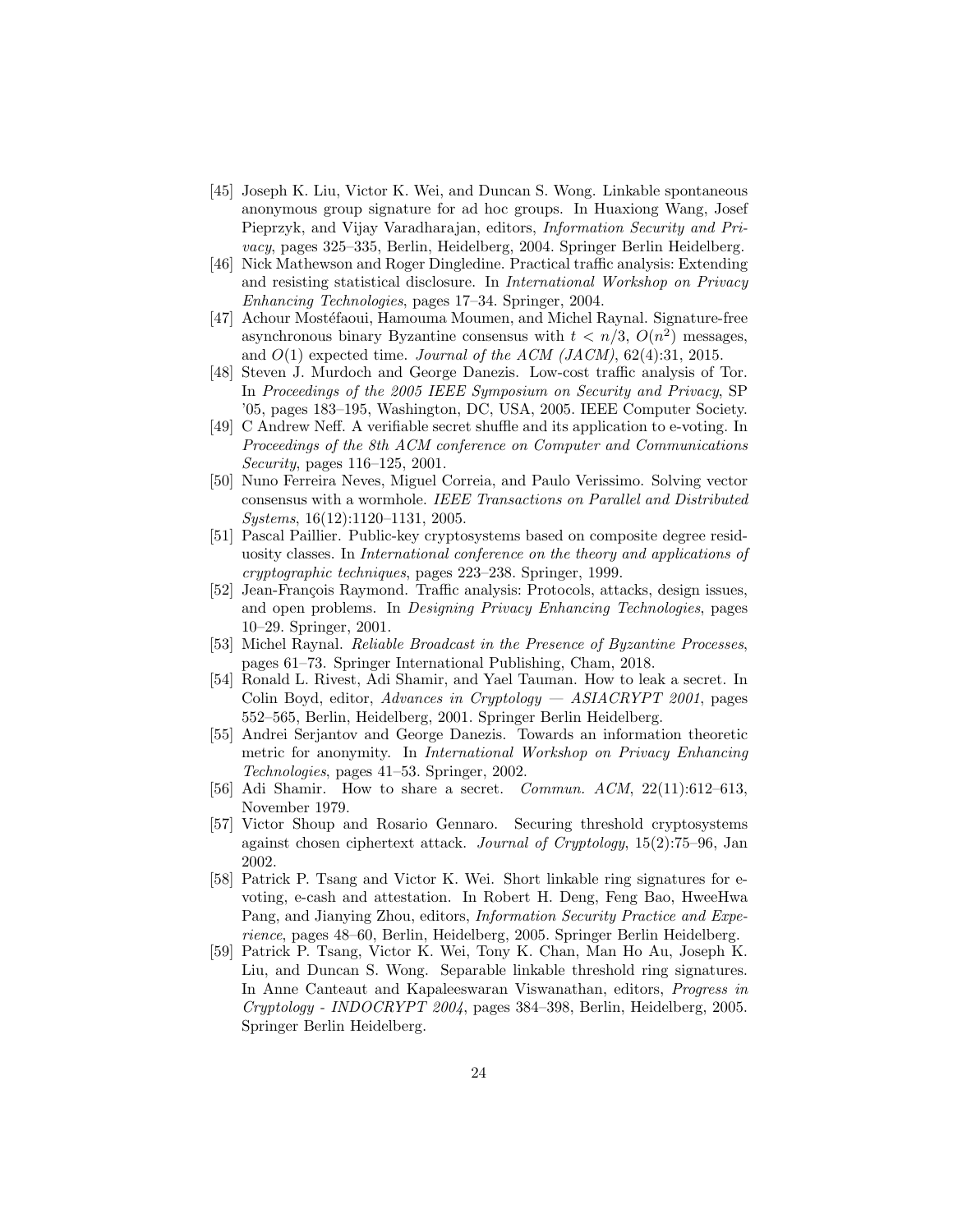- <span id="page-24-1"></span>[60] Andrew Chi-Chih Yao. How to generate and exchange secrets. In 27th Annual Symposium on Foundations of Computer Science (sfcs 1986), pages 162–167. IEEE, 1986.
- <span id="page-24-2"></span>[61] Qingsong Ye, Huaxiong Wang, and Josef Pieprzyk. Distributed private matching and set operations. In International Conference on Information security practice and experience, pages 347–360. Springer, 2008.
- <span id="page-24-6"></span>[62] Tsz Hon Yuen, Joseph K Liu, Man Ho Au, Willy Susilo, and Jianying Zhou. Efficient linkable and/or threshold ring signature without random oracles. The Computer Journal, 56(4):407–421, 2013.
- <span id="page-24-0"></span>[63] Bassam Zantout and Ramzi Haraty. I2p data communication system. In Proceedings of ICN, pages 401–409. Citeseer, 2011.

## <span id="page-24-3"></span>A Analysis of AVCP

In this appendix, we prove that the properties of *anonymity-preserving vec*tor consensus (AVC), presented in Section [4,](#page-11-0) are satisfied by our protocol Anonymised Vector Consensus Protocol (AVCP) (Algorithms [3](#page-14-0) and [4](#page-15-0) in Section [4\)](#page-11-0).

<span id="page-24-5"></span>**Lemma 2.** In AVCP, for each identifier ID, a non-faulty process' data structure "labelled]]" is such that  $|labeled.values()| \leq n$ . Further, no two binary consensus instances are labelled by the same value l.

*Proof.* For the first part of the lemma, recall that an instance *inst* is only moved to *labelled* at line [10](#page-14-0) upon AARB-delivery of  $(m, \sigma)$ . By AARB-Unicity, a nonfaulty process will AARB-deliver at most one tuple  $(m, \sigma)$  for every process  $p_i$ s.t.  $\sigma \leftarrow$  Sign $(i, ID, m)$ . Since  $|P| = n$ , at most *n* instances *inst* will thus be moved to labelled.

For the second part of the lemma, recall that we assume signature uniqueness. Thus, every tuple  $(m, \sigma)$  anonymously broadcast by a non-faulty process is unique. Moreover, any duplicate tuple  $(m, \sigma)$ , even if broadcast by a faulty process, cannot be AARB-delivered twice (checked at line [21\)](#page-30-0). Thus, by the collision-resistance of H,  $H(m \mid \sigma) \neq H(m' \mid \sigma')$  for any two distinct tuples  $(m, \sigma)$  and  $(m', \sigma')$  that are AARB-delivered. Since each instance is labelled by  $H(m \mid \sigma')$  for some tuple  $(m, \sigma)$ , it follows that no two instances will conflict in label.

Lemma 3. Consider AVCP. Let p be a non-faulty process. Then, given that the "for" loop on lines [39](#page-15-0) and [40](#page-15-0) is executed as an atomic operation, all instances in unlabelled.values() will always contain the same set of messages.

<span id="page-24-4"></span>Proof. At the protocol's outset, all instances of binary consensus are in labelled, where no messages have been received. The only place that messages are deposited to unlabelled instances is at lines [39](#page-15-0) and [40,](#page-15-0) where messages are deposited into all members of unlabelled. Finally, note that instances can only moved out of unlabelled, which occurs at line [10.](#page-14-0)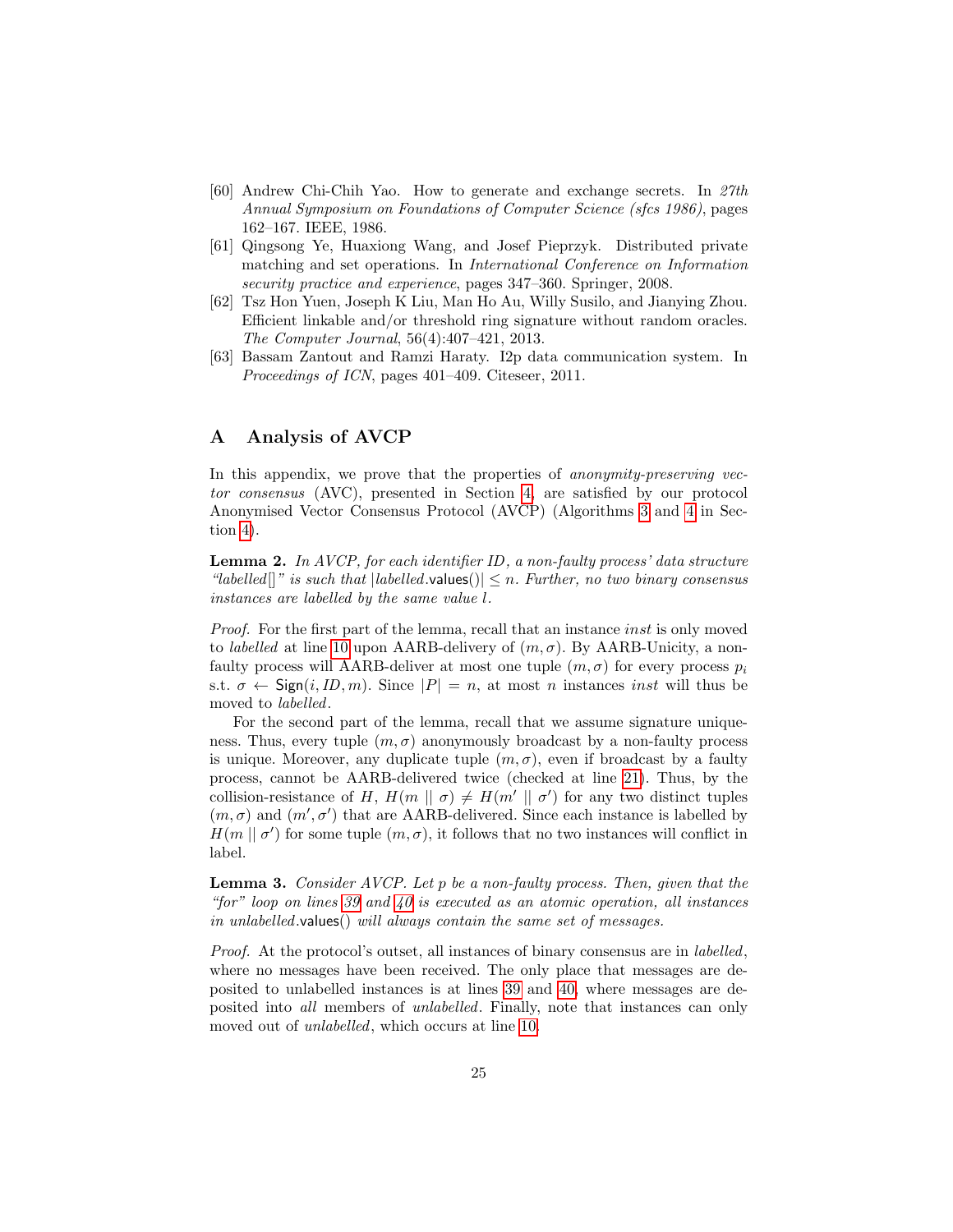**Lemma 4.** In AVCP, a non-faulty process  $p$  sends a message of the form  $(ID, TAG, r, label, b)$ , then there locally exists an instance of binary consensus inst such that labelled  $[label] = inst.$ 

*Proof.* Suppose p sends  $(ID, EST, r, label, b)$ . If  $b = 1$ , then one of three scenarios holds: (i)  $r = 1$  and p has invoked inst. bin propose(1) where *labelled*[*label*] = inst, (ii)  $r > 1$ , p has received  $t + 1$  messages of the form  $(ID, EST, r, label, b)$ and has not yet broadcast  $(ID, EST, r, label, b)$ , or  $(iii)$  their value est was set to  $b = 1$  at the end of the previous round of binary consensus. In case (i), note that bin propose(1) (at line [13\)](#page-14-0) is executed after *inst* is labelled (at line [10\)](#page-14-0). Note that in both cases (ii) and (iii),  $p$  must have processed messages of the form  $(ID, EST, r, label, 1)$ . As described in the text, these messages are only processed after the AARB-delivery of the corresponding message  $(m, \sigma)$  where *label* =  $H(m || \sigma)$  and some instance *inst* is labelled by *label* (at line [10\)](#page-14-0). If  $b = 0$ , only case (ii) needs to be considered, since the other broadcast call is handled by the handler (Algorithm [4\)](#page-15-0). Here,  $b = 1$  must have been initially broadcast, which is described by cases (i) and (iii). Suppose  $p$  sends  $(ID, AUX, r, label, b)$ . Note that  $b \neq 0$ , since the handler handles this case. Thus, we consider  $b = 1$ . b must have been BV-delivered (line [6](#page-8-0) of Algorithm [2\)](#page-8-0), requiring  $p$  to have processed messages of the form  $(ID, EST, r, label, b)$ , which requires some instance to be labelled by label to do. This exhausts the possibilities.

<span id="page-25-0"></span>**Lemma 5.** Consider AVCP. Let  $r > 1$  be an integer. Then, all messages sent by non-faulty processes of the form (ID, TAG, r, label, b) where  $TAG \in \{EST, AUX\}$ and  $b \in \{0, 1\}$ , and  $(ID, TAG, r, ones)$  where  $TAG \in \{EST\_ONES, AUX\_ONES\}$ and  $b \in \{0, 1\}$ , are eventually deposited into the corresponding binary consensus instances of a non-faulty process.

*Proof.* Let p be the recipient of a message in the above forms. We first consider messages of the form  $(ID, TAG, r, label, b)$  where  $TAG \in \{EST, AUX\}$  and  $b \in \{0,1\}$ . By Lemma [4,](#page-24-4) the non-faulty sender of such a message must have AARB-delivered some message  $(m, \sigma)$  such that  $label = H(m || \sigma)$ . By AARB-Termination-2, p will eventually AARB-deliver  $(m, \sigma)$  and subsequently label an instance of binary consensus which is uniquely defined by *label* (Lemma [2\)](#page-24-5). Thus, p will eventually process  $(ID, TAG, r, label, b)$  in instance  $inst = labelled|label|$ . Consider messages of the form  $(ID, TAG, r, ones)$  where  $TAG \in \{EST\_ONES,$ AUX\_ONES} and  $b \in \{0, 1\}$ . Since the sender is non-faulty, every element of ones (i.e. every label) must correspond to a message that was AARB-delivered by the sender. By AARB-Termination-2,  $p$  will eventually AARB-deliver these messages, label instances of binary consensus (at line [10\)](#page-14-0) and thus progress beyond line [33.](#page-15-0) Thus, p will deposit 0 in all instances not labelled by elements of ones (at lines [38](#page-15-0) and [40\)](#page-15-0), which is the prescribed behaviour.

<span id="page-25-1"></span>**Lemma 6.** In AVCP, every non-faulty process reaches line [6,](#page-14-0) i.e. decides 1 in  $n - t$  instances of binary consensus.

*Proof.* Given at most t faulty processes, at least  $n - t$  non-faulty processes invoke AARBP at line [2,](#page-14-0) broadcasting a value that satisfies valid() by assumption.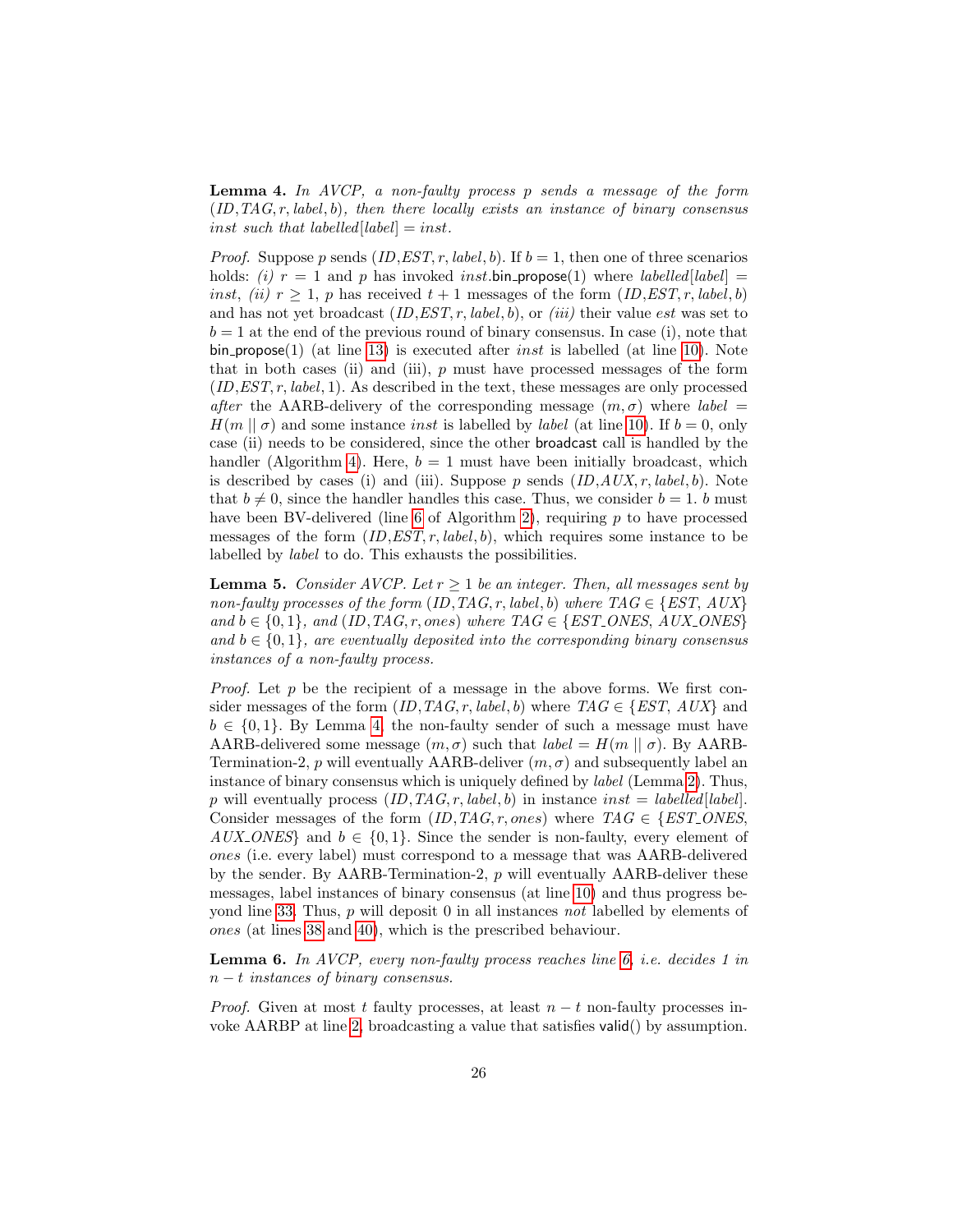By AARB-Termination-1, every message anonymously broadcast by a non-faulty process is eventually AARB-delivered by all non-faulty processes. Suppose a nonfaulty process p labels an instance of consensus inst by one of these messages. By Lemma [5,](#page-25-0) all messages sent by non-faulty processes associated with *inst* are eventually processed by  $p$ . Then, all non-faulty processes will invoke bin propose $(1)$  in at least n−t instances of binary consensus (i.e. while blocked at line [3\)](#page-14-0). Consider the first  $n - t$  instances of consensus for which a decision is made at. By the intrusion tolerance of binary consensus, no coalition of faulty processes can force 0 to be a valid value in these consensus instances, since all non-faulty processes must invoke bin propose(1) in them. Then, by BBC-Agreement, BBC-Validity and BBC-Termination, all non-faulty processes will eventually decide 1 in  $n - t$ BIN CONS instances. Thus, all non-faulty processes eventually reach line [6.](#page-14-0)

We now prove that AVC-Validity holds.

Theorem 1. AVCP satisfies AVC-Validity, which is stated as follows. Consider each non-faulty process that invokes AVC-decide  $ID|(V)$  for some V and a given ID. Each value  $v \in V$  must satisfy valid(), and  $|V| \ge n - t$ . Further, at least  $|V| - t$  values correspond to the proposals of distinct non-faulty processes.

*Proof.* Let p be a non-faulty process. By construction of the binary consensus algorithm, p must process messages of the form  $(ID, TAG, r, label, b)$  where  $TAG$  $\in$  {EST, AUX} and  $b \in \{0,1\}$  to reach a decision. By Lemma [5,](#page-25-0) p must have AARB-delivered the corresponding message  $(m, \sigma)$  such that  $label = H(m || \sigma)$ before deciding. That is, proposals must have been populated with the corresponding message  $(m, \sigma)$  at line [12,](#page-14-0) and valid() must be true for  $(m, \sigma)$ , checked previously at line [11.](#page-14-0) By Lemma [6,](#page-25-1) p eventually decides 1 in  $n - t$  instances of binary consensus. Upon each decision, the corresponding message is added to  $V = decided\_ones$  (at line [16\)](#page-14-0). For the latter component of the definition, we note that ARB-Unicity ensures that each value in V contains a signature produced by a different process. So, given  $V$  is decided, at most  $t$  of the corresponding signatures could have been produced by faulty processes.

<span id="page-26-0"></span>**Lemma 7.** Consider AVCP. Fix  $r \geq 1$ . Given that a non-faulty process p invokes "broadcast  $(ID, EST, r, label, b)"$  or "broadcast  $(ID, AUX, r, label, b)"$  in all n instances of binary consensus, then all non-faulty processes interpret the corresponding messages sent by p as if p were executing the original binary consensus algorithm.

*Proof.* Without loss of generality, suppose  $p$  invokes "broadcast"  $(ID, EST, r, label, b)$ " in all n instances of binary consensus. For every instance *inst* such that  $b = 1$ , p broadcasts  $(ID, EST, r, label, b)$  (at line [20\)](#page-15-0) which is identical to the behaviour in the original algorithm. Note that  $p$  does not broadcast  $(ID, EST, r, label, b)$  here when  $b = 0$ . By Lemma [4,](#page-24-4) p must have labelled *inst* with *label*. Thus, p adds *label* to *ones*[EST][r] (at line [21\)](#page-15-0). Once n invocations of "broadcast  $(ID, EST, r, label, b)$ " have been executed, ones  $[EST|r]$ is sent to all non-faulty processes. By Lemma [5,](#page-25-0) all non-faulty processes deposit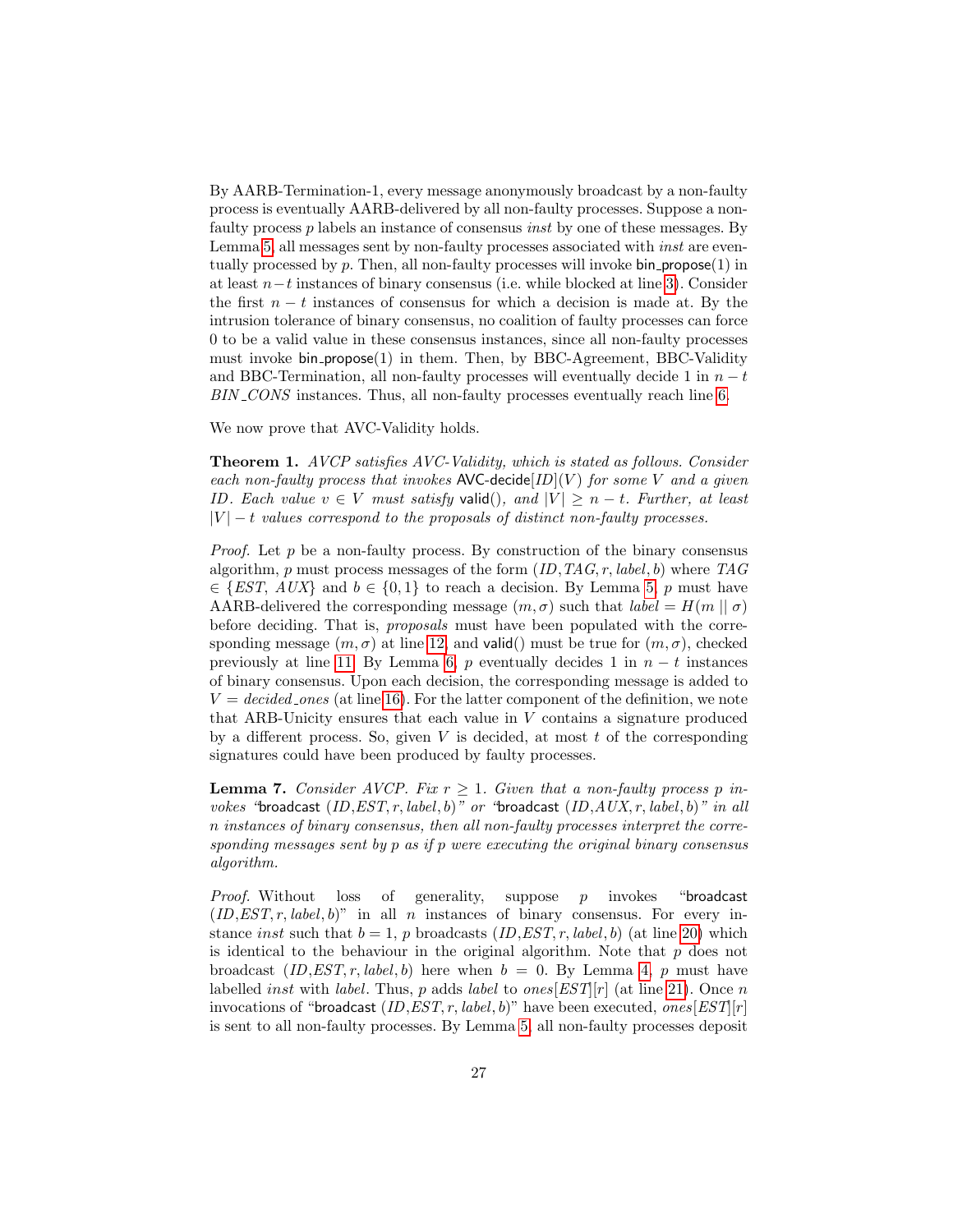0 in all instances not labelled by elements of  $ones[EST][r]$ , corresponding to all broadcasts not performed by  $p$  previously. In this sense, this behaviour is equivalent to having broadcast all values  $(ID, EST, r, label, b)$  where  $b = 0$ .

Theorem 2. AVCP ensures AVC-Termination. That is, every non-faulty process eventually invokes AVC-decide  $ID|(V)$  for some vector V and a given ID.

*Proof.* Consider a non-faulty process p. By Lemma [6,](#page-25-1) p reaches line [6](#page-14-0) with  $n-t$ values in their local array *decided ones*. At this point,  $p$  invokes bin propose $(0)$  in all other instances of binary consensus. Since all  $n$  instances are thus executed,  $p$ will eventually invoke "broadcast  $(ID, EST, r, label, b)$ " in all n instances of binary consensus. By Lemma [7,](#page-26-0) non-faulty processes interpret  $p$ 's corresponding messages as if  $p$  were executing the original binary consensus algorithm. Similarly, p will eventually invoke "broadcast  $(ID, AUX, r, label, b)$ " in all n instances.

Note that DBFT [\[20\]](#page-21-4) is guaranteed termination with  $n$  instances of binary consensus as each instance is guaranteed to terminate due to BBC-Termination. It remains to show that AVCP preserves BBC-Termination for all  $n$  instances of consensus. Lemma 11 in [\[20\]](#page-21-4) states that, at some point after which the global stabilistation time (GST) is reached, any execution of the original binary consensus routine eventually executes in synchronous steps. Note that in our construction, the slowest binary consensus instance is no slower than if  $n$  instances of the original binary consensus routine were executing. For example, in AVCP, a message of the form  $(EST\_ONES, r, ones)$  is sent after *n* invocations of "broadcast"  $(ID, EST, r, label, b)"$  are performed for a given r. Then, Lemma [7](#page-26-0) implies that messages sent by non-faulty processes remain unchanged as in an execution of n instances of the original binary consensus routine. Thus, Lemma 11 holds for the slowest instance of consensus. Since all other instances are faster, they too are synchronised, and so Lemma 11 holds for them also. By Lemma 9 in [\[20\]](#page-21-4), which asserts that BBC-Termination holds for an instance of binary consensus, it follows that each non-faulty process will decide a value in the  $n$  instances of consensus in AVCP. At this point,  $p$  immediately invokes AVC-decide with respect to ID and *decided ones* (at line [8\)](#page-14-0). Since  $p$  was arbitrary (but non-faulty), it follows that AVC-Termination holds.

Theorem 3. AVCP ensures AVC-Agreement. That is, all non-faulty processes that invoke AVC-decide  $[ID](V)$  do so with respect to the same vector V for a given ID .

*Proof.* Consider two non-faulty processes,  $p_i$  and  $p_j$  that have decided (AVC-Termination). Suppose that  $p_i$  has decided *decided ones*. Each value in decided ones must have been AARB-delivered to  $p_i$  in order to decide 1 in the corresponding instances of binary consensus (Lemma [4\)](#page-24-4). By AARB-Unicity and AARB-Termination-2,  $p_j$  will AARB-deliver all values in *decided ones*. By Lemma [6,](#page-25-1) all non-faulty processes eventually decide 1 in  $n - t$  instances of binary consensus. Consequently,  $p_i$  and  $p_j$  participate in all n instances of binary consensus which by Lemma [7](#page-26-0) is equivalent to participating in  $n$  instances of binary consensus as per the original algorithm. Then, by BBC-Agreement,  $p_j$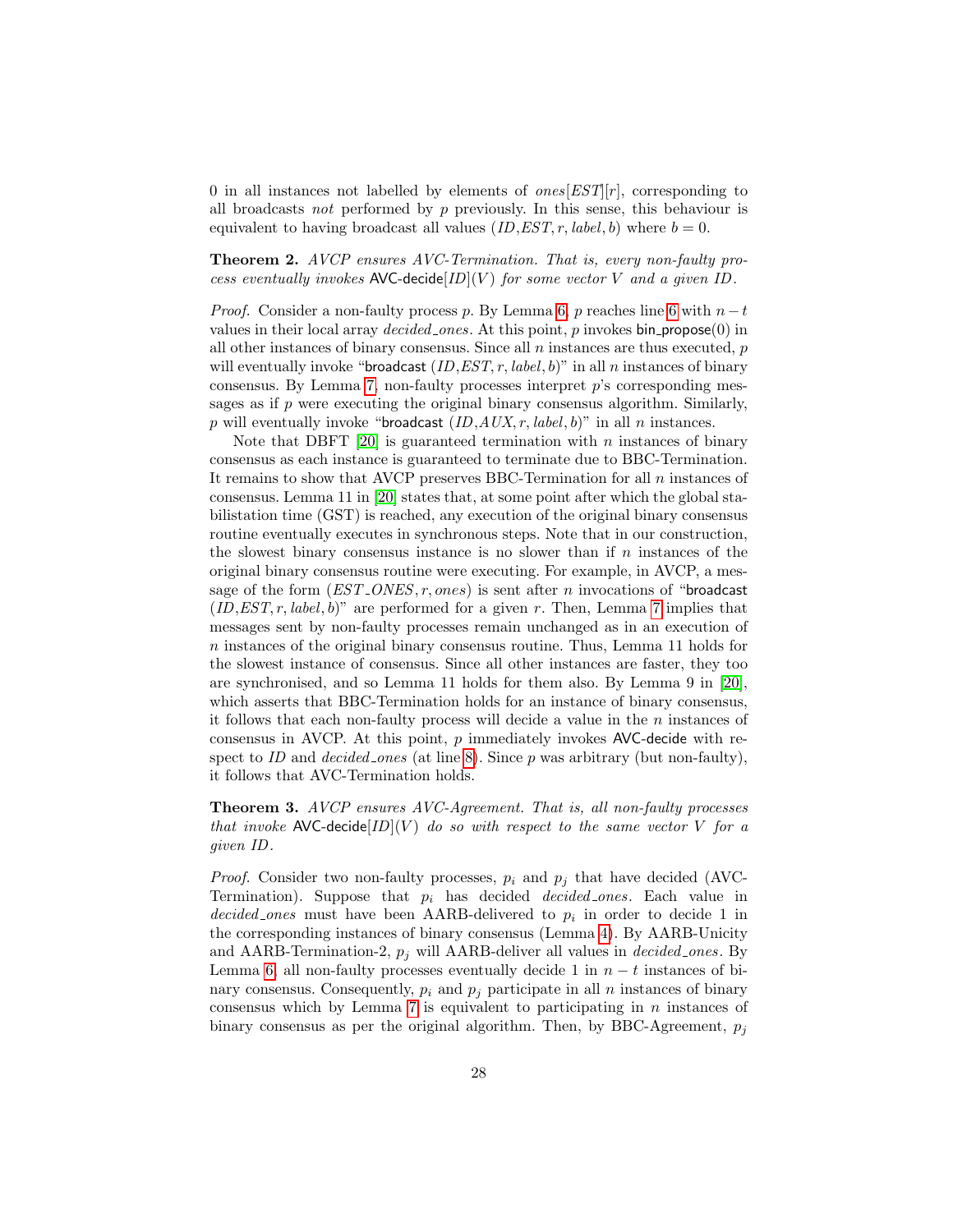decides 1 in an instance of binary consensus if and only if  $p_i$  decides 1 in that instance. Consequently, each corresponding value, which have all been AARBdelivered prior to deciding 1 in each instance of binary consensus (Lemma [4\)](#page-24-4) will be added to  $p_j$ 's local array *decided ones'*. Thus, *decided ones'* = *decided ones*.

Theorem 4. AVCP ensures AVC-Anonymity under the assumptions of our model (Section [2\)](#page-3-0) and the three conditions described in Section [5.](#page-16-0) AVC-Anonymity is stated as follows: Suppose that non-faulty process  $p_i$  invokes  $\text{AVCP}[ID](m)$  for some m and given ID, and has previously invoked an arbitrary number of  $\mathsf{AVCP}[ID_j](m_j)$  calls where  $ID \neq ID_j$  for all such j. Suppose that the adversary A is required to output a guess  $g \in \{1, \ldots, n\}$ , corresponding to the identity of  $p_i$  after performing an arbitrary number of computations, allowed oracle calls and invocations of networking primitives. Then  $Pr(i = g) = \frac{1}{n-t}$ .

Proof. We note that each process invokes AARBP exactly once at the beginning of any execution of AVCP. In the case all communication is performed over anonymous channels, it suffices to observe that no process sends more than one message of a given type across many executions of AVCP. Then, from the proof of correctness of traceable broadcast (Lemma [1\)](#page-6-1), it follows that  $A$  is unable to output a guess g s.t.  $g \neq \frac{1}{n-t}$ . In the case that all communication except for the initial broadcasting is performed over reliable channels, the proof of AVC-Anonymity follows from the proof of AARB-Anonymity (Lemma [9\)](#page-32-0).

## <span id="page-28-0"></span>B Ensuring termination in binary consensus

The terminating algorithm (Figure 2 in [\[20\]](#page-21-4)) uses in each round an additional broadcast, which is performed by a rotating coordinator. This message contains the header COORD VALUE. Note that  $i \in \{1, \ldots, n\}$  denotes the index of the process  $p_i$  who is locally executing instructions, and that these instructions are executed after  $bin\_values[r] \neq \emptyset$  (i.e. after line [6](#page-8-0) of Algorithm [2\)](#page-8-0).

| <b>Algorithm 5</b> Additional broadcast in Figure 2 of $[20]$ |  |  |  |
|---------------------------------------------------------------|--|--|--|
| 1: $coord \leftarrow (r-1) \pmod{n}+1$                        |  |  |  |
| 2: if $i = coord$ then                                        |  |  |  |
| 3: $w = bin\_values[r]$                                       |  |  |  |
| broadcast $(COORD_VALLUE, r, w)$<br>4:                        |  |  |  |
|                                                               |  |  |  |

This broadcast call can be handled exactly as in the logic beginning at lines [18](#page-15-0) and [25](#page-15-0) of the handler (Algorithm [4\)](#page-15-0), provided that for a given round  $r$ , the coordinator is common across all  $n$  instances of consensus. No other communication steps are added in the terminating algorithm.

In the non-terminating binary consensus algorithm, a process executes indefinitely after invoking decide(). The terminating variant, by contrast, imposes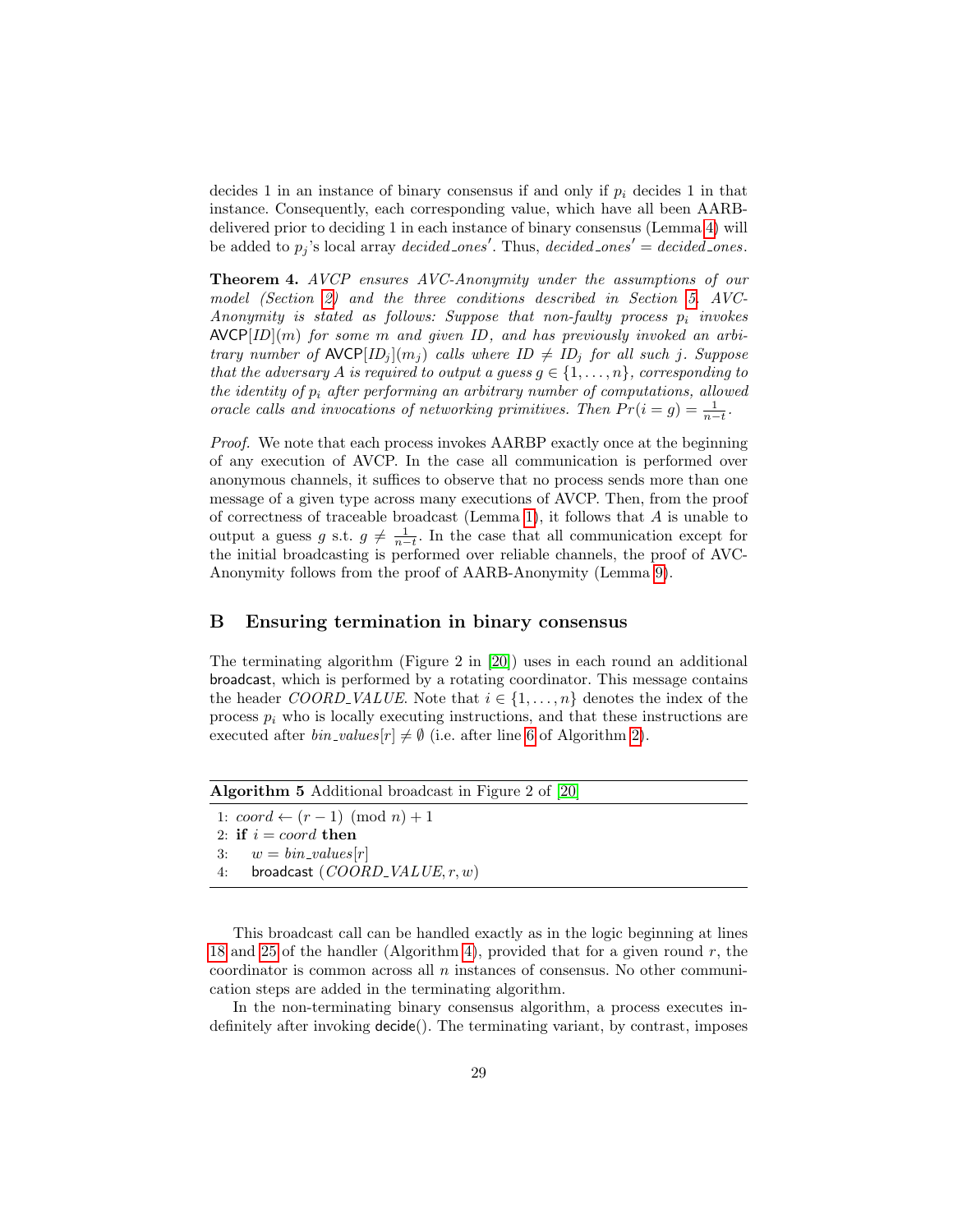certain conditions upon termination, which are checked at the end of each round r. In the context of the following algorithm excerpt, a process that invokes the instruction halt discontinues executing instructions in the binary consensus instance that halt was called in, and drops all related messages.

Algorithm 6 Termination conditions in Figure 2 of [\[20\]](#page-21-4)

| 1: if decide() invoked in round $r$ then        |  |  |
|-------------------------------------------------|--|--|
| 2: wait until $bin\_values[r] = \{0,1\}$        |  |  |
| $3:$ else                                       |  |  |
| 4: if decide() invoked in round $r-2$ then halt |  |  |

It is shown in [\[20\]](#page-21-4) that, given that some non-faulty process decides in round r, all non-faulty processes will decide by round  $r + 2$ . Note that a process may invoke decide() in different rounds in different instances of binary consensus. Thus, a process may invoke halt in some, but not all, instances of binary consensus. Suppose that a process has invoked halt in  $k$  instances of binary consensus, where  $1 < k < n$ , in some round r. Then, broadcasting a message with header *EST\_ONES* in the handler (Algorithm [4\)](#page-15-0), say, will be impossible, since *counts*[ $EST[r]$ ] will never be incremented to *n*.

To cope with this problem, we define a new termination condition. Let  $r_{max}$ be the largest round number of the  $n$  instances of binary consensus that a given process decides in. Then, that process can invoke halt at the end of round  $r_{max}$ + 2.

#### <span id="page-29-0"></span>C AARBP

In this appendix, we first present Anonymised All-to-all Reliable Broadcast Protocol. Notably, the protocol as presented terminates in after single anonymous message step and two regular message steps. We then show that it satisfies each property of the anonymity-preserving all-to-all reliable broadcast problem described in Section [3.](#page-5-0)

#### C.1 Protocol

State and messages. Each process tracks ID, which identifies an instance of AARB-broadcast. For each  $ID$ , each process tracks two buffers:  $m\_buffer$ , corresponding to messages that they may AARB-deliver, and  $m$ -delivered, corresponding to all messages that they have AARB-delivered; both are initially set to  $\emptyset$ . For a given instance of AARBP identified by ID, all messages sent by non-faulty processes must contain ID. Similarly, messages must contain one of three headers: INIT, corresponding to the initial broadcast of a process' proposal, ECHO, corresponding to an acknowledgement of the INIT message, or READY,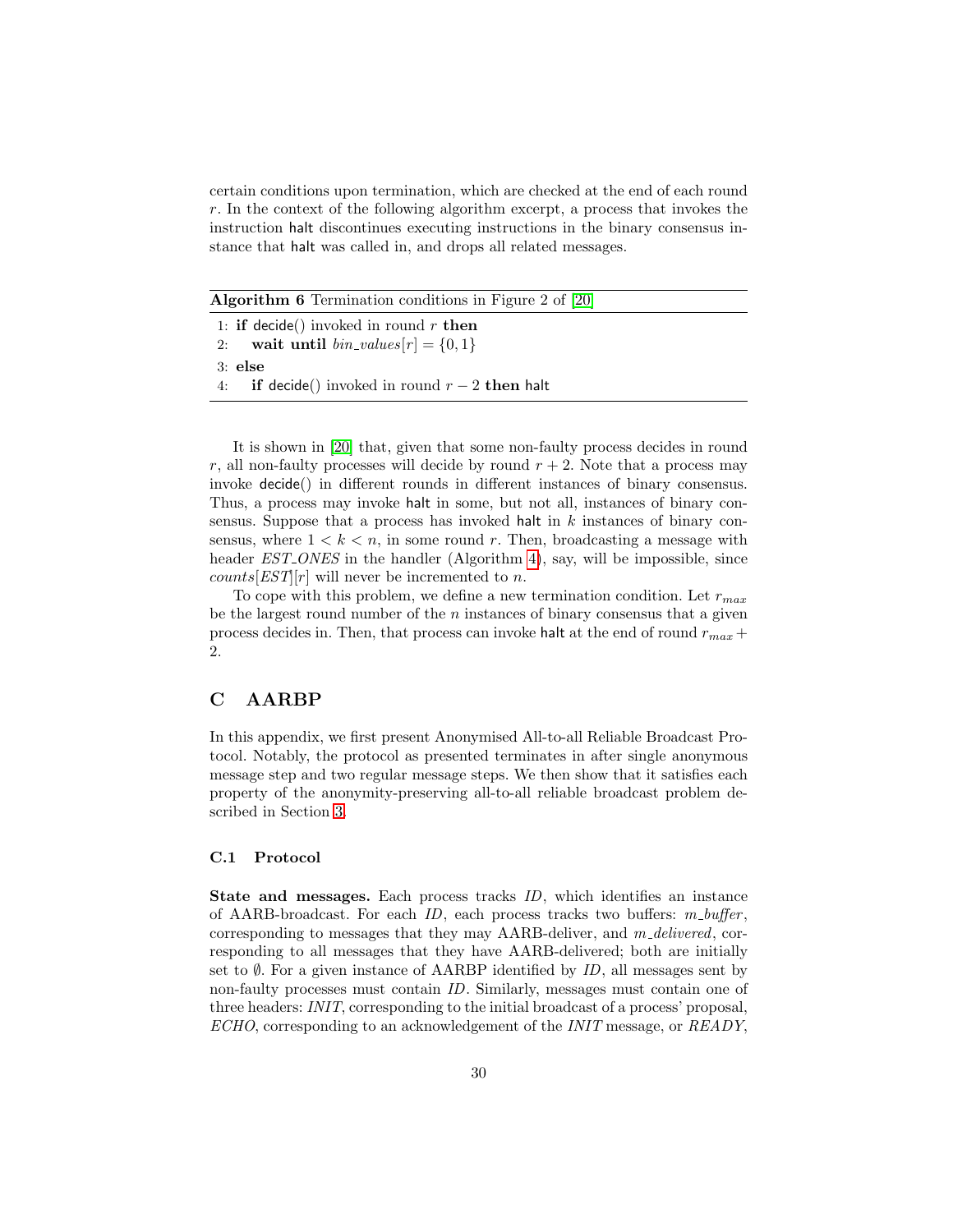corresponding to an acknowledgement that enough processes have received the message to ensure eventual, safe AARB-delivery.

Protocol. We now present AARBP (Algorithm [7\)](#page-30-0).

<span id="page-30-0"></span>Algorithm 7 AARBP

```
1: AARBP[ID](m'):
2:v' \leftarrow Sign(i, ID, m')3: anon_broadcast (ID, INT, m', \sigma')4: upon initial receipt of (ID, INT, m, \sigma)5: valid \leftarrow (VerifySig(ID, m, \sigma) = 1)6: if valid then
 7: for each (m^*, \sigma^*) \in m_b buffer \cup m_delivered do
 8: if Trace(ID, m, \sigma, m^*, \sigma^*) \neq "indep" then
9: valid \leftarrow false \triangleright Double-signing detected
10: break
11: m\_buffer \leftarrow m\_buffer \cup \{(m, \sigma)\}12: if valid then
13: broadcast (ID, ECHO, m, \sigma)14: upon receipt (ID, ECHO, m, \sigma) from \lfloor \frac{n+t}{2} \rfloor + 1 proc.
15: if (ID, READY, m, \sigma) not yet broadcast then
16: broadcast (ID, READV, m, \sigma)17: upon receipt (ID, READY, m, \sigma) from (t + 1) proc.
18: if (ID, READY, m, \sigma) not yet broadcast then
19: broadcast (ID, READV, m, \sigma)20: upon receipt (ID, READY, m, \sigma) from (2t + 1) proc.
21: if (m, \sigma) \notin m delivered then
22: m\_delivered \leftarrow m\_delivered \cup \{(m, \sigma)\}23: m\_buffer \leftarrow m\_buffer \setminus \{(m, \sigma)\}24: AARB-deliver[ID](m, \sigma)
```
To begin, each process  $p_i$  broadcasts  $(ID, INT, m', \sigma')$  over anonymous chan-nels (line [3\)](#page-30-0), where  $\sigma' \leftarrow \text{Sign}(i, ID, m')$ . Upon first receipt of each message of the form  $(ID, INT, m, \sigma)$ , a process checks the following (line [4\)](#page-30-0):

– Whether the signature  $\sigma$  is well-formed as per Verify Sig, verifying the signer's membership in  $P$  (line [5\)](#page-30-0).

– Whether any message in  $m\_buffer \cup m\_delivered$  is not independent from m via Trace, ensuring AARB-Unicity as  $m$  is discarded if double-signing is detected (lines [7](#page-30-0) to [10\)](#page-30-0).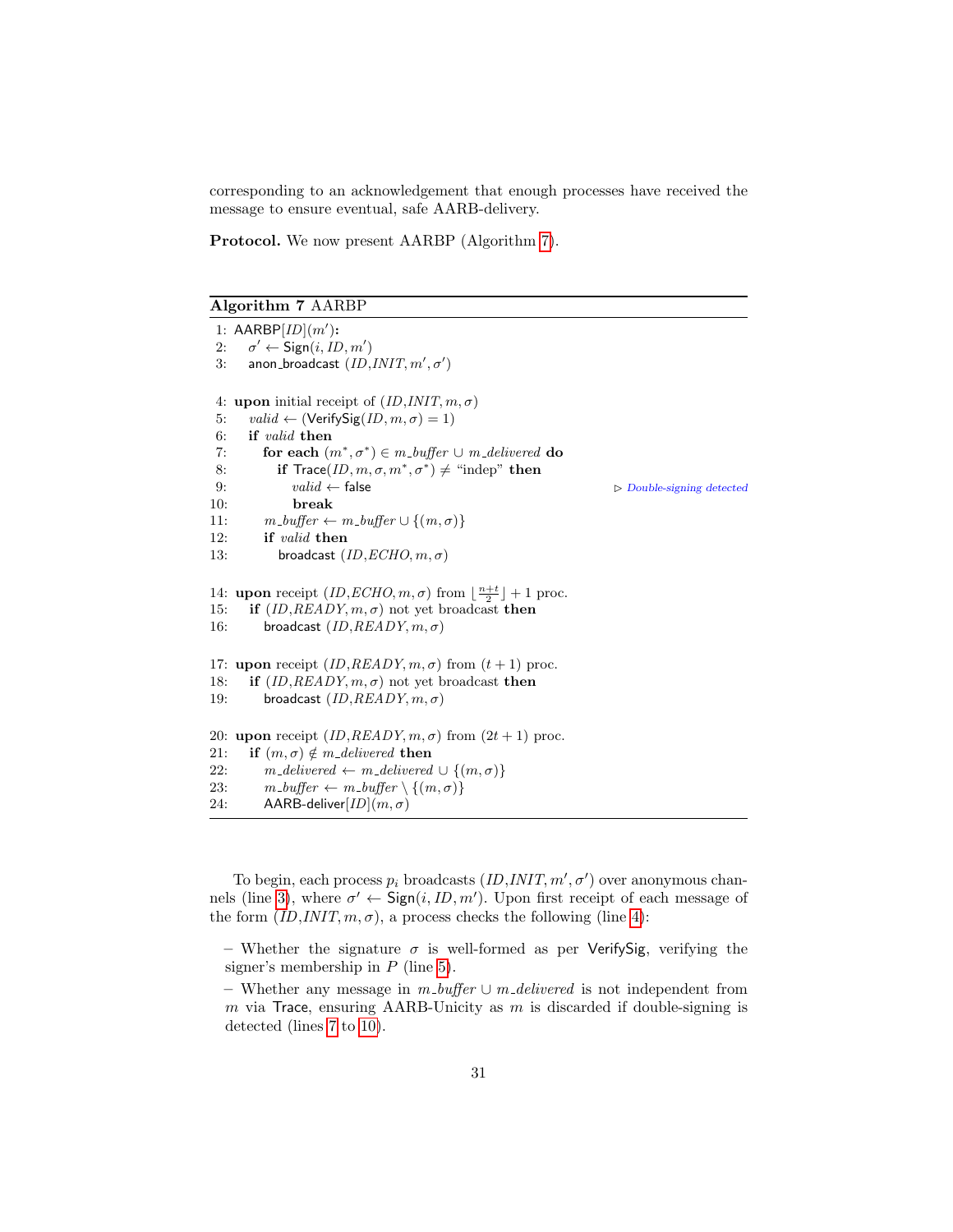Then, given that  $(m, \sigma)$  passes the above checks,  $(ID, ECHO, m, \sigma)$  is broadcast (line [13\)](#page-30-0). Note that this broadcast, and all subsequent broadcasts with respect to  $(m, \sigma)$ , are performed over regular (reliable, non-anonymous) channels of communication. To mitigate de-anonymisation, the signer of  $m$  performs the same message processing and message propagation as all other non-faulty processes.

The rest of the protocol proceeds as per Bracha's reliable broad-cast [\[7\]](#page-20-4): If processes receive  $(ID, ECHO, m, \sigma)$  from more than  $\frac{n+t}{2}$  different processes, they broadcast  $(ID, READY, m, \sigma)$  (lines [14–16\)](#page-30-0). If processes receive  $(ID, READY, m, \sigma)$  from  $t + 1$  different processes, they broadcast  $(ID, READY, m, \sigma)$  if not yet done (lines [17–19\)](#page-30-0). This ensures convergence and implies that at least one non-faulty process must have sent  $(ID, READY, m, \sigma)$ to the receiving process. Once processes have received  $(ID, READY, m, \sigma)$  from  $2t+1$  different processes, they AARB-deliver  $(m, \sigma)$  with respect to ID if not yet done (line [24\)](#page-30-0). At this point, at least  $t+1$  non-faulty processes must have broadcast  $(ID, READY, m, \sigma)$ . Thus, all non-faulty processes will eventually broadcast  $(ID, READV, m, \sigma)$  at line [19](#page-30-0) if not yet done.

Complexity. Whilst Bracha's protocol [\[7\]](#page-20-4) requires three message steps to converge, AARBP requires an initial, anonymous message step and two (regular) message steps. Both  $AARBP$  and n invocations of Bracha's protocol have a message complexity of  $O(n^3)$ . If we consider unsigned messages to be of size  $O(1)$ , then each message propagated in AARBP is of size  $O(kn)$ , the size of a TRS as in  $[32]$  where k is a security parameter. Thus, the bit complexity of all-to-all AARBP is  $O(kn^4)$  (as opposed to  $O(n^3)$  in all-to-all reliable broadcast [\[7\]](#page-20-4)). To reduce the bit complexity when some messages are delivered in order, we can hash *ECHO* and *READY* messages [\[12\]](#page-20-9). Consequently, communication complexity can be reduced to  $O((c+k)n^3)$ .

We consider cryptographic overhead as if Fujisaki and Suzuki's TRS scheme [\[32\]](#page-22-2) were used. In AARBP, each process signs one message  $(O(n)$  work), verifies up to n messages  $(O(n^2)$  work), and perform tracing upon receipt of each INIT message (up to n). Tracing requires  $O(n^3)$  work naively and  $O(n^2)$ expected work if signatures are stored in and accessed using hash tables.

#### C.2 Proof of correctness

We now prove that AARBP satisfies each property of the anonymity-preserving all-to-all reliable broadcast problem.

*Remark 1.* Let  $m, n, t$  be positive integers s.t.  $n > 3t$ . We have:

$$
m > \frac{n-t}{2} \Leftrightarrow m \ge \lfloor \frac{n-t}{2} + 1 \rfloor.
$$

Thus, we refer to " $\lfloor \frac{n-t}{2} \rfloor + 1$  processes" and "more than  $\frac{n-t}{2}$  processes" interchangeably.

<span id="page-31-0"></span>**Lemma 8.** AARBP ensures AARB-Signing. That is, if a non-faulty process  $p_i$ AARB-delivers a message with respect to ID, then it must be of the form  $(m, \sigma)$ , where a process  $p_i \in P$  invoked  $\text{Sign}(i, ID, m)$  and obtained  $\sigma$  as output.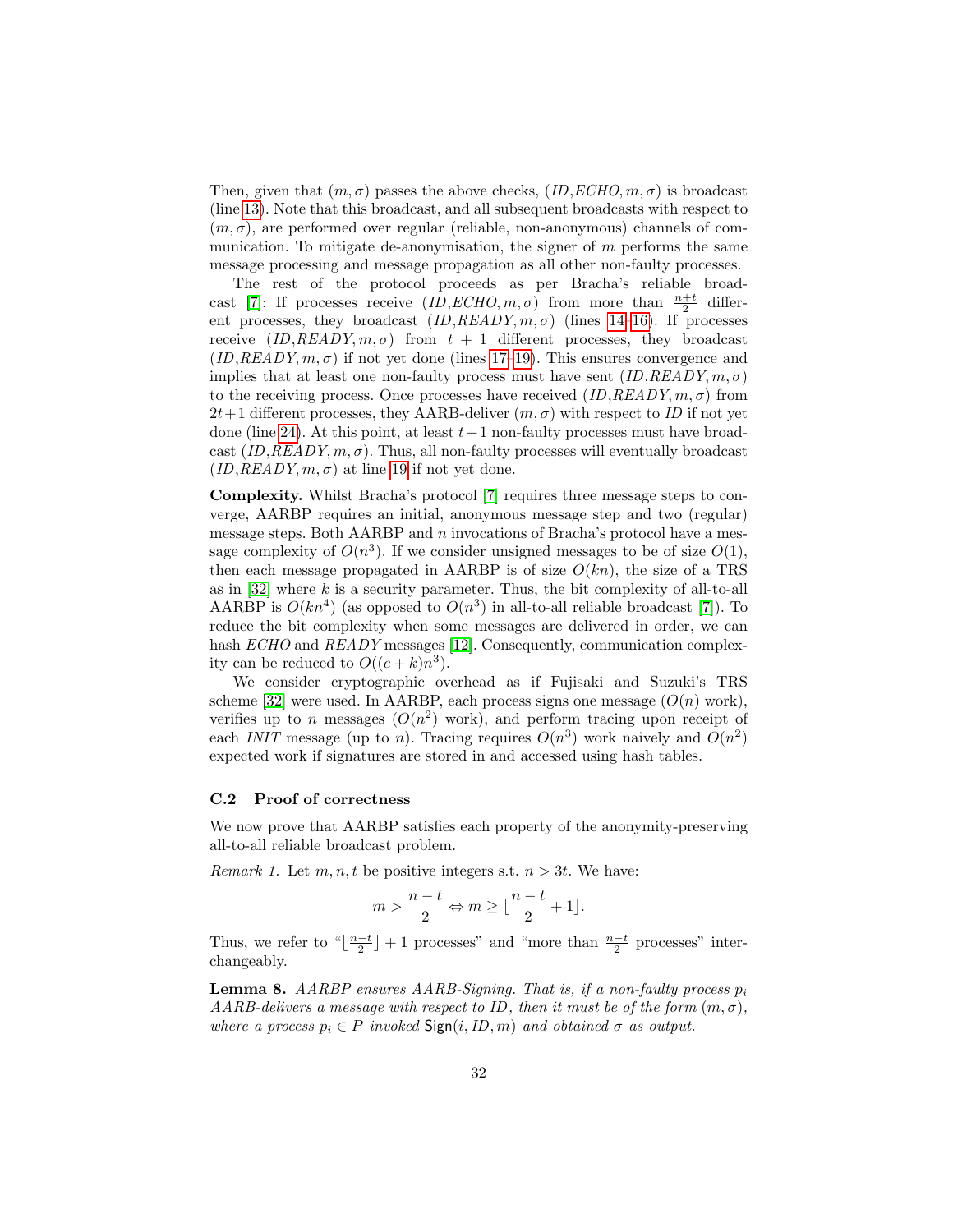*Proof.* Suppose p is non-faulty and AARB-delivers a message msg. We aim to show that  $msg = (m, \sigma)$ , where  $\sigma \leftarrow \textsf{Sign}(i, ID, m)$  was called by some process  $p_i$ . For a non-faulty process to broadcast *(ID,READY, msg)*, they must have either received  $(ID, READY, msg)$  from  $t + 1$  different processes or  $(ID, ECHO, msg)$ from  $\lfloor \frac{n+t}{2} \rfloor + 1$  different processes. Since  $t+1 > t$ , there exists a non-faulty process p' that must have broadcast  $(ID, READY, msg)$  on receipt of  $(ID, ECHO, msg)$ from  $\lfloor \frac{n+t}{2} \rfloor + 1$  different processes to ensure that  $msg$  was AARB-delivered to any process. Similarly, since  $\lfloor \frac{n+t}{2} \rfloor + 1 > t$ , there exists a non-faulty process  $p''$  that must have broadcast  $(ID, ECHO, msg)$  to ensure  $(ID, READY, msg)$  was broadcast by a non-faulty process. Process  $p''$  must have checked that  $msg = (m, \sigma)$ (implicitly) and that  $VerifySig(ID, m, \sigma) = 1$  holds (at line [5\)](#page-30-0). By signature unforgeability, VerifySig $(ID, m, \sigma) = 1$  implies that  $\sigma \leftarrow$  Sign $(i, ID, m)$  was called by some process  $p_i$ . Thus, the property holds.

<span id="page-32-0"></span>Lemma 9. AARBP ensures AARB-Anonymity under the assumptions of the model (Section [2\)](#page-3-0) and those made in Section [5.](#page-16-0) AARB-Anonymity is stated as follows. Suppose that non-faulty process  $p_i$  invokes AARBP[ID](m) for some m and given ID, and has previously invoked an arbitrary number of  $\mathsf{AARBP}[ID_j](m_j)$  calls where  $ID \neq ID_j$  for all such j. Suppose that the adversary A is required to output a guess  $g \in \{1, \ldots, n\}$ , corresponding to the identity of  $p_i$ after performing an arbitrary number of computations, allowed oracle calls and invocations of networking primitives. Then  $Pr(i = g) = \frac{1}{n-t}$ .

*Proof.* We proceed by contradiction. Let  $p_i$  be a non-faulty process that participates in the scenario described in the definition of AARB-Anonymity. Suppose that A is able to output g such that  $Pr(i = g) \neq \frac{1}{n-t}$ . Now, in AARBP, process  $p_i$  invokes  $\mathsf{Sign}(i, ID, m)$ , producing the signature  $\sigma$  (line [2\)](#page-30-0). Then,  $p_i$  invokes "anon\_broadcast  $(ID, INT, m, \sigma)$ " (line [3\)](#page-5-0). By Lemma [1](#page-6-1) (Section 3) and the symmetry between Algorithm [1](#page-6-0) and AARBP, A must utilise some combination of regular communication, its message history and previous computation to output g s.t.  $Pr(i = g) \neq \frac{1}{n-t}$ .

Firstly, we remark that A cannot view the local state or computations of nonfaulty processes by assumption, and so cannot, for example, view their calls to Sign. Note that (non-faulty) processes propagate messages over regular (reliable) channels after their initial invocation of anon broadcast (such as at line [13\)](#page-30-0). By assumption, A has no inherent knowledge of when anon send or anon receive calls are made by non-faulty processes. Indeed, A may observe when non-faulty processes respond to anon receive calls via messages they send over regular channels, and when A's corrupted processes invoke any message passing primitive. Thus, under the assumptions of Section [2](#page-3-0) alone, it is conceivable that an adversary could correlate timing information regarding message passing over regular channels and anonymous channels in a given protocol execution to de-anonymise  $p_i$ . As the network is asynchronous, the timing and relative order in which messages are sent and received by processes in  $AARBP[ID]$  could be arbitrary. The independence assumption (Section [5\)](#page-16-0) assumes, however, that the order and timing of message delivery over anonymous channels is statistically independent from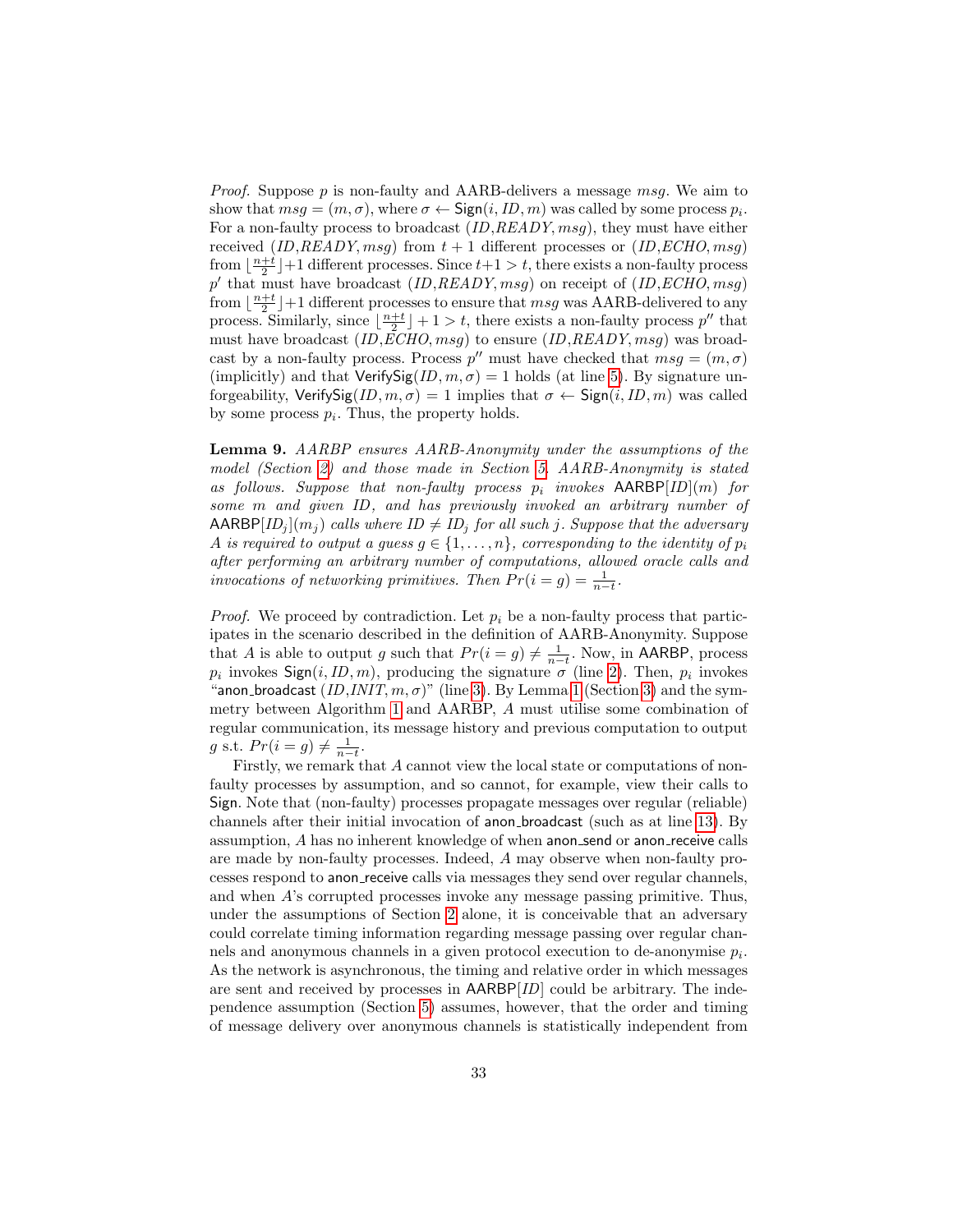that of regular channels in a particular protocol execution. Note that this independence holds for the timing and ordering of messages sent of any number of processes during any stage of the protocol. In particular, this accounts for the behaviour of non-faulty processes in response to messages received from Byzantine processes of whom A is free to control. Consequently, A gains no information about the identity of  $p_i$  through correlation, and so A could not have produced g such that  $Pr(i = g) \neq \frac{1}{n-t}$  using this strategy. Since the independence assumption also considers timing and message ordering between instances of AARBP, it follows that A cannot de-anonymise  $p_i$  by considering many executions. This exhausts  $A$ 's conceivable strategies to de-anonymise  $p_i$  under our model.

<span id="page-33-0"></span>**Lemma 10.** AARBP ensure AARB-Termination-1. That is, if a process  $p_i$ is non-faulty and invokes  $AARBP[ID](m)$ , all the non-faulty processes eventually AARB-deliver  $(m, \sigma)$  with respect to ID, where  $\sigma$  is the output of the call  $Sign(i, ID, m)$ .

*Proof.* Suppose that the non-faulty process  $p_i$  invokes AARBP with respect to identifier ID and message m. So,  $p_i$  anonymously broadcasts  $(ID, INT, m, \sigma)$ , where  $\sigma = \text{Sign}(i, ID, m)$ . Since the network is reliable, all non-faulty processes eventually receive  $(ID, INT, m, \sigma)$  (and indeed all messages broadcast by non-faulty processes). At line [5,](#page-30-0) VerifySig is queried with respect to  $(m, \sigma)$ . By signature correctness,  $VerifySig(ID, m, \sigma) = 1$  is guaranteed, since  $p_i$  invoked  $\sigma \leftarrow$  Sign(i, ID, m). So, all non-faulty processes proceed to line [7.](#page-30-0) By traceability and entrapment-freeness, no non-faulty process could have received a message  $(m', \sigma')$  such that  $Trace(ID, m, \sigma, m', \sigma') \neq$  "indep". Consequently, all non-faulty processes reach line [11](#page-30-0) with value *valid* s.t. *valid* = true. Thus, all non-faulty processes (of which there are at least  $n - t$ ) reach line [13,](#page-30-0) broadcasting  $(ID, ECHO, m, \sigma)$ . Since  $n - t > \frac{n+t}{2}$ , every non-faulty process will eventually receive more than  $\frac{n+t}{2}$   $(ID, ECH\tilde{O}, m, \sigma)$  messages, fulfilling the predicate at line [14.](#page-30-0) More than  $\frac{n\tilde{t}t}{2} > t + 1$  non-faulty processes will not have broadcast  $(ID, READY, m, \sigma)$ , and so will do so (at line [16\)](#page-30-0). Thus, all honest processes will eventually receive  $t + 1$  (*ID,READY, m,*  $\sigma$ ) messages, broadcasting  $(ID, READY, m, \sigma)$  there if not yet done. Then, since  $n - t \geq 2t + 1$ , line [20](#page-30-0) will eventually be fulfilled for each non-faulty process. Thus, every non-faulty process will AARB-deliver  $(m, \sigma)$  at line [24,](#page-30-0) as required.

<span id="page-33-2"></span>Lemma 11. AARBP ensures AARB-Validity, which is stated as follows. Suppose that a non-faulty process  $AARB$ -delivers  $(m, \sigma)$  with respect to ID. Let  $i =$  FindIndex(ID,  $m, \sigma$ ) denote the output of an idealised call to FindIndex. Then if  $p_i$  is non-faulty,  $p_i$  must have anonymously broadcast  $(m, \sigma)$ .

<span id="page-33-1"></span>*Proof.* Let  $p_i$  be non-faulty. From the protocol specification,  $p_i$  must have invoked  $\sigma \leftarrow \text{Sign}(i, ID, m)$ . By definition of Sign, no other process could have produced such a value of  $\sigma$ . By traceability and entrapment-freeness, no other process can produce a tuple  $(m', \sigma')$  such that  $Trace(ID, m, \sigma, m', \sigma') \neq$  "indep". Consequently, no process can produce a message that prevents non-faulty processes from propagating  $(ID, ECHO, m, \sigma)$  messages. Thus, since  $p_i$  is non-faulty, and therefore followed the protocol,  $p_i$  must have anonymously broadcast  $(m, \sigma)$ .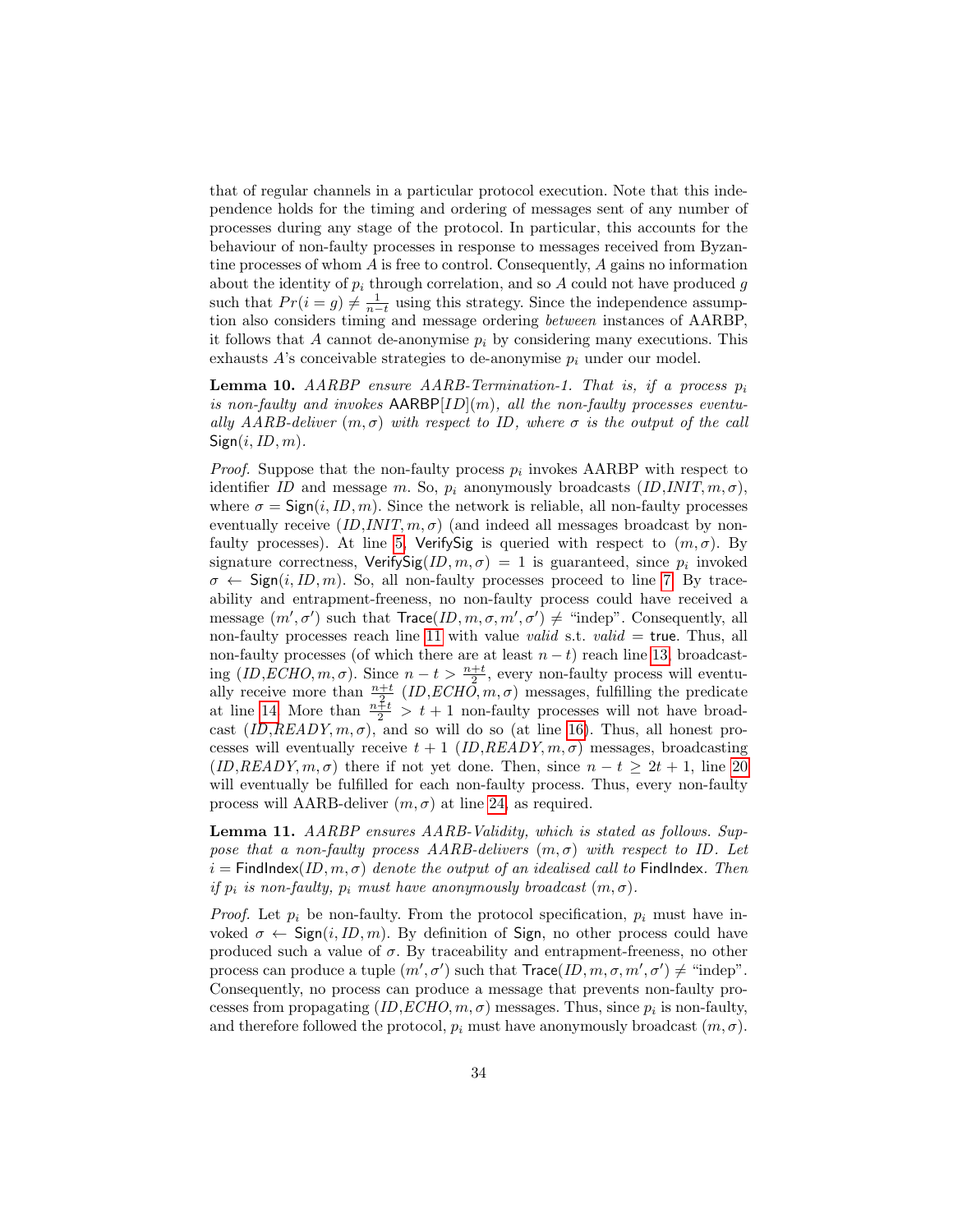Remark 2. No non-faulty process will broadcast more than one message of the form  $(ID, ECHO, m', \sigma')$  where  $\sigma'$  is such that  $\sigma' = \text{Sign}(x, ID, m')$  for any message  $m'$ .

*Proof.* This follows from the proof of Lemma [10:](#page-33-0) if non-faulty process p receives another message  $(m, \sigma)$  s.t.  $\sigma \leftarrow$  Sign $(x, ID, m)$  for any m, then  $Trace(ID, m, \sigma, m', \sigma') \neq$  "indep", and so p will not reach line [13.](#page-30-0)

<span id="page-34-0"></span>**Lemma 12.** In AARBP, if  $p_i$  AARB-delivers  $(m, \sigma)$  with respect to ID, where  $\sigma \leftarrow$  Sign(x, ID, m), and  $p_j$  AARB-delivers  $(m', \sigma')$  with respect to ID, where  $\sigma' \leftarrow$  Sign $(x, ID, m')$ , then  $(m, \sigma) = (m', \sigma)$ .

*Proof.* For  $p_i$  (resp.  $p_j$ ) to have AARB-delivered  $(m, \sigma)$  (resp.  $(m', \sigma')$ ),  $p_i$  (resp.  $p_j$ ) must have broadcast  $(ID, READY, m, \sigma)$  (resp.  $(ID, READY, m', \sigma')$ ). Then, one of two predicates (at lines [14](#page-30-0) and [17\)](#page-30-0) must have been true for each process. That is,  $p_i$  (resp.  $p_j$ ) must have received either:

- 1.  $(ID, ECHO, m, \sigma)$  (resp.  $(ID, ECHO, m', \sigma')$ ) from  $\lfloor \frac{n+t}{2} \rfloor$  different processes, or
- 2.  $(ID, READV, m, \sigma)$  (resp.  $(ID, READV, m', \sigma')$ ) from  $(t + 1)$  different processes.

We first prove the following claim: if  $(ID, READY, m, \sigma)$  is broadcast by  $p_i$ , and  $(ID, READY, m', \sigma')$  is broadcast by  $p_j$ , then  $(m, \sigma) = (m', \sigma')$ . Suppose that both processes fulfill condition (1), receiving ECHO messages from sets of processes P and P' respectively, where  $p_i$  broadcasts  $(ID, READY, m, \sigma)$  and  $p_j$ broadcasts  $(ID, READV, m', \sigma')$ . Assume that  $(m, \sigma) \neq (m', \sigma')$ . Then:

$$
|P \cap P'| = |P| + |P'| - |P \cup P'|,
$$
  
\n
$$
\geq |P| + |P'| - n,
$$
  
\n
$$
> 2\left(\frac{n+t}{2}\right) - n = t,
$$
  
\n
$$
\Rightarrow |P \cap P'| \geq t + 1.
$$

Therefore,  $P \cap P'$  must contain at least one correct process, say  $p_c$ . By Remark [2,](#page-33-1)  $p_c$  must have sent the same  $ECHO$  message for some message to both processes, and so  $p_i$  and  $p_j$  must have received the same message  $(ID, ECHO, m, \sigma)$  $(ID, ECHO, m', \sigma')$ , contradicting the assumption that  $(m, \sigma) \neq (m', \sigma')$ . Thus, they must broadcast the same READY message.

Suppose now that at least one process broadcasts READY due to condition  $(2)$  being fulfilled. Without loss of generality, assume exactly one process  $p$ broadcasts  $READY$  on this basis. Then, p must have received a  $READY$  message from at least one correct process (since out of  $t + 1$  processes, at least 1 must be non-faulty), say  $p_a$ . Either  $p_a$  received READY from at least one correct process, say  $p_b$ , or it satisfied condition (1). By continuing the logic (and since |P| is finite), there must exist a process  $p_{(1)}$  that fulfilled condition (1). Then,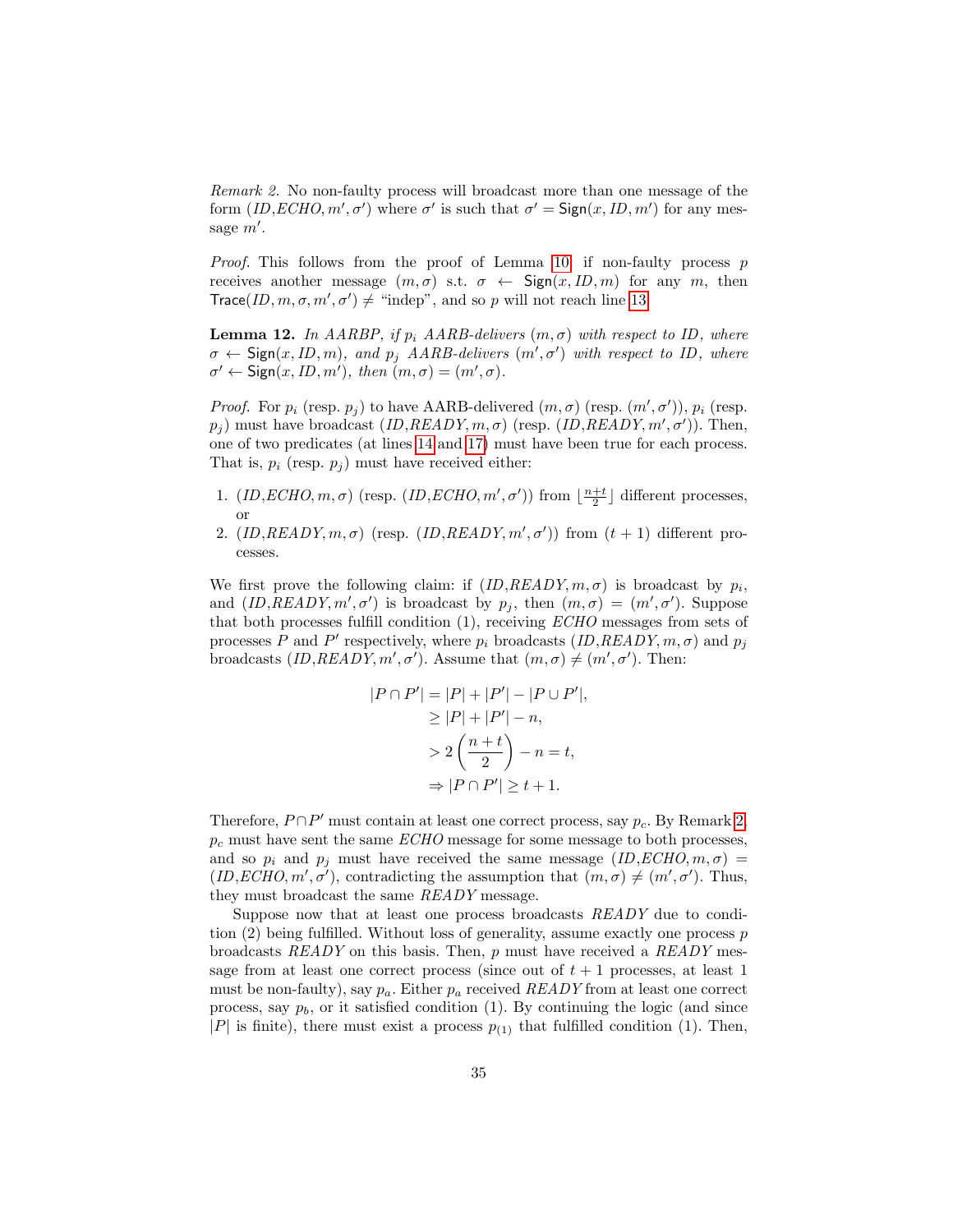by the correctness of processes  $p_{(1)}, \ldots, p_b, p_a$ , READY messages sent by  $p_i$  and  $p_i$  must be the same, completing the proof.

Therefore,  $p_i$  broadcasting  $(ID, READY, m, \sigma)$ , and  $p_j$  broadcasting  $(ID, READY, m', \sigma')$  implies  $(m, \sigma) = (m', \sigma')$  given that  $p_i$  and  $p_j$  are nonfaulty.

We now directly prove the lemma. If  $p_i$  AARB-delivers  $(m, \sigma)$ , it received  $(ID, READY, m, \sigma)$  from  $(2t + 1)$  different processes, and thus received  $(ID, READV, m, \sigma)$  from at least one non-faulty process. Similarly, if  $p_i$  AARBdelivers  $(m', \sigma')$ , it must have received  $(ID, READY, m', \sigma')$  from at least one non-faulty process. It follows from the previous claim that all non-faulty processes broadcast the same  $READV$  message. Thus,  $p_i$  and  $p_j$  AARB-deliver the same tuple.

<span id="page-35-1"></span>Lemma 13. AARBP ensures AARB-Termination-2. That is, if a non-faulty process AARB-delivers  $(m, \sigma)$  with respect to ID, then all the non-faulty processes eventually  $AARB$ -deliver  $(m, \sigma)$  with respect to ID.

Proof. By Lemma [12,](#page-34-0) all non-faulty processes that AARB-deliver a message  $(m', \sigma')$  s.t.  $\sigma' \leftarrow$  Sign $(x, ID, m')$  AARB-deliver  $(m, \sigma)$ . Then,  $p_i$  must have received the message  $(ID, READY, m, \sigma)$  from  $(2t + 1)$  processes (line [20\)](#page-30-0), at least  $t + 1$  of which must be non-faulty. These  $t + 1$  processes must have broadcast  $(ID, READY, m, \sigma)$  (at line [16](#page-30-0) or [19\)](#page-30-0), and so every non-faulty process will eventually receive  $(t + 1)$   $(ID, READY, m, \sigma)$  messages, and thus broadcast  $(ID, READY, m, \sigma)$  at some point. Given there are  $n-t \geq 2t+1$  non-faulty processes, each non-faulty process eventually receives  $(ID, READY, m, \sigma)$  from at least  $2t + 1$  processes. Therefore, every non-faulty process will AARB-deliver  $(m, \sigma)$ .

<span id="page-35-0"></span>Lemma 14. AARBP ensures AARB-Unicity, which is stated as follows. Consider any point of time in which a non-faulty process p has AARB-delivered more than one tuple with respect to ID. Let delivered =  $\{(m_1, \sigma_1), \ldots, (m_l, \sigma_l)\},\$ where  $|delivered| = l$ , denote the set of these tuples. For each  $i \in \{1, \ldots, l\}$ , let  $out_i =$  FindIndex $(ID, m_i, \sigma_i)$  denote the output of an idealised call to FindIndex. Then for all distinct pairs of tuples  $\{(m_i, \sigma_i), (m_j, \sigma_j)\}\$ , out<sub>i</sub>  $\neq out_j$ .

*Proof.* We proceed by contradiction. Without loss of generality, suppose that  $p$ AARB-delivers two tuples  $(m, \sigma)$  and  $(m', \sigma')$  such that FindIndex(ID,  $m, \sigma$ ) = FindIndex $(ID, m', \sigma')$ . Then, AARB-Termination-2 implies that all non-faulty processes will eventually AARB-deliver  $(m, \sigma)$  and  $(m', \sigma')$ . But, Lemma [12](#page-34-0) asserts that FindIndex $(ID, m, \sigma)$  = FindIndex $(ID, m', \sigma')$ , a contradiction. Thus, for each  $i \in \{1..n\},\ p$  AARB-delivers at most one tuple  $(m,\sigma)$  such that FindIndex(ID,  $m, \sigma$ ) = i.

Theorem 5. AARBP (Algorithm [7](#page-30-0) in Section [3\)](#page-5-0) satisfies the properties of AARB-Broadcast.

Proof. From Lemmas [8,](#page-31-0) [9,](#page-32-0) [11,](#page-33-2) [14,](#page-35-0) [10](#page-33-0) and [13,](#page-35-1) it follows that all properties of AARB-Broadcast are satisfied.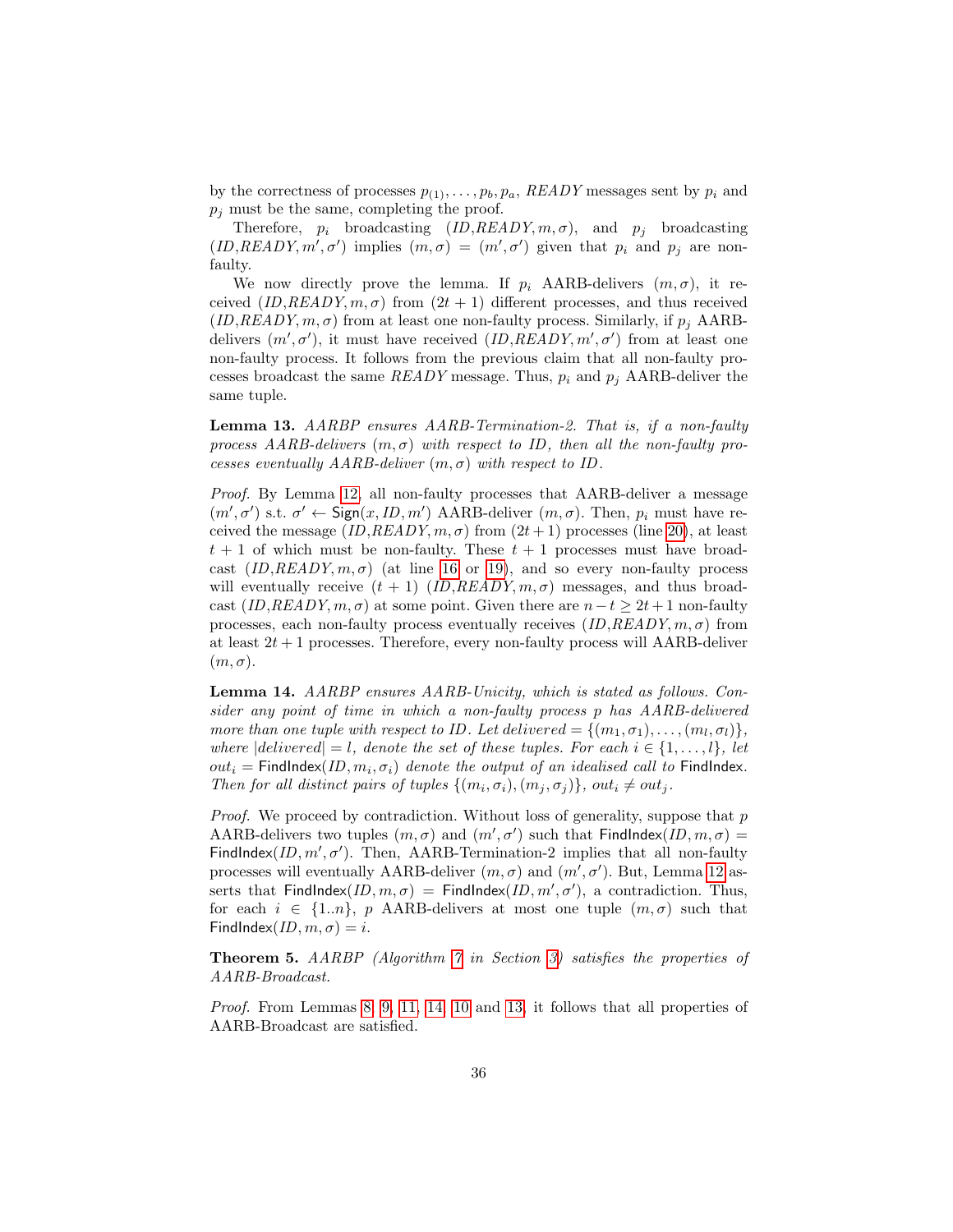## <span id="page-36-0"></span>D Composing threshold encryption and AVCP

Threshold encryption [\[23,](#page-21-8) [57\]](#page-23-5) typically involves a set of processes who have a common encryption key and an individual share of the decryption key who must collaborate to decrypt any message. A  $k$ -out-of-n threshold encryption scheme requires the joint collaboration of  $k$  processes to decrypt any encrypted value. Importantly,  $k-1$  or less processes are unable to determine any additional information about a given encrypted value in collaboration. Generally, the keying material can be reused in the sense that many values can be decrypted without compromising the security of the scheme.

AVCP assumes that  $t$  processes may be Byzantine faulty. Thus, by setting the decryption threshold to  $t + 1$ , a coalition of t malicious processes are unable to deduce the contents of encrypted values until a non-faulty process initiates threshold decryption. Consequently, a protocol that ensures that the contents of all non-faulty process' proposals to an instance of AVCP is not revealed until after termination can be designed as follows:

- 1. All processes encrypt their proposal under a pre-determined public key.
- 2. All processes invoke AVCP with input as their encrypted value.
- 3. Upon termination, all processes initiate threshold decryption.

In this appendix, we realise and analyse this protocol.

#### D.1 Preliminaries

We assume that the assumptions made by AVCP, including those made in our model (Section [2\)](#page-3-0), hold true. In particular, the dealer generates the initial state, including the values of n and t. As such, the decryption threshold for the instance of threshold encryption is set to  $k = t + 1$ . As done in characterising traceable ring signatures in Section [2,](#page-3-0) we assume processes have access to a distributed oracle which handles cryptographic operations, rather than explicitly referring to keying material as is done in practice. In addition to the queries described in Section [2,](#page-3-0) we assume that the distributed oracle handles queries of the following functions:

- 1.  $c \leftarrow \text{Enc}(ID, m)$ , which takes identifier  $ID \in \{0, 1\}^*$  and message  $m \in \{0, 1\}^*$ as input, and outputs the ciphertext  $c \in \{0,1\}^*$ . All parties (even those not in  $P$ ) may query Enc.
- 2.  $b \leftarrow$  VerifyEnc(*ID*, *c*), which takes identifier *ID* and ciphertext *c* as input, and outputs a bit  $b \in \{0, 1\}$ . All parties may query VerifyEnc.
- 3.  $\sigma \leftarrow$  ShareGen $(i, ID, c)$ , which takes integer  $i \in \{1..n\}$ , identifier ID and ciphertext c as input, and outputs the decryption share  $\sigma \in \{0,1\}^*$ . We restrict the interface ShareGen such that only process  $p_i \in P$  may invoke ShareGen with first argument i.
- 4.  $b \leftarrow$  VerifyShare(*ID*, c,  $\sigma$ ), which takes identifier *ID*, ciphertext c and decryption share  $\sigma$  as input, and outputs a bit  $b \in \{0, 1\}$ . All parties may query VerifyShare.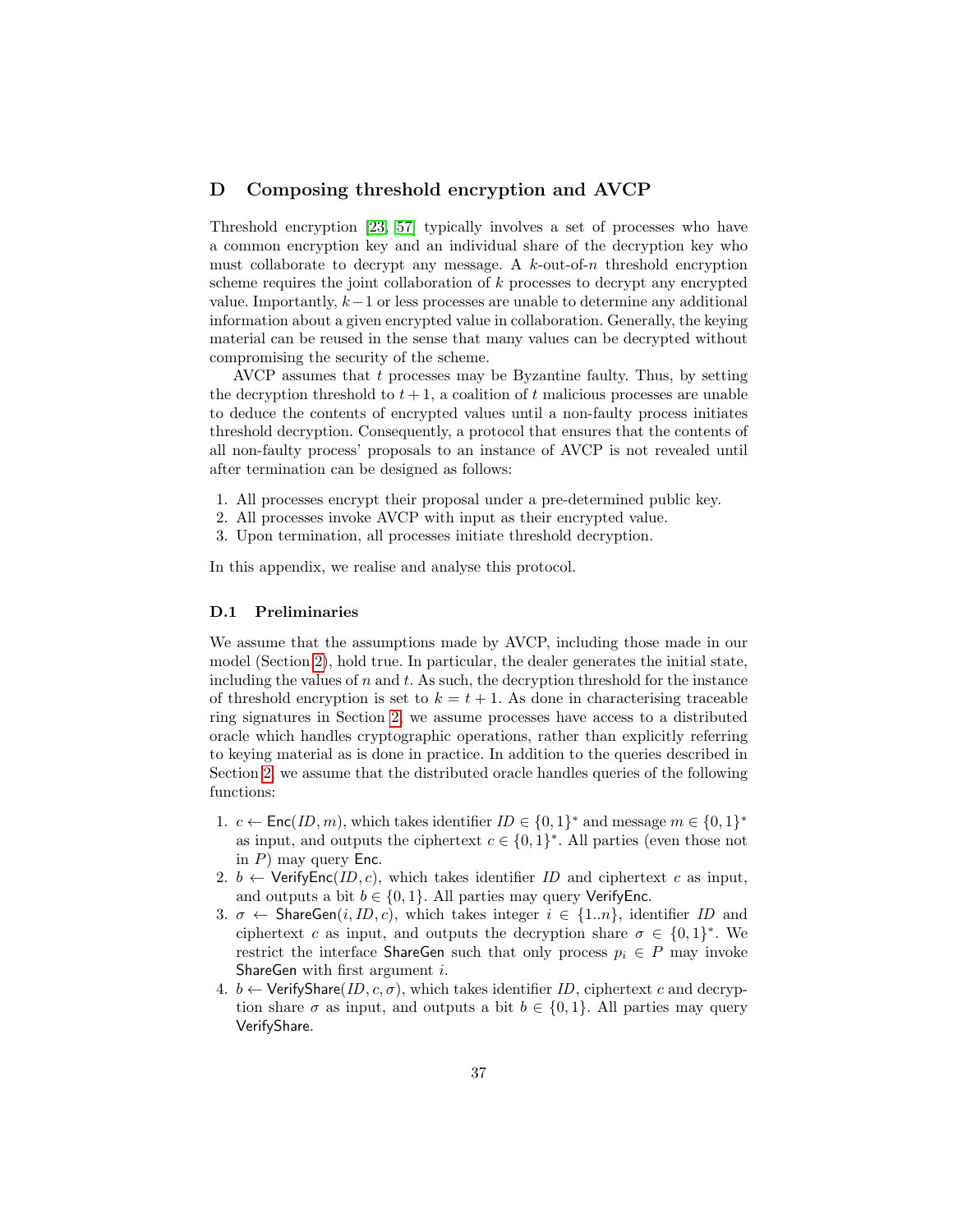5.  $m \leftarrow \text{Dec}(ID, c, \Sigma)$ , which takes the identifier ID, ciphertext c and set  $\Sigma =$  $\{\sigma_1, \ldots, \sigma_k\}$  of k decryption shares, and outputs the plaintext  $m \in \{0, 1\}^*$ . All parties may query Dec.

These definitions are inspired by those used in defining Shoup and Gennaro's non-interactive threshold encryption scheme [\[57\]](#page-23-5). The behaviour of calls to the above functions satisfies the following properties:

- Encryption correctness and non-malleability: VerifyEnc(ID,  $c$ ) = 1  $\iff$  there exists a party which previously invoked  $\mathsf{Enc}(ID, m)$  and obtained c as a response. Non-malleability is captured by the " $\Rightarrow$ " claim, which ensures that any correct encryption was produced by a call to Enc. In particular, non-malleability implies that combining any value and an encryption (e.g. via concatenation) will not produce another valid encryption.
- Share correctness and unforgeability: VerifyShare(ID,  $c, \sigma$ ) = 1  $\Longleftrightarrow$ there exists process  $p_i \in P$  that previously invoked ShareGen $(i, ID, c)$  and obtained  $\sigma$  as a result.
- Decryption correctness and decryption security:  $Dec(ID, c, \Sigma) = m$ , where m was the input to a previous call to  $\mathsf{Enc}(ID, m) \iff$  the following conditions are met:
	- 1.  $c \leftarrow \mathsf{Enc}(ID, m)$  was called by some party.
	- 2.  $\Sigma = {\sigma_1, \ldots, \sigma_k}$   $(|\Sigma| = k)$ , where for each distinct pair  $\sigma_i, \sigma_j \in \Sigma$ , distinct processes  $p_i, p_j \in P$  respectively called  $\sigma_i \leftarrow \mathsf{ShareGen}(i, ID, c)$ and  $\sigma_j \leftarrow$  ShareGen(j, ID, c).

The "⇐" claim captures decryption correctness. The "⇒" claim captures security, ensuring that k valid shares produced by distinct processes are required for decryption.

– **Encryption hiding:** Suppose  $c \leftarrow \text{Enc}(ID, m)$  is called by a party p. Then, m can only be obtained by either p revealing m or a valid call  $m \leftarrow \text{Dec}(ID, c, \Sigma)$  being made.

#### D.2 Arbitrary Ballot Election (ABE)

At a high level, processes first perform AVCP with respect to their proposal which is encrypted under the threshold encryption scheme. Then, processes perform threshold decryption, which requires an additional message delay for termination. We call this algorithm an Arbitrary Ballot Election (ABE), since processes can propose arbitrary values and are ensured of certain properties that are defined in the context of electronic voting. We describe and prove these hold in the next subsection.

Functions. Each process has access to the distributed oracle and in addition to all functions invoked AVCP (Section [4\)](#page-11-0). For a given tuple  $(m, \sigma)$  we assume that the predicate valid() in AVCP returns true only if VerifyEnc(ID,  $m$ ) = 1. That is, m was the result of a query to  $\mathsf{Enc}(ID, msg)$  for some  $msg \in \{0,1\}^*$ .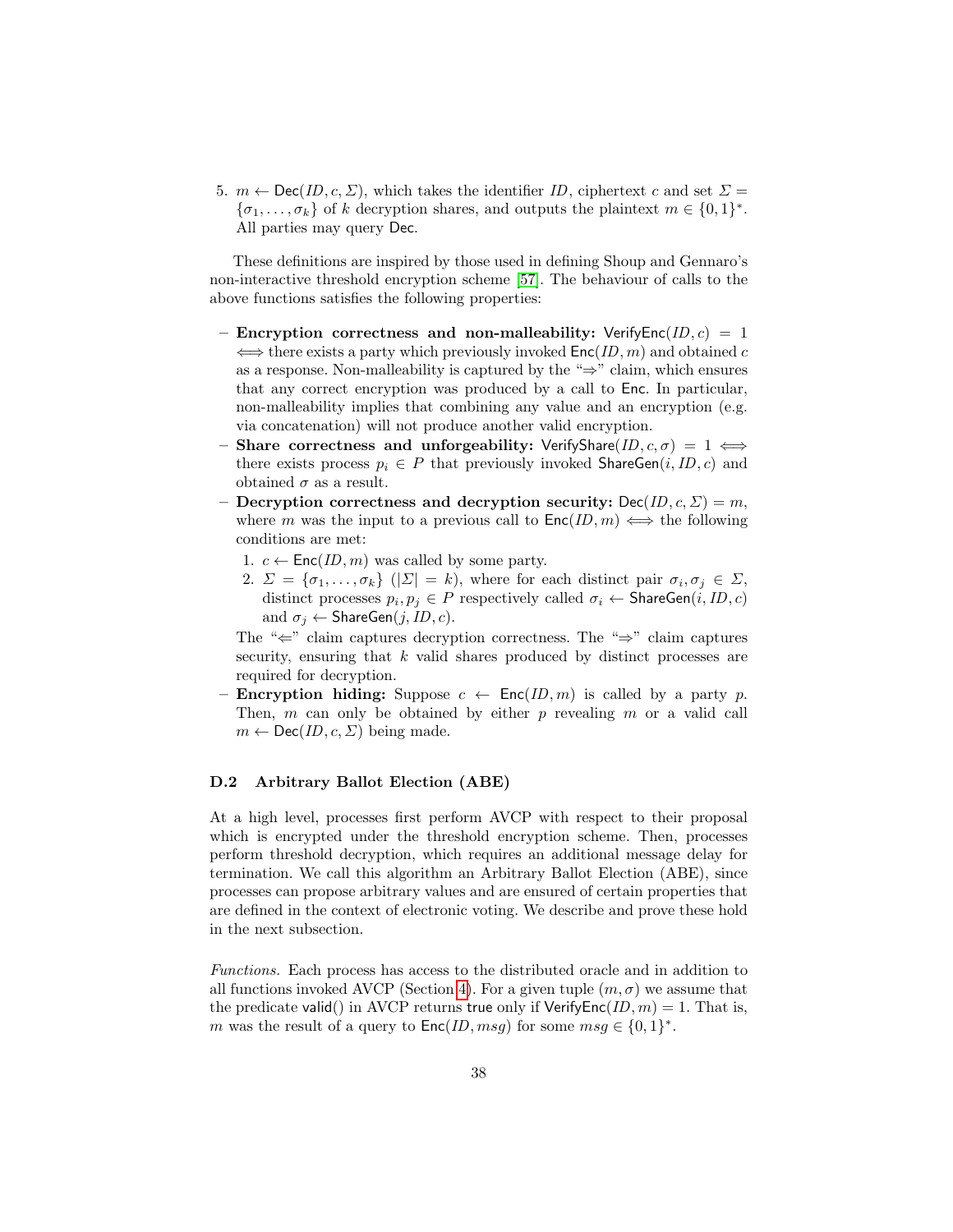State. Each process tracks the variables ID, a string uniquely identifying an instance of ABE, has-broadcast, a Boolean that is initially false, *unique-encs* and plaintexts, sets of messages  $m \in \{0,1\}^*$  that are initially empty, and partial-decs, which maps ciphertexts to sets of decryption shares, each of which are initially empty.

Messages. In addition to messages propagated in AVCP (which includes messages from AARBP), messages of the form (DECS,ID, encs) are propagated, where *encs* is a map, each value of which is a singleton set.

## <span id="page-38-0"></span>Algorithm 8 Arbitrary ballot election (ABE) 1:  $ABE(m)$ : 2:  $c \leftarrow \textsf{Enc}(ID, m)$ 3:  $encs \leftarrow \text{AVCP}[ID](m)$ 4: **for each** (disjoint) set of values  $M = \{(m_1, \sigma_1), \ldots, (m_k, \sigma_l)\} \subseteq$  encs s.t.  $m_1 =$  $\cdots = m_l$  do 5: unique-encs  $\leftarrow$  unique-encs  $\cup$   $\{m_1\}$ 6: return decryption(unique-encs) 7: decryption $(encs)$ : 8: for each  $c$  in encs do 9:  $\sigma \leftarrow$  ShareGen $(i, ID, c)$ 10:  $partial\text{-}desc[c] \leftarrow {\sigma}$ 11: broadcast (DECS, ID, partial-decs) 12:  $has-broadcast \leftarrow true$ 13: upon receipt of  $(DECS, ID, desc')$ 14: if  $(partial-decs.\text{keys}() = decs'.\text{keys}()) \wedge (\text{VerifyShare}(ID, c, decs'[c]) = 1$  for all  $c \in \text{desc}'.\text{keys}()$ ) then 15: wait until has-broadcast  $=$  true 16: for each  $(c, \sigma) \in partial\text{-}desc'$  do 17: partial-decs $[c] \leftarrow partial\text{-}desc[c] \cup {\sigma}$ 18: **if**  $|partial-decs[c]| = k$  for all  $c \in partial-decs$ .keys() **then** 19: for each  $c \in partial\text{-}desc.$ keys $()$  do 20: plaintexts ← plaintexts ∪ {Dec(ID, c, partial-decs[c])} 21: return plaintexts

Protocol description. Each process begins with the plaintext m to propose to consensus. Processes encrypt  $m$  under Enc, producing the ciphertext  $c$  (line [2\)](#page-38-0). Processes propose their encrypted value to an instance of AVCP identified by ID. Since valid() checks that  $VerifyEnc(ID, m) = 1$  for a given tuple  $(m, \sigma)$ , encs will thus contain well-formed encryptions (AVC-Validity) of processes' proposals.

Now, AVCP guarantees that signatures, rather than the contents of messages, are unique. So, it is conceivable that a process will mount a replay attack,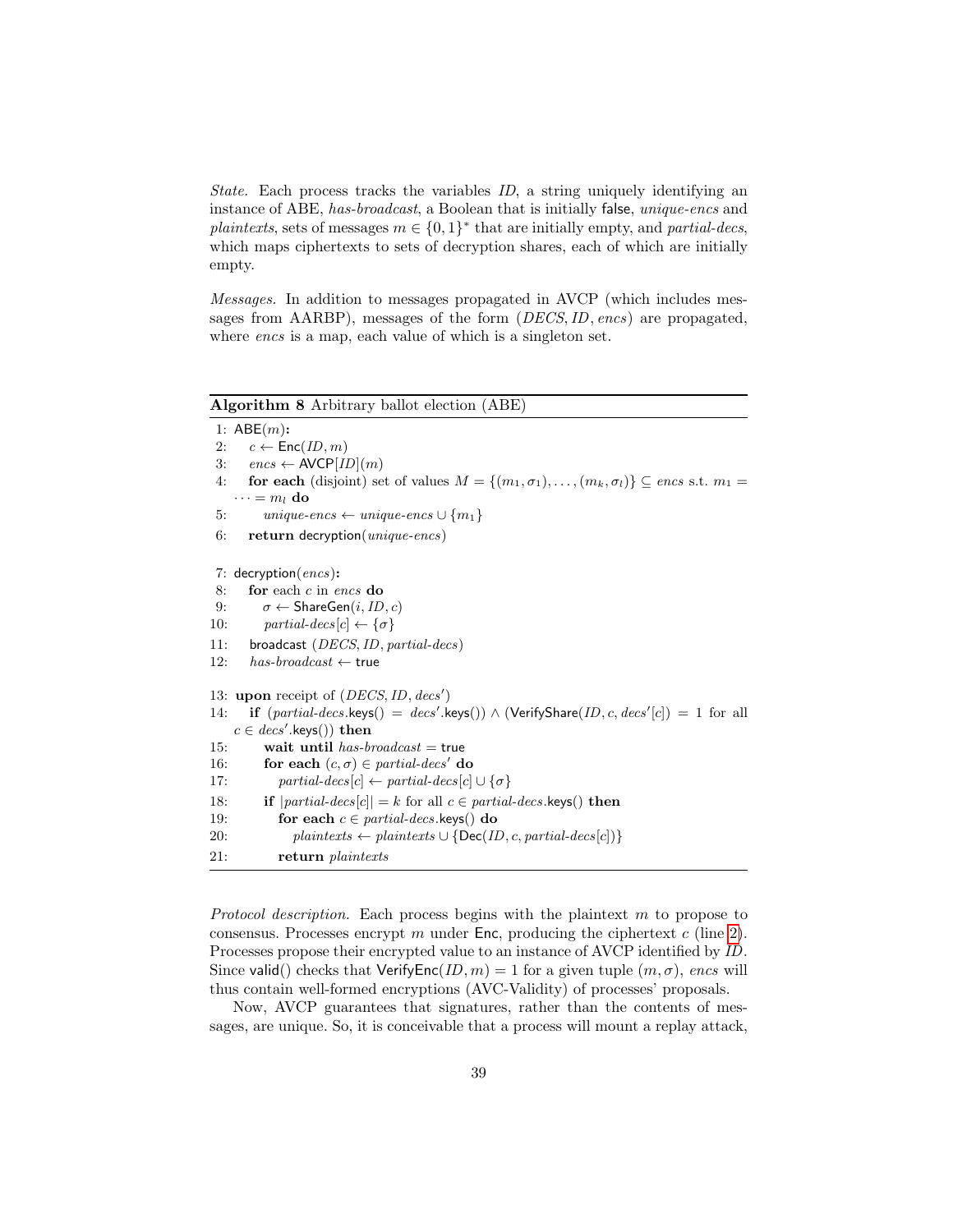which aims to disrupt an election by mimicking the input of some process. Since values are encrypted under a common instantiation of threshold encryption, it is desirable to prevent this attack. Consequently, we require that non-faulty processes prepend a sufficiently large sequence of random bits to their plaintext. For simplicity, we assume that each sequence that a non-faulty proposes derives is unique. So, non-unique encrypted messages are discarded (lines [4](#page-38-0) and [5\)](#page-38-0), resulting in the set unique-encs. At this point, threshold decryption is performed with respect to each element of *unique-encs* (line [6\)](#page-38-0). For each (encrypted) value that a process decided, a decryption share is produced. Then, processes broadcast each share and the corresponding ciphertext used to produce it.

Processes do not process shares that they have received from other processes until they have broadcast their shares, ensuring termination for all non-faulty processes. In practice, processes can process shares provided they delay termination until after they have broadcast. Upon receipt of a (potential) set of shares, processes check that the ciphertexts received match theirs. Given this holds, they check that all shares are well-formed. At this point, processes store these shares in encs. Once a process has received  $k$  shares for every ciphertext in unique-encs, each ciphertext is decrypted, and the resulting plaintexts are returned.

#### D.3 Analysis

We prove a number of properties hold:

Lemma 15. ABE satisfies termination. That is, all non-faulty processes eventually complete protocol execution.

*Proof.* At the protocol's outset, all non-faulty processes produce a value  $c$  s.t.  $c \leftarrow \mathsf{Enc}(ID, m)$  was called for some  $m \in \{0, 1\}$  (line [2\)](#page-38-0). Then, processes execute AVCP with respect to the identifier ID, where every non-faulty process proposes a valid ciphertext  $c$  (line [3\)](#page-38-0). On AARB-delivery of each value, a process' call to valid() will return true by encryption correctness, as it must be the case VerifyEnc( $ID, c$ ) = 1 for such a c. By AVC-Termination, AVC-Validity and AVC-Agreement, all non-faulty processes eventually terminate AVCP with the same set of values, each of which satisfies valid(). By AVC-Agreement, all non-faulty processes will obtain the same set unique-encs (after line [5\)](#page-38-0). Then, all non-faulty processes will produce decryption shares for each value in unique-encs via calls to ShareGen, which are guaranteed to be broadcast as no non-faulty process can terminate until the condition at line [15](#page-38-0) is fulfilled. On receipt of a set of decryption shares (line [13\)](#page-38-0) (with identical corresponding ciphertexts) from a non-faulty process, by share correctness each share  $\sigma$  will satisfy VerifyShare(ID,  $c, \sigma$ ) = 1 for the corresponding ciphertext  $c$ . Thus, a non-faulty process will eventually receive  $k = t + 1$  valid decryption shares for each unique value that was decided by AVCP. Thus, they can call Dec with respect to each set of shares (line [20\)](#page-38-0) which by decryption correctness will pass, and thus the process will return the corresponding plaintexts.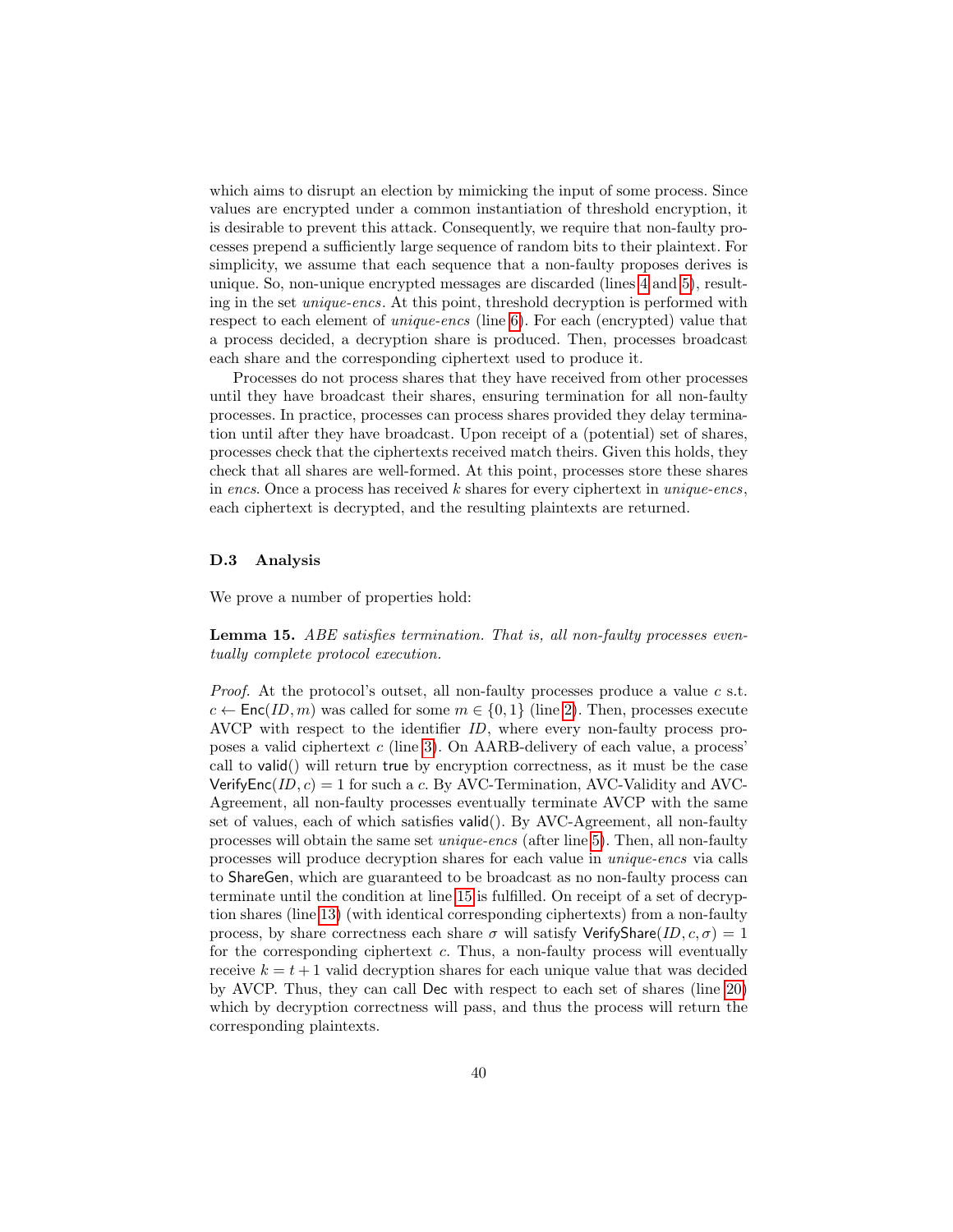Comparable definitions to anonymity-preserving vector consensus (Section [4\)](#page-11-0) regarding agreement, validity and anonymity follow straightforwardly from the fact that AVCP satisfies AVC-Agreement, AVC-Validity and AVC-Anonymity, respectively.

Lemma 16. ABE satisfies public verifiability. That is, any third party can obtain the result of the election after termination.

Proof. By termination and agreement, all non-faulty processes eventually agree on the same set of plaintext values. Then, a third party can request these values from all processes. On receipt of  $t + 1$  identical sets of values, the third party can deduce that the set of values corresponds to the election result.

Lemma 17. ABE satisfies weak privacy. That is, a value proposed by a nonfaulty process is only revealed after AVCP has terminated for a non-faulty process.

*Proof.* Each non-faulty process p proposes a value c s.t.  $c \leftarrow \text{Enc}(ID, m)$  was invoked for some  $m \in \{0,1\}^*$  (line [2\)](#page-38-0). Encryption hiding implies that m can only be revealed if either  $p$  reveals  $m$ , which  $p$  does not in the protocol, or if a valid call to Dec is made. By decryption security, Dec will only return  $m$  if provided  $k = t+1$  valid decryption shares. Now, no non-faulty process broadcasts a decryption share until after it terminates AVCP. Thus, a coalition of  $t$  faulty processes cannot decrypt  $m$  via Dec, which is the only conceivable way for them to obtain m in the model.

Lemma 18. ABE satisfies eligibility. That is, only processes in P may propose a ballot that is decided.

Proof. By assumption, non-faulty processes only process messages sent over regular channels from processes in  $P$ . But, any party may anonymously broadcast a value v. AARBP satisfies AVC-Signing. That is, all AARB-delivered messages are of the form  $(m, \sigma)$ , where  $\sigma \leftarrow$  Sign $(i, ID, m)$ . By assumption on the interface of Sign, only a process in P may call Sign. By construction of AVCP, only messages that are AARB-delivered are decided by non-faulty processes. Thus, no non-faulty process will decide a value  $v$  in AVCP from any party outside of P.

Lemma 19. ABE satisfies non-reusability. That is, at most one encrypted ballot signed by a particular process can be decided in the election.

Proof. By construction of AVCP, only messages that are AARB-delivered are decided by non-faulty processes. By AARB-Unicity, no non-faulty process will AARB-deliver more than one tuple  $(m, \sigma)$  such that a process  $p_i$  invoked  $\sigma \leftarrow$  $Sign(i, ID, m)$ .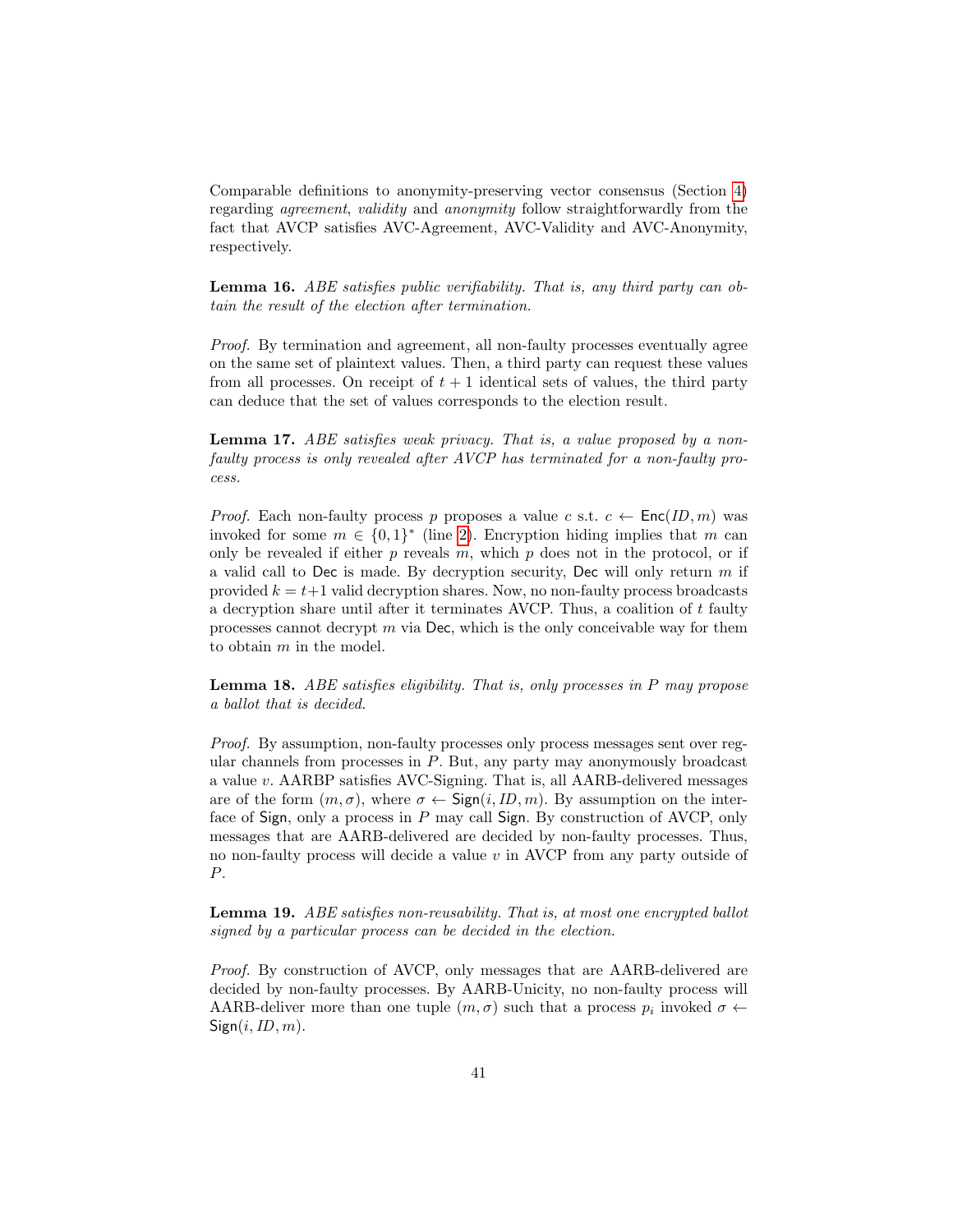## <span id="page-41-0"></span>E Further experiments

In this section, we present experimental results of our implementations of cryptographic and distributed protocols. To determine their influence in cost over our distributed protocols, we benchmark two cryptographic protocols which our distributed protocols rely on, namely Fujisaki's traceable ring signature (TRS) scheme [\[32\]](#page-22-2) and Shoup and Gennaro's threshold encryption scheme [\[57\]](#page-23-5). With this information, we then benchmark and evaluate our three distributed protocols: Anonymised All-to-all Reliable Broadcast Protocol (AARBP), Anonymised Vector Consensus Protocol (AVCP), and our election scheme, Arbitrary Ballot Election (ABE).

#### E.1 Cryptography

Benchmarks of standalone cryptographic constructions were performed on a laptop with an Intel i5-7200U (quad-core) processor clocked at 3.1GHz and 8GB of memory. The operating system used was Ubuntu 18.04. Each cryptosystem was implemented in golang. All cryptographic schemes were implemented using Curve25519 [\[6\]](#page-20-11). To simulate a prime-order group we use the Ristretto technique [\[1\]](#page-20-12), derived from the Decaf approach [\[40\]](#page-22-14), via go-ristretto<sup>[3](#page-0-0)</sup>. All cryptographic operations rely on constant-time arithmetic operations to prevent side-channel attacks [\[11\]](#page-20-13). Each data point represents a minimum of 100 and a maximum of 10000 iterations.

Ring signatures To confirm that the implementation is competitive, we compare it to an implementation of Lui et al.'s linkable ring signature scheme [\[45\]](#page-23-1). The particular implementation we compare to was produced by EPFL's DEDIS group as part of kyber<sup>[4](#page-0-0)</sup>. We note that the ring signature schemes naturally lend themselves towards parallelism. To this end, we provide an extension of our TRS implementation that takes advantage of concurrency.

We compared the two major operations. Firstly, the Sign() operation ("Sign" in Section [2\)](#page-3-0) is that which forms a ring signature. Secondly, Verify() ("Verify $\text{Sign}$ ") in Section [2\)](#page-3-0) takes a ring signature as input, and verifies the well-formedness of the signature, and (in implementation) outputs a tag which is used for linking/ tracing.

Figure [2a](#page-42-0) represents the normalised speedup, as a percentage, afforded to the Sign() and Verify() operations in the TRS scheme. We note that Figure [2a](#page-42-0) involves purely sequential implementations. We vary  $n$ , the size of the ring. Performance of Sign() and Verify() in both schemes scales linearly with respect to n.

Let  $T_{LRS}$  be the time an operation (signing or verification) takes in the TRS implementation, and similarly define  $T_{TRS}$ . Then, normalised speedup is given

 $^3$  <https://github.com/bwesterb/go-ristretto>

<sup>4</sup> <https://godoc.org/github.com/dedis/kyber/sign/anon>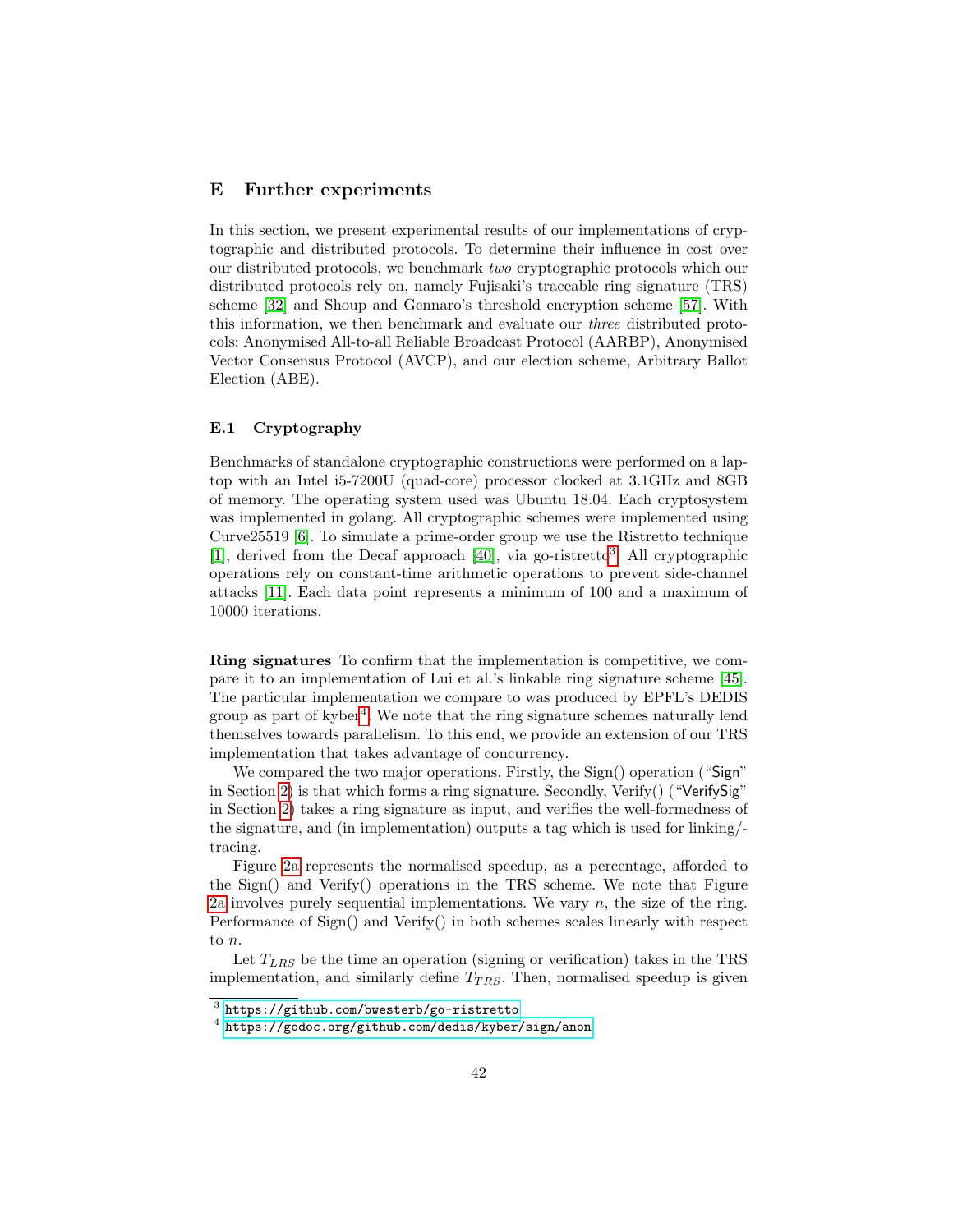<span id="page-42-0"></span>

(a) Normalised speedup, as a percentage, (b) Comparing the performance of iteraof TRS operations over LRS operations tive verification and linking/tracing

Fig. 2: Comparing TRS and LRS operations

by:

$$
normalised speedup = \frac{T_{LRS} - T_{TRS}}{T_{TRS}}
$$

Indeed, this value hovers above 70 percent for all values of  $n$  tested. In the LRS implementation, the Sign() operation took between 7.5 and 230.4ms to execute (for values  $n = 10$  and  $n = 310$  respectively). Sign() in the TRS implementation took between 4.3 and 132.0ms to execute. Similarly, Verify() took between 7.7 and 230.3ms to execute in the LRS implementation, and took between 4.4 and 134.6ms to execute in the TRS implementation.

To understand the performance increase, we count cryptographic operations. We use the notation presented in [\[62\]](#page-24-6), adapted to represent elliptic curve operations. Let E denote the cost of performing point multiplication, and M denote the number of operations of the form  $(aP + bQ)$ , where a, b are scalars, and P, Q are points. Then, in the LRS scheme, Sign() requires  $2(n-1)M + 3E$  operations, and Verify() requires  $2nM$  operations [\[62\]](#page-24-6). In the TRS scheme, Sign() requires the same  $2(n-1)M$  and 3E operations, in addition to nM other operations. Similarly, the TRS Verify() call requires  $2nM + nM = 3nM$  operations. With the same elliptic curve implementation, we should see a performance increase from an efficient LRS implementation, as the TRS scheme requires 1.5x M operations by comparison to the LRS scheme. But, in the library we use for ECC, go-ristretto, base point multiplication is 2.8x faster, point multiplication is 2.3x faster, and point addition is 2.6x faster. Thus, we see an overall increase in performance in our TRS implementation by comparison.

Recall that in AARBP (and thus AVCP), ring signature tracing is performed iteratively. Suppose that some process has  $x$  correct ring signatures that they have verified at some point in time. Then, upon receipt of another signature, they first execute  $Verify($ , and then perform the Trace() operation between the new signature and each of the x stored signatures. To model this behaviour, we perform a benchmark where signatures are processed one-by-one with a ring of size  $n$  that is varied from 20 to 100 in increments of 20. As the linkable ring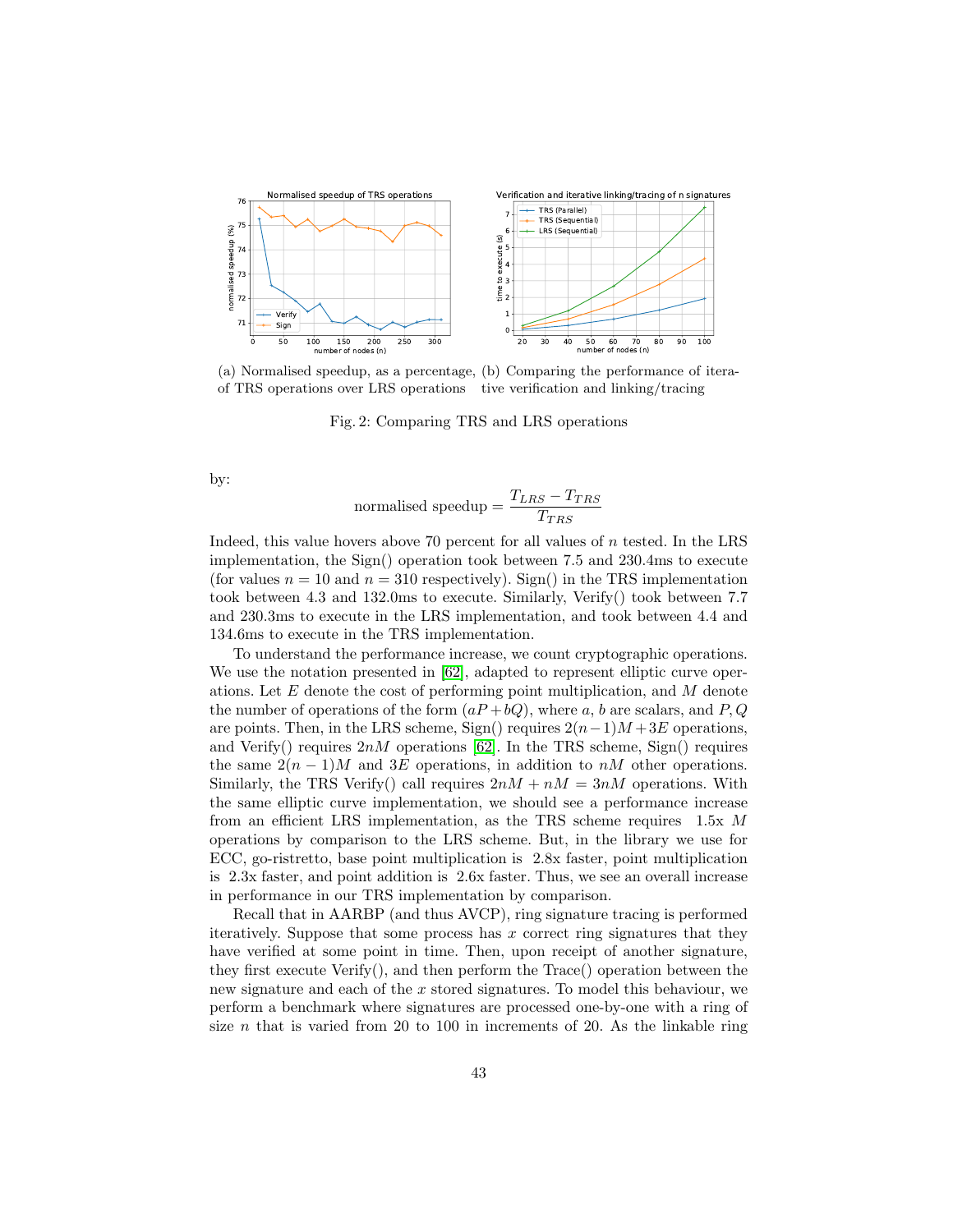signature scheme admits very similar functionality, except it performs a linking operation, rather than a tracing operation, we benchmark similarly.

Figure [2b](#page-42-0) compares the average time taken to perform the aforementioned procedure, between a sequential implementation of the TRS scheme, the corresponding concurrent implementation (utilising four cores), and the (sequential) LRS implementation. Now, the time taken to perform Verify() is proportional to the size of the ring n. In addition, we perform more  $(n)$  Verify() operations as we increase  $n$ . Consequently, execution time grows quadratically in Figure [2b](#page-42-0) for each implementation. In addition to the previously outlined speedup, we roughly halve execution time of TRS operations by exploiting concurrency in our implementation. With  $n = 100$ , our concurrent implementation is 2.25x faster than our sequential implementation, and is 3.86x faster than the sequential LRS implementation.

To perform Trace() between two signatures,  $O(n)$  comparisons are performed in a naive implementation, whereas a single comparison is need to link in the TRS scheme. In implementation, we used a hash table, so each new signature required  $O(n)$  lookups in the TRS scheme, and one lookup in the LRS scheme. As expected, we observe that the increased overhead of tracing is dominated by the time taken performing Verify() operations, and so speedup does not appear to be affected.

<span id="page-43-0"></span>Threshold encryption Our arbitrary ballot voting scheme, ABE, presented in Appendix [D,](#page-36-0) can be instantiated with Shoup and Gennaro's threshold encryption scheme [\[57\]](#page-23-5). To this end, we present results corresponding to our implementation of their construction.

| Operation                            | Time to execute (ms) |
|--------------------------------------|----------------------|
| Encryption                           | 0.407                |
| $\rm Encryption\ verification 0.358$ |                      |
| Share decryption                     | 0.247                |
| Share verification                   | $ 0.339\rangle$      |

## Table 2: Threshold encryption operations

Table [2](#page-43-0) shows the performance of all operations in the threshold encryption scheme [\[57\]](#page-23-5) as executed by one process, bar decryption itself. As can be seen, all operations can be executed in a reasonable amount of time (less than a millisecond). In our electronic voting protocol, each process performs a single encryption operation, but may perform  $O(n)$  operations of the other forms over the protocol's execution. Even when n is relatively large  $(> 100)$ , we can expect to see acceptable levels of performance.

Let  $P$  be a group of  $n$  processes. Then, the final operation, *share combination*, combines a group of  $k$  valid decryption shares, where  $k$  is the threshold required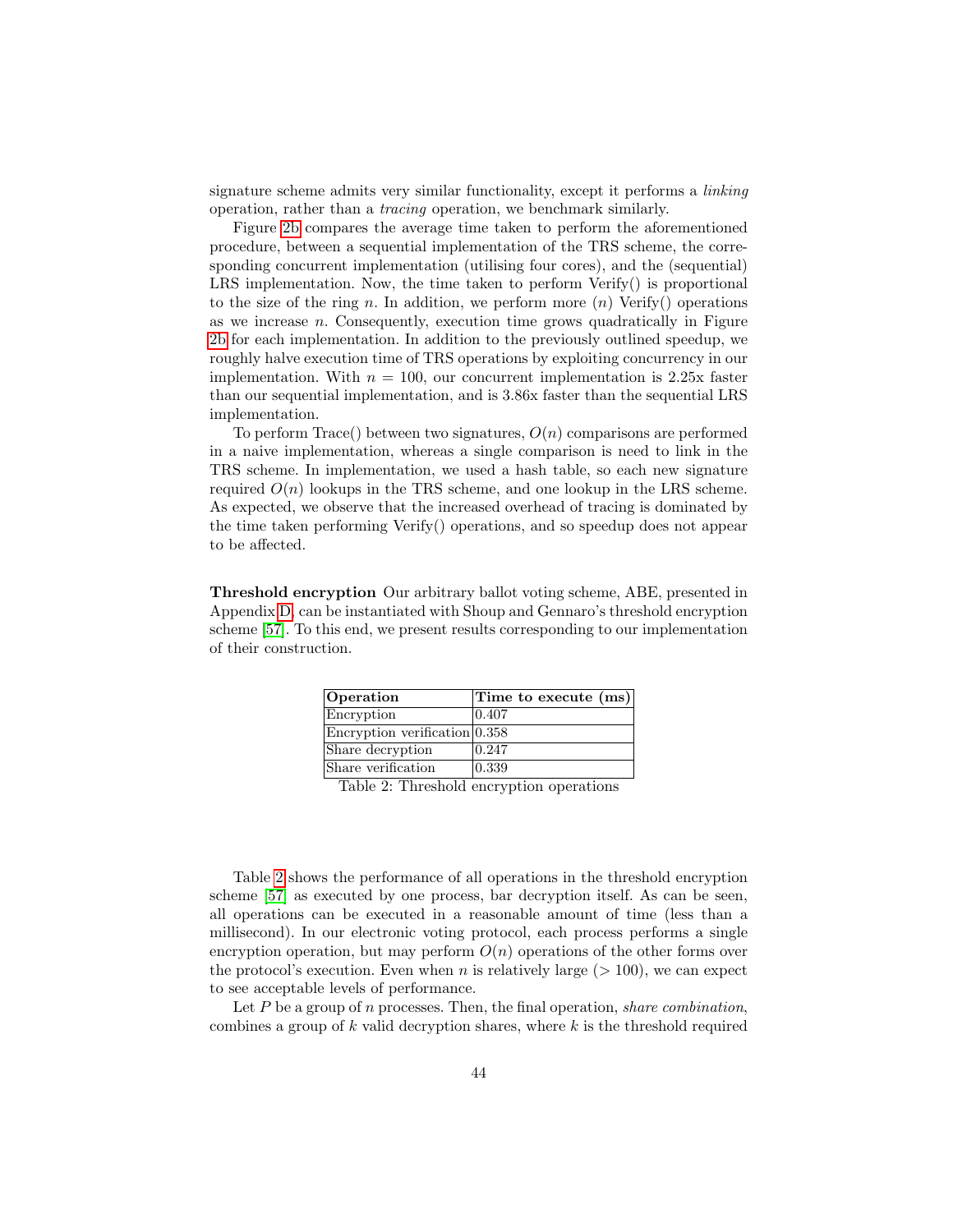<span id="page-44-0"></span>to reconstruct the secret. In our electronic voting protocols, for interoperability with our consensus algorithms, we set  $k = t + 1$ , where t is, at most, the largest value such that  $t < \frac{n}{3}$ .



Fig. 3: Time taken for  $k$  partial decryptions (shares) to be combined to decrypt a given message

Figure [3](#page-44-0) represents the time taken to decrypt a message, varying  $k$ , the number of shares needed to reconstruct the message in increments of 10. As some steps of the reconstruction process can be performed concurrently, e.g. in the derivation of Lagrange coefficients [\[56\]](#page-23-14), we provide an extension that takes advantage of a multi-core processor. To this end, Figure [3](#page-44-0) graphs the time taken to perform share combination with both our sequential implementation, and the corresponding concurrent implementation utilising two to four cores.

Indeed, producing Lagrange coefficients requires a quadratic amount of work (with respect to k), and subsequently decrypting a message takes  $O(k)$  effort, which dominates execution time. Both the quadratic and linear components of the share combination can be made concurrent. Consequently, we roughly double our performance with two to four cores running. It is worth noting that the effort required to spawn additional threads in the three and four core case does not translate to a very noticeable improvement in performance for our values of  $k$ .

#### E.2 Elections with arbitrary ballots

Arbitrary Ballot Election (ABE) essentially combines AVCP with a threshold encryption scheme. To perform our benchmarks for the election scheme, we used pre-generated keying material for threshold encryption. We use Shoup and Gennaro's threshold encryption scheme [\[57\]](#page-23-5), which was benchmarked in the previous section. Our experiment differs from experiments with AVCP in that ring signatures must also contain valid encryptions as per the threshold encryption scheme, and because all processes perform threshold decryption with respect to all decided ballots.

Figure [4](#page-45-0) compares the performance of AVCP with ABE as described above. As can be seen, there is some, but not a considerable amount, of overhead from